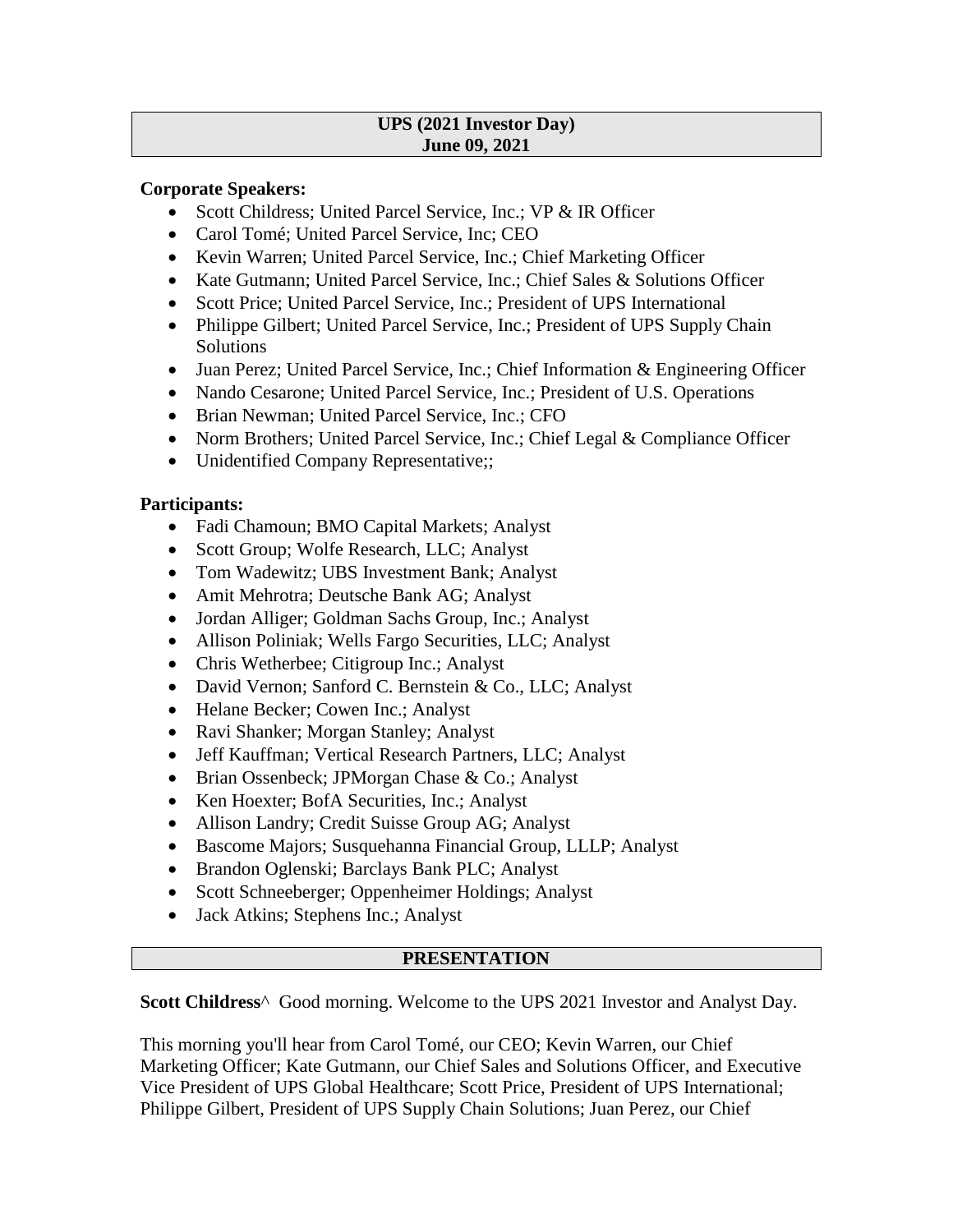Information and Engineering Officer; Nando Cesarone, President of our U.S. Operation; and Brian Newman, our Chief Financial Officer.

Also joining us from the UPS leadership team are Norm Brothers, Chief Legal and Compliance Officer; Darrell Ford, Chief Human Resources Officer; Laura Lane, Chief Corporate Affairs, Communications and Sustainability Officer; and Charlene Thomas, Chief Diversity, Equity and Inclusion Officer.

After our prepared remarks, we will take a short break, then move into a Q&A session. As a reminder, today's presentations are being webcast and will also be available for replay on the UPS Investor Relations website.

Some of the comments we'll make today are forward-looking statements within the federal securities laws and address our expectation for the future performance or operating results of our company. These statements are subject to risk and uncertainty, which are discussed in our 2020 Form 10-K, subsequently filed Form 10-Qs and other reports we file with the Securities and Exchange Commission. These reports, when filed, are available on the UPS Investor Relations website and from the SEC.

During our discussions today, we will refer to adjusted and other non-GAAP financial metrics. The required reconciliations of these metrics are included in the presentation slides being posted on our Investor Relations website in connection with today's conference.

I also want to draw your attention to a change in naming convention within the UPS segments. As previously disclosed, as a result of the sale of UPS Freight, the Supply Chain and Freight segment is being renamed the Supply Chain Solutions segment.

We have a great program for you, so let's get started. It is my pleasure to introduce our CEO, Carol Tomé.

**Carol Tomé^** Good morning… and on behalf of the UPS Executive Leadership Team, thank you for joining us.

Here's a brief overview of what you can expect today…We'll share greater detail on our Customer First, People Led, Innovation Driven strategy…including our wildly important initiatives. We will update you on our ESG commitments and provide you with our 2023 financial targets. And lastly, through our Q&A session and various breakout groups, you'll have an opportunity to interact with the UPS executives who are implementing our strategy.

The desired outcome of today's meeting is for you to leave with confidence that our strategy is working and that our actions will deliver our 2023 financial targets and our ESG targets.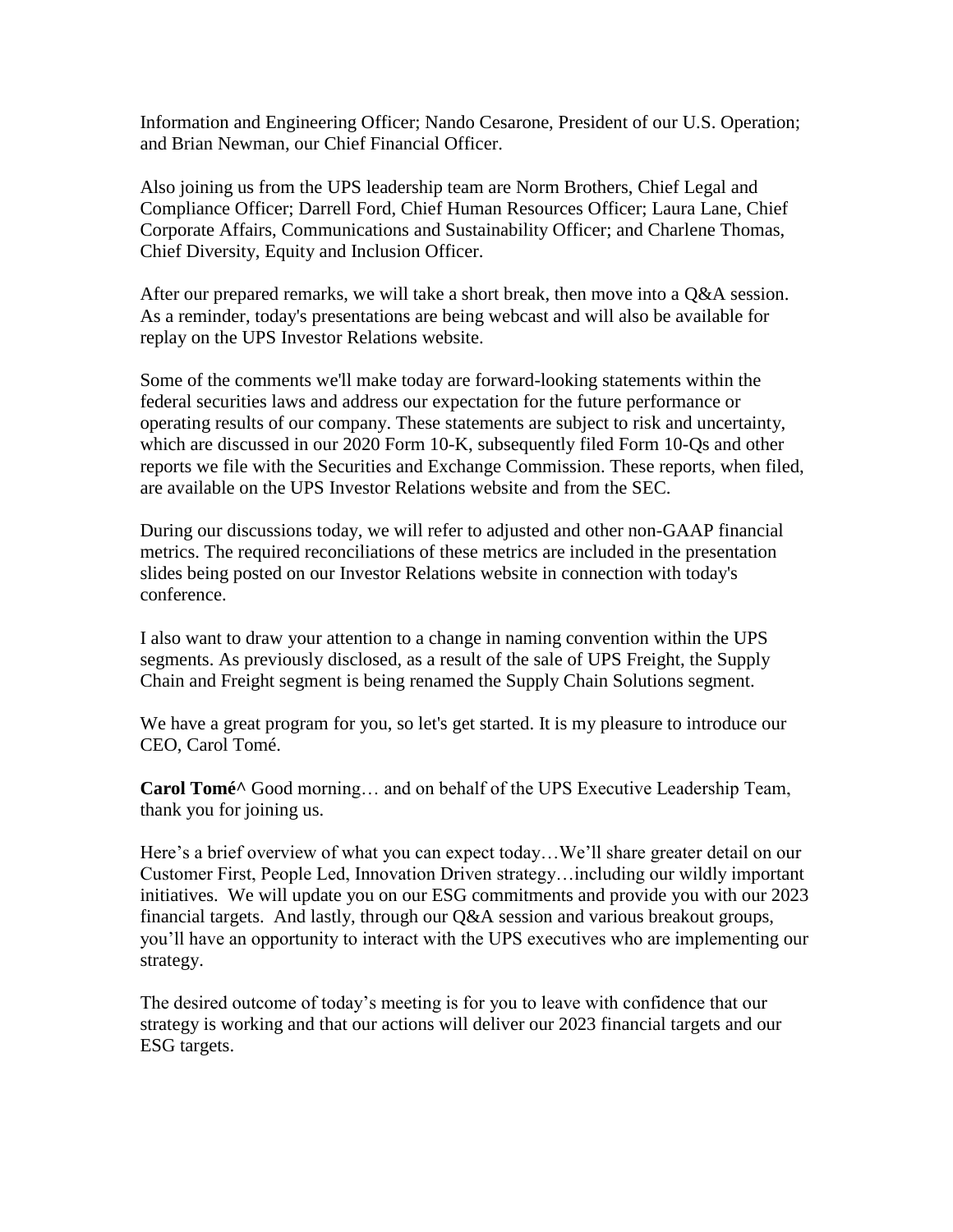I'd like to take you back to June 1st of 2020, when I stepped into the CEO role. That week, the UPS executive leadership team established five core UPS principles… principles that we did not intend to change and principles that would underpin our actions. As a reminder, those principles are…our values, our commitment to a stable and growing dividend, retaining a strong balance sheet and credit rating, our focus on brand relevance, and finally, the importance of employee ownership.

In that first week, we declared that other than our five principles, everything else was under review. And we also set our accountability goals. We will talk today about how our strategy is enabling us to achieve these goals.

In the year and eight days since I arrived, we have been pushing ourselves to evaluate every aspect of our business and make the appropriate changes. We are using our framework of better not bigger to focus on what matters the most to our customers and drive improvement in our financial performance.

We've made good progress… let's review some recent accomplishments. We launched revenue-quality efforts to focus on the best opportunities in the market and ensure we are compensated for the value we provide. We've greatly improved our competitive position through Our Fastest Ground Ever and weekend initiatives and Digital Access Program. We've focused on diversity and inclusion training and empowering our people to bring their authentic self to work. We realigned our performance-based compensation metrics with the interests of shareowners. We changed the way we allocate capital... to focus on the highest returning parts of our portfolio. We adjusted the network to respond to the changing global market. We sold UPS Freight… eliminating a low-margin and highly capital intensive business. We dramatically expanded our Healthcare logistics business and, as of late May, we've delivered more than 300 million COVID-19 vaccine doses worldwide, with 99.9 percent on-time delivery. We reverse-engineered many of our past practices that with time had become over-engineered; and we moved to a more agile decision-making environment. We've strengthened our balance sheet by repaying \$2.55 billion of long-term debt… and reduced our pension liabilities by \$6.4 billion…and we've done a whole lot more.

But what's most inspiring to me is that UPSers did all of this while managing through COVID-19… and for that I am so very proud of our team. We are not taking these accomplishments for granted… in fact, we're just getting started… we are writing the next chapter of the UPS story.

The next chapter of UPS is multi-faceted. In short, to borrow from Jim Collins' Good to Great, it's about focusing on what we are passionate about, what we are the best in the world at, and what drives our economic engine.

So what is UPS passionate about? We are passionate about our purpose… Moving our world forward by delivering what matters. This is not just what we do but why we do it. Our purpose taps into our desire to serve our customers, inspire our people, care for our communities and live our values.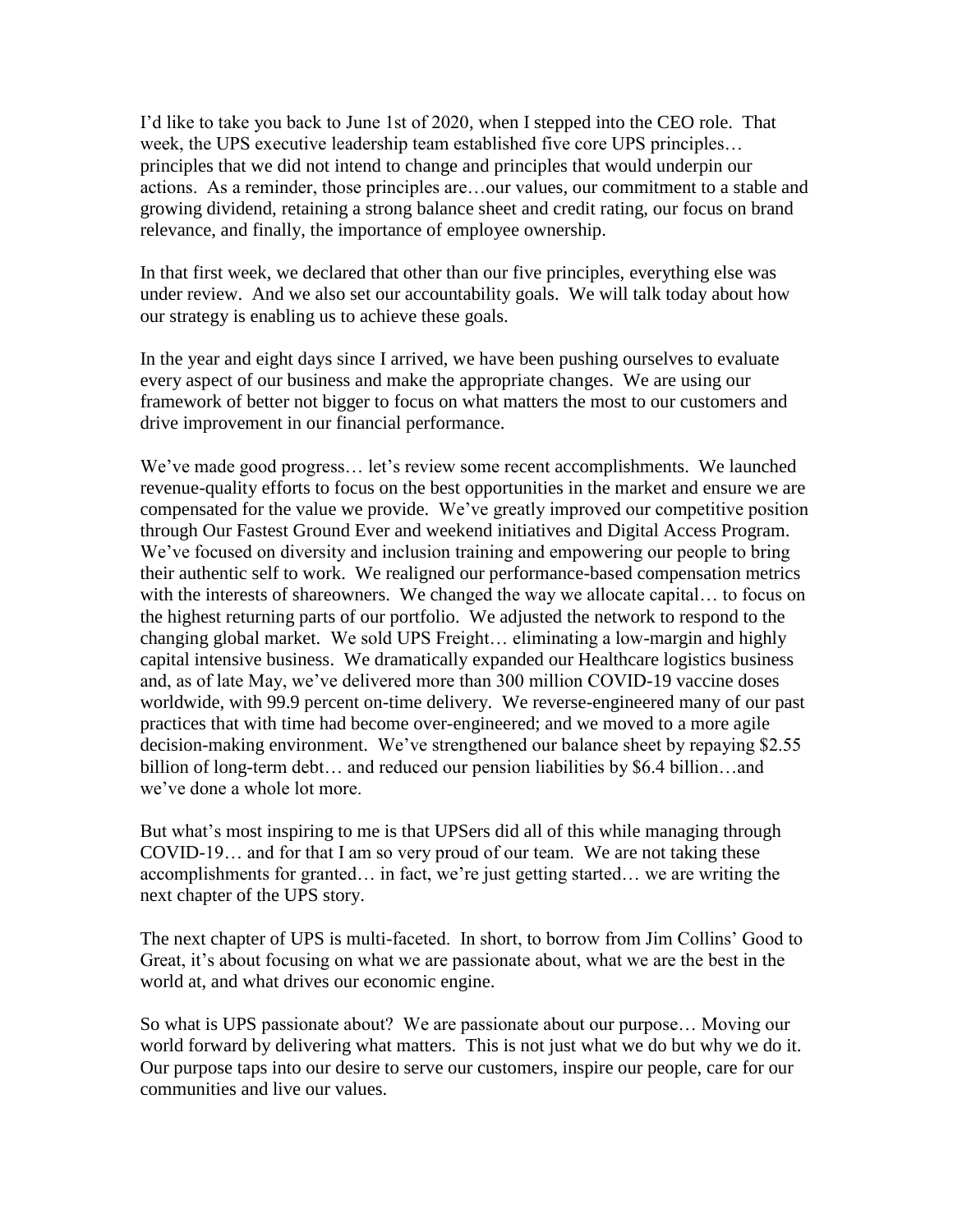And, what are we the best in the world at? We believe our global smart logistics network is best… it is the most extensive ground and air network in the industry. Our highly integrated portfolio creates industry-leading leverage and efficiency as well as best-in-class service levels. But it isn't just about the network, it's about the customer experience. We aspire to provide the best digital experience powered by our global smart logistics network.

And lastly, what are the drivers of the UPS economic engine? It starts with effective capital allocation and making investments to give UPS the right to win in the market, as well as drive productivity and efficiency. We are pushing ourselves in terms of reimagining our network design, adopting new technologies and sweating our assets.

Most importantly, we believe productivity should be a virtuous cycle, not a transformation event. Once the productivity wheel starts turning, it doesn't stop. You'll hear from Nando and Juan later today on how we've started to ignite the productivity flywheel.

Today's session is about looking forward. UPS operates in a large and growing marketplace. This chart represents the total global small package market. The market is projected to grow to about \$600 billion by 2023, driven in large part by expected strong growth in cross-border e-commerce.

Looking across the chart… the global small package market reached an inflection point in 2020 due to the onset of the pandemic. Prior to 2020, revenue in the market was growing around 10 percent per year… then in 2020 the annual growth rate jumped to 13 percent...

This pull forward of demand outpaced supply. The market is expected to continue with a double-digit growth rate through 2023 so we anticipate global demand for small package services to outpace capacity in the industry for the next several years.

Now turning to our view of the U.S. market… we expect the market will more than double over a six year timeframe… going from \$91 billion in 2017 to \$195 billion in 2023… providing plenty of growth opportunity for UPS.

Our focus is on capturing value share, not volume share. Today we are the number one small package carrier in the U.S. as measured by value share, or in other words revenue, and we expect to remain the leader here.

Now let's dive a little deeper into projected U.S. market growth…

Over the next three years, we expect strong growth across all delivery zones. We believe the market will grow fastest in shorter zones because more retailers will leverage their physical locations to serve both in-store and online demand.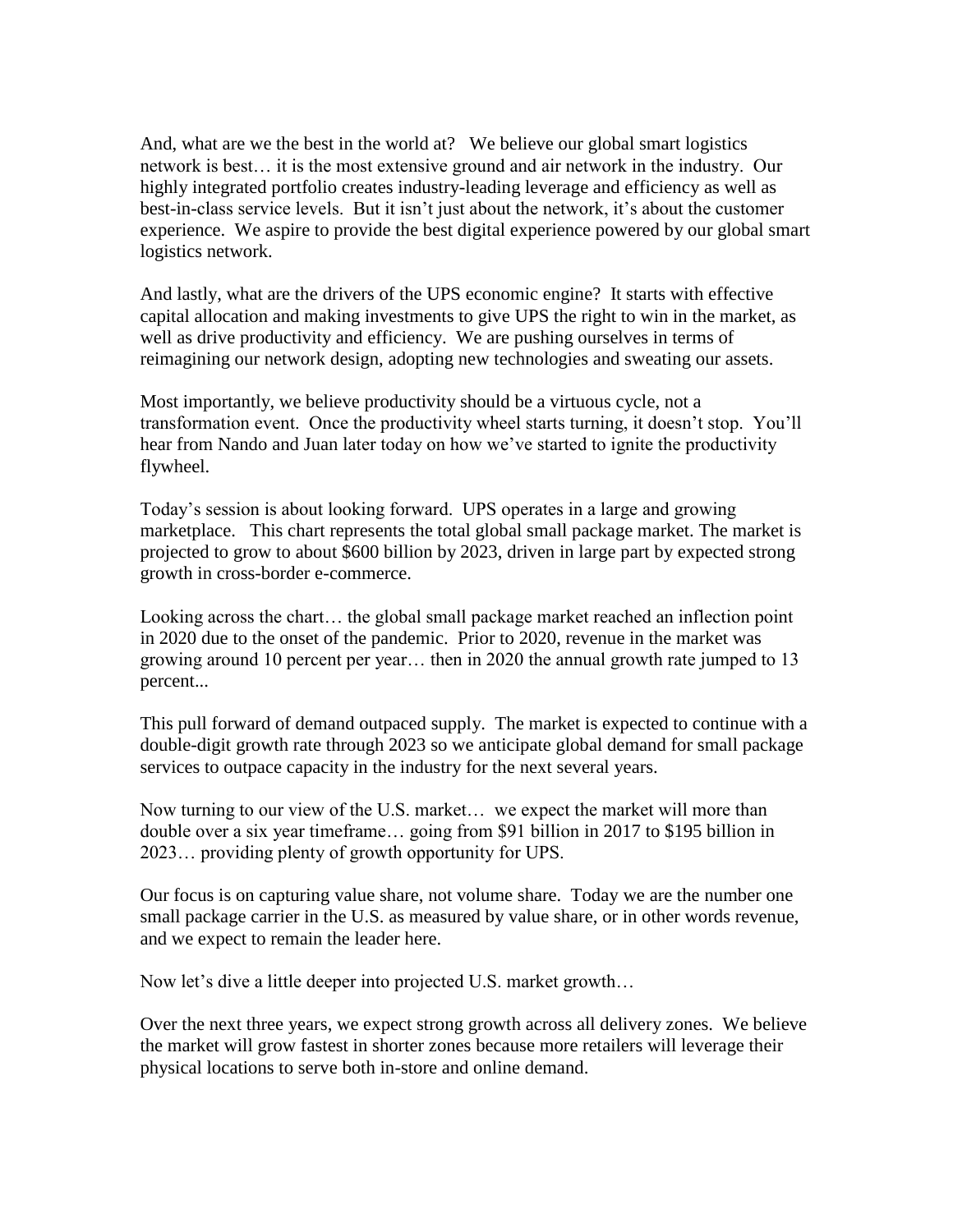The mid- to long- zone portions of the market are also expected to grow above prepandemic norms… we estimate average daily volume here to grow nearly 20 percent between 2020 and 2023. This part of the market is more complex and requires extensive nationwide capabilities. And in this area, our integrated network provides us a significant competitive advantage.

As the number of online SKUs… and online consumers… continue to grow, the complexity of supply chains will increase even further. As a result, we expect demand for end-to-end delivery services to remain high.

So what does all this mean for UPS?

It means that in the U.S., UPS intends to grow in the parts of the market that value our network, like B2B, healthcare, and SMBs. Kate and Kevin will address our growth plans in these areas later today. Outside of the U.S., we also intend to grab value share, as Scott will describe.

But intent is not a strategy and vision without action is just a dream. So let me turn and talk about our wildly important initiatives that enable our Customer First, People Led and Innovation Driven strategy.

Starting with Customer First… this begins with providing a frictionless end-to-end customer experience… in other words making the experience simple and helpful. When we listen to our customers and provide the capabilities that matter the most to them, they stay with us. While we've made some progress here, we've got more work to do. We will track our progress by measuring gains in our Net Promoter Score, or NPS.

In 2019 in the U.S., our NPS was 37 on a scale of 1 to 100. We want to take our NPS to greater than 50, which will be market leading in today's world.

Customer First also means being brand relevant. In the U.S., UPS has high brand awareness but our relevancy falls short with some targeted customer segments. We have plans to address both the customer experience and brand relevancy; which Kevin will describe.

Now let's move to the second element of our strategy, People Led. People Led focuses on the employee experience and making UPS a great place to work. Our performance here is measured by how likely an employee is to recommend others to work at UPS. At the end of 2019, our likelihood to recommend metric stood at 51 percent globally. On a scale of one to 100, that's not where we want to be, so we've wasted no time getting to work on this.

To elevate diversity and inclusion across our company, we established the role of Chief Diversity, Equity and Inclusion Officer on the Executive Leadership Team. We've also invested in training, modernized our appearance standards to be more inclusive, and reorganized our functional structures to create fewer, but more impactful jobs.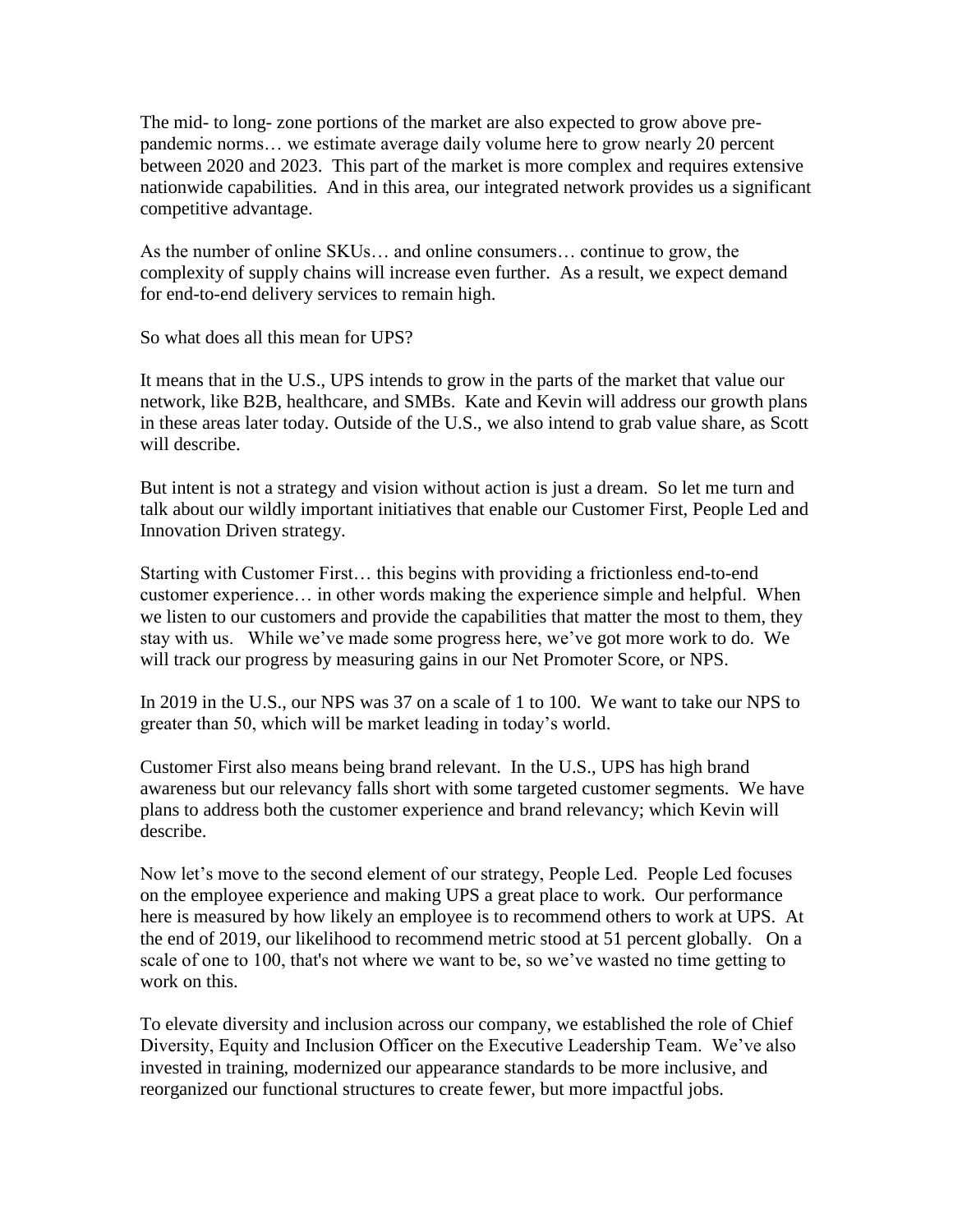Additionally, we have adjusted our management performance measures to better align with the interests of our shareowners. Starting this year, our incentive performance measures include consolidated revenue growth, consolidated operating profit and return on invested capital.

Our People Led goal is to move our likelihood to recommend to greater than 80 percent. And, I'm happy to report early progress here… so far, we've seen a 6 percentage point improvement in this metric from one year ago.

Moving to the last leg of our strategic platform… Innovation Driven will be measured by a consistent increase in Return on Invested Capital. As you will hear from Brian, we aim to drive our return on invested capital to as high as 29 percent by 2023.

To get there, we intend to drive more productivity from the assets we own. We will leverage our network to improve time in transit, including weekend deliveries, which adds capacity without adding capital investment… we will invest in automation and we will continue to invest in a digital experience for our Supply Chain Solutions customers.

Juan, Nando and Philippe will give you more details in this area.

Now I want to focus on a topic that's extremely important… and that's ESG. My comments today will focus on our environmental sustainability goals.

As an innovation-driven company guided by a strong purpose, our culture centers around the values established by our founder Jim Casey. Jim believed that we should give back to the communities we serve, and that we have a responsibility to all stakeholders for social and environmental stewardship.

We have a long history of environmental sustainability... in fact, we operate a "rolling" laboratory" of over 13,000 alternative fuel and advanced technology vehicles that drive more than one million miles per day. And our plans are to do much more…

I'm pleased to announce our pledge to be carbon neutral in all of our operations by 2050. Our commitment takes a comprehensive approach across scope 1, 2 and 3 emissions.

Our roadmap to 2050 is based on sound engineering principles and a fiscally-responsible approach. We have set targets along the way to help show our progress. They include…by 2025… 25 percent renewable electricity for our facilities and 40 percent alternative fuel for our ground vehicles. By 2035… a 50 percent reduction in CO2 per package delivered, for our global small package operations. And by 2035, we will power 100 percent of our facilities with renewable electricity… and we'll run our air fleet with 30 percent sustainable aviation fuel.

Brian will provide more details, but let me end by sharing our 2023 consolidated financial targets. By 2023, we are targeting revenues in the range of \$98 to \$102 billion;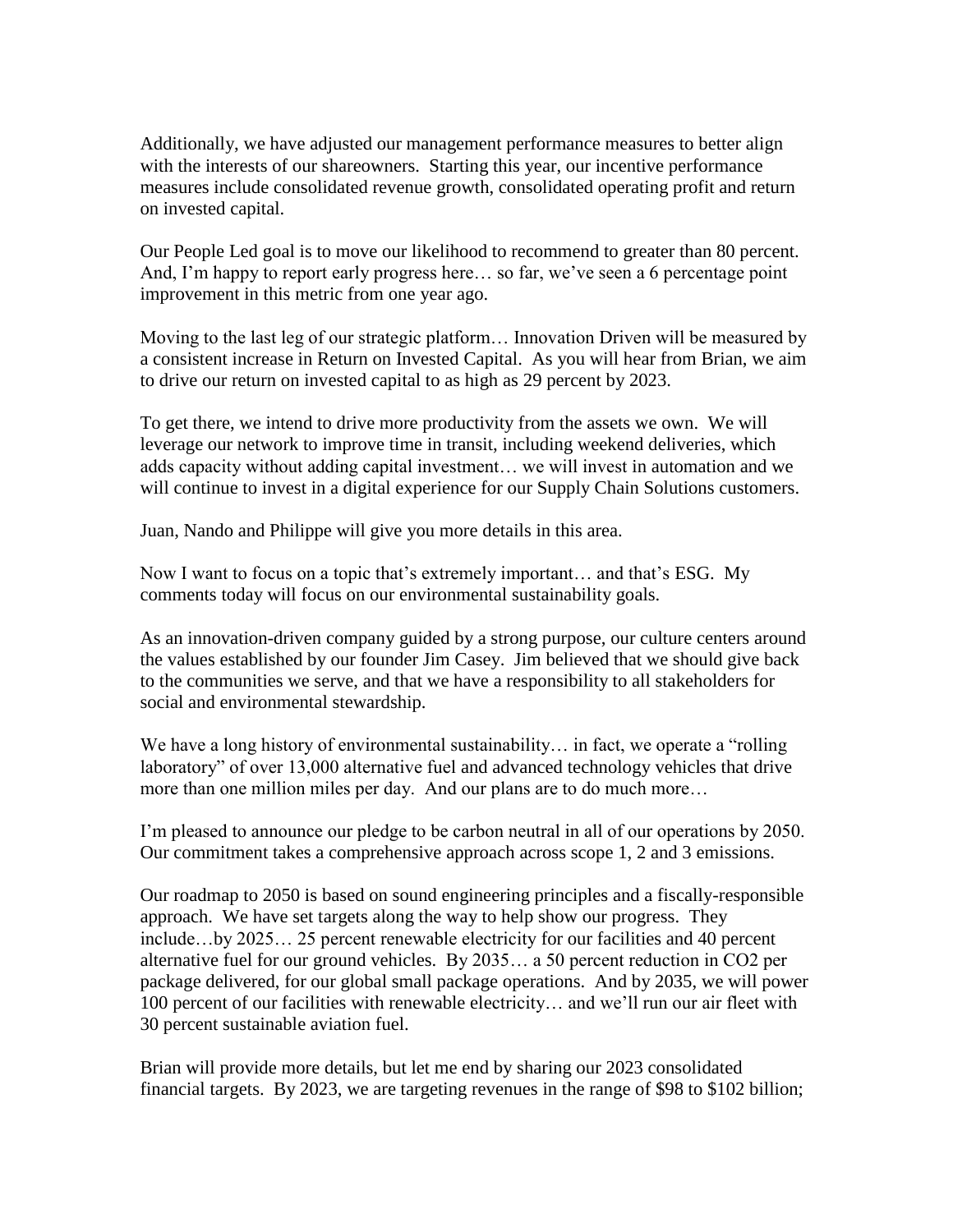operating margin in the range of 12.7 to 13.7 percent and return on invested capital as high as 29 percent.

I'm so excited about what the future holds for UPS. Through our better not bigger strategic framework, we are writing the next chapter of the UPS story, a story of a company with a proud past and even brighter future.

Thank you for attending today and now I'll turn it over to Kevin.

**Kevin Warren**<sup>^</sup> For UPS, SMB represents a huge opportunity ... on a global basis, according to The World Bank, 90% of all businesses are categorized as small or medium enterprises, and we are underpenetrated. It's a global addressable market of 37.5 million packages per day, based on 2020 data.

While we've made good progress, we still have opportunities to improve and gain market share by focusing on the wildly important… which is led by enhanced digital experiences.

Before we dive in, I'd like to broaden the conversation around who our SMB customers are … and where the opportunity lies.

The term "SMB" includes everything from a single person shipping on a platform, enabled by our Digital Access Program, or DAP … all the way to a medium-sized business that has hundreds of employees.

While we serve many medium and small businesses, the sheer quantity of micro and platform businesses represents a large opportunity for UPS.

Now, let's dive a little deeper into that opportunity. SMB volume growth in the U.S. small package market in 2020 was greater than a typical year, propelled by pandemicdriven e-commerce growth.

This market growth is not only expected to hold, but accelerate further over the next few years.

Much of this acceleration… like pre-pandemic trends… we expect to be in B2C … and volume growth from SMBs is expected to accelerate from e-commerce opportunities.

The B2B portion is also expected to experience faster growth in the next few years, benefiting from a multi-year inventory-restocking and business-investment cycle. And SMBs are expected to play a significant role here as well.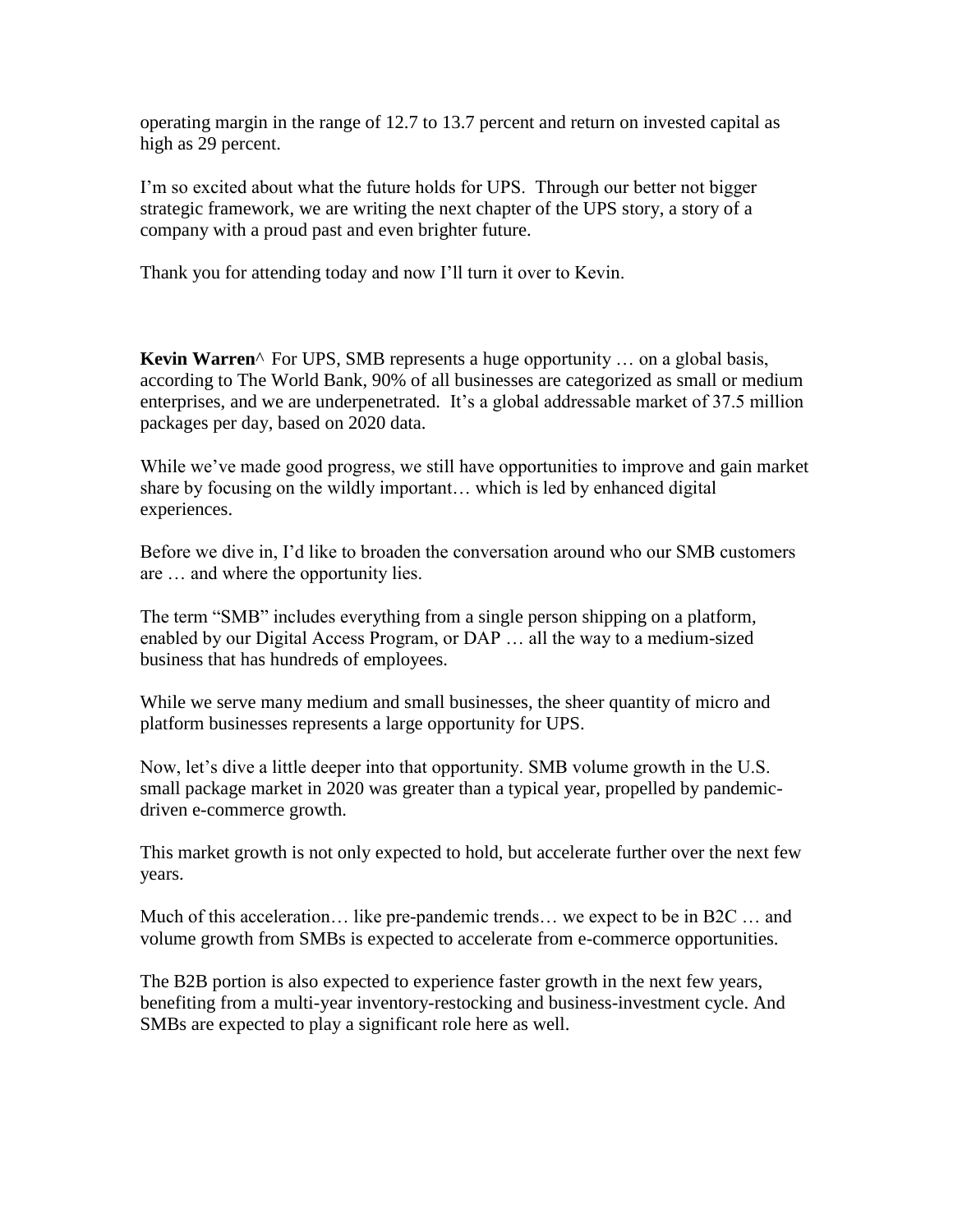In fact, volume in the overall SMB portion of the market is expected to accelerate from a pre-pandemic growth trend of 3% to a post-pandemic growth trend of 8%... giving plenty of room for us to grow.

While much of this market acceleration should occur in medium-sized businesses, nearly half of all SMB market growth is expected among platform and marketplace merchants.

There's no doubt that our industry is evolving – supply chains are becoming more digital, and customers are expecting frictionless experiences.

And when I say customers, I'm not only talking about shippers… I'm also talking about recipients, including businesses, consumers and patients… and these recipients are more empowered by technology than ever.

So, what gives us the right to win with SMBs? UPS's success has always been rooted in the advantages our integrated network provides to customers and our industry-leading reliability.

And as you know, we've added more speed on the ground between key markets in the U.S., and we're making enhancements to our weekend capabilities to increase our competitive position.

Future success for UPS will also require us to seize adjacent opportunities – including pricing agility, e-commerce platforms and fulfillment.

We're also improving the UPS experience through capabilities and technologies that SMB customers value … and are willing to pay for. In addition, we're improving how we acquire, engage and support customers across 16 journeys. And as Carol discussed, we're tracking our progress using the Net Promoter System.

Through this process we've learned that we're strong in some areas – like reliable delivery – but we have some work to do in others… like onboarding and support.

To illustrate our progress, I'll take you through the journey of a customer… we'll call her Nicole. Let's say that Nicole is selling skateboards via her website. She has a great product and solid marketing channels. She's ready to partner with UPS… and she wants our help to get set up, and understand what it will cost to ship with us. Up until this year, this initial step of pricing our services wasn't easy for customers like Nicole.

Our customers told us we needed a pricing process that was faster and easier to understand. We listened… and over the next year and a half we're rolling out our new global pricing platform, enabled by our Next Generation Profit initiative, which Brian will tell you more about shortly.

Our new pricing platform uses a world-class SaaS solution to simplify and expedite the pricing process. And it uses pricing science to help us get the pricing right the first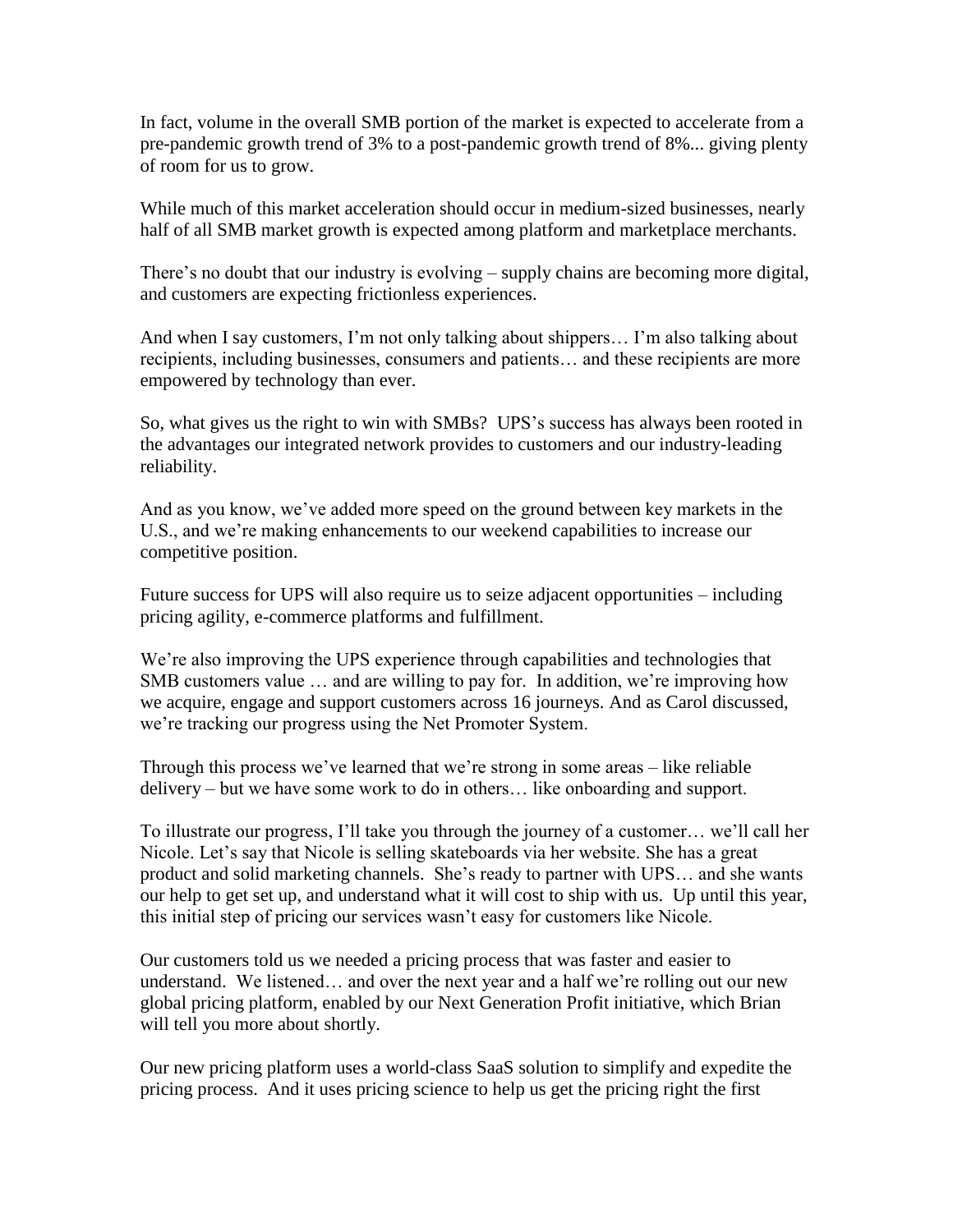time… ultimately helping our sales people be more effective, and enabling our customers to begin shipping sooner by saving up to 3 days of valuable time. This initiative includes self-serve capabilities on ups.com, designed specifically with SMBs like Nicole in mind.

So Fast forward… Nicole's UPS account is set up… and she's started shipping her skateboards to customers. Now, as recipients, we've all experienced this before… you order something online… get the tracking notification… and then refresh that page religiously until your shipment arrives.

There are 61 million customers tracking packages on ups.com… every… single… day. Tracking is an important touch point on the UPS journey, but our experience lagged the competition. So, we raised the bar. In just four months, we launched over 150 enhancements to our core tracking experience… with further improvements coming this summer.

Fast forward again... It's time for Nicole to pay her bill. Until recently, our customers told us that our billing system was too complex and too hard to navigate.

So we introduced a new industry-leading billing solution, which includes self-serve tools and transparent problem resolution. This will be particularly helpful for our SMB customers who don't have the time or resources to navigate complicated billing systems.

Our final stop on Nicole's journey is claims. Our customers told us that the UPS claims process was too slow… So we piloted a new claims approach. Through automation and procedure changes, we reduced the average amount of time it takes to process a claim from 20 days to just five. And our ultimate aim is to resolve standard claims during the initial engagement. Plans are now in the works to scale this pilot to all U.S. SMBs.

We're making the investments needed to create the best digital experience powered by our global smart logistics network. We're reimagining the UPS digital experience to be more helpful and simpler for our customers.

I already mentioned our tracking and billing improvements... we are also revamping other parts of ups.com … including design, navigation, and our mobile experience. Of course, we can't talk about the digital experience without a progress update on DAP. DAP is connecting UPS to more SMBs than ever before.

The program has grown to nearly 1 million customer accounts – and we're on track to exceed our \$1 billion revenue goal this year. And that's just in the U.S…we're exploring more opportunities to expand our DAP program… including advancing new partnerships and leveraging existing relationships. And new pilot expansions are currently underway in the UK and Canada with near term plans to expand around the globe... a perfect fit with our International growth initiatives.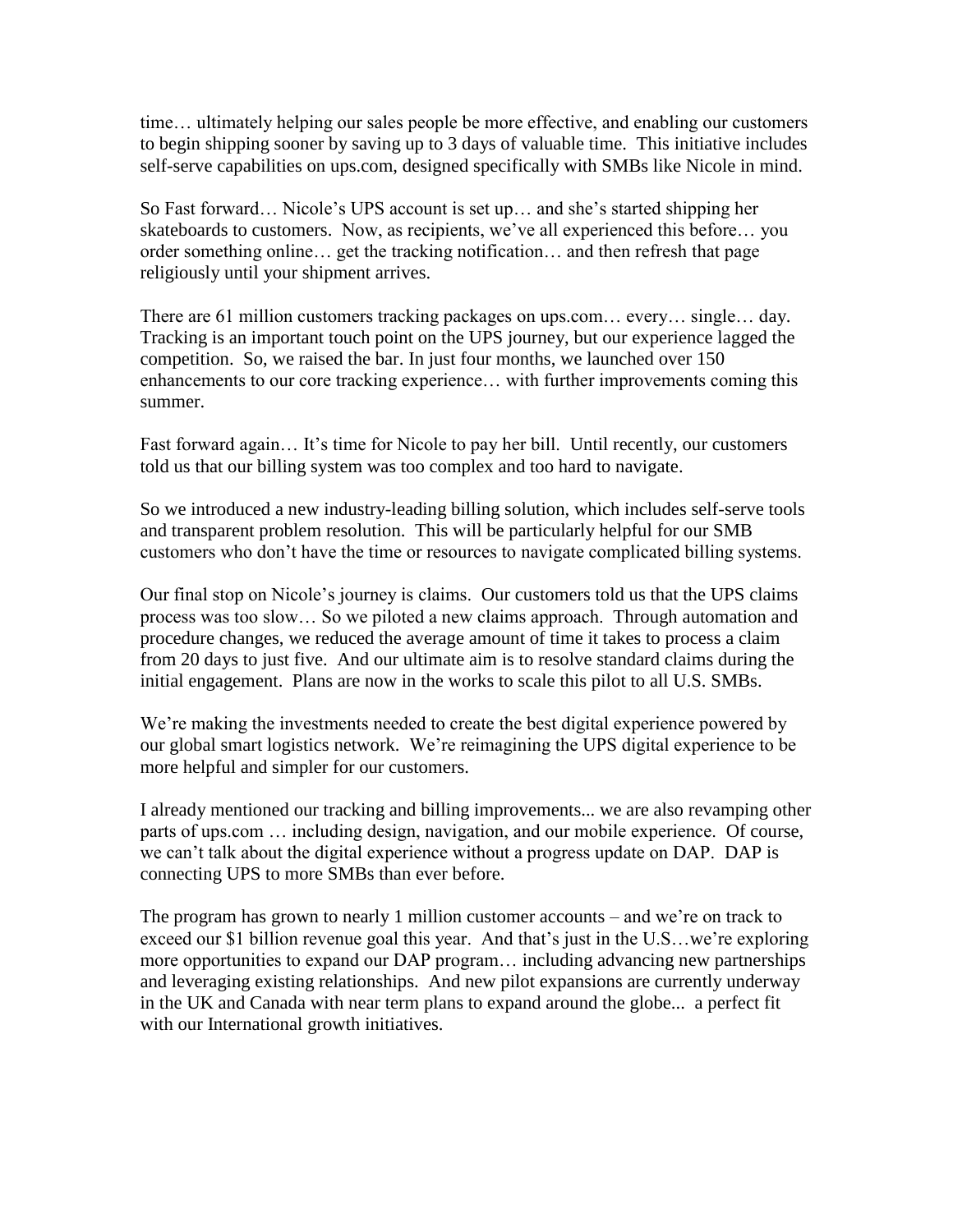As we look toward the future, we know that we need to continue to up our game. And we need to make inroads across generations… especially emerging, GenZ, and diverse decision makers.

As Carol mentioned, we're measuring our Brand Relevance by evaluating customer perception of UPS across three areas: consideration, momentum, and Environmental, Social and Governance, or ESG.

We talked to SMB shipping decision makers to understand how the UPS brand is perceived in key markets around the world.

We asked them: if you saw UPS at a bar, who would we be? The answer: Middle-aged man… with a comb over… drinking a whiskey. We want to be seen as modern… and moving forward. Not your grandfather's UPS.

So we are taking action to advance our reputation from trusted, but stodgy shipper… to a contemporary, digital-forward, global logistics leader. And Our Be Unstoppable digital marketing campaign, along with other efforts, is helping position UPS as a modern, innovative brand that's moving the world forward.

We want to get SMBs excited about what we can do together. In conclusion, I'm confident that UPS is creating the solutions that matter the most to our customers, with great experiences that will continue to win with SMBs. We've made significant progress already… and we're just getting started. We are incredibly excited to continue down this path of helping our SMB customers be unstoppable.

Thank you… and now I'll turn it over to Kate.

**Kate Gutmann<sup>^</sup>** Eighteen months ago, in January 2020, we announced the formation of UPS Healthcare, with the aim of becoming the global leader in healthcare logistics. Little did we know that just around the corner was the biggest pandemic the world has ever seen. It was the exact right time to connect our healthcare capabilities, products and experts.

We brought together...20 years of healthcare supply chain experience, with over 11 million square feet of warehouse space across 32 countries, including significant capacity that is compliant with Good Distribution and Good Manufacturing Practices, enabling us to store biologics, pharmaceuticals, and medical devices. And finally, our portfolio that serves lab and specimen logistics, the end-to-end cold chain needs of the pharma industry, and the specialty services of our clinical trials and cell and gene solutions.

Our healthcare solutions were well aligned to help fight the pandemic. Most importantly, leveraging our expertise and end-to-end capabilities, we worked closely with pharmaceutical manufacturers during the clinical trial phase of COVID-19 vaccine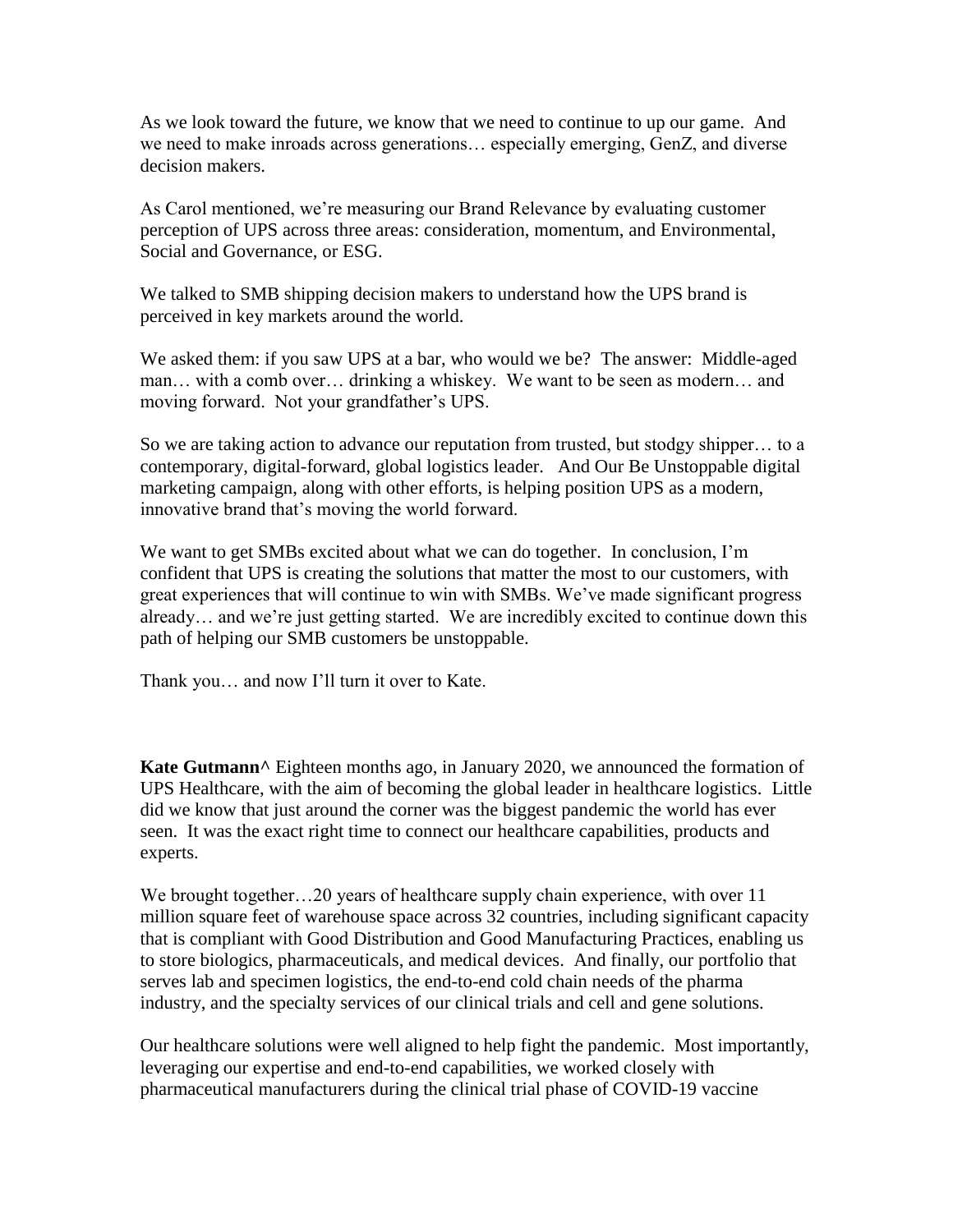development… giving us early insights into the unique logistics requirements for many COVID-19 vaccines.

From this...we quickly expanded our cold storage capabilities and stood up freezer farms, we implemented our own dry ice production, and we leveraged UPS Premier to provide priority handling and enhanced visibility and monitoring to COVID-19 vaccine shipments.

As of late May we have delivered over 300 million COVID-19 vaccine doses in more than 90 countries and territories. It's amazing how far we've come in a short time. We have more capabilities now than we had just 12 months ago... in fact, in 2020 we saw healthcare revenue increase by \$860 million across all segments… and we are targeting even higher growth each year through 2023.

Now I'll share what we see happening in the marketplace and some of the growth opportunities going forward…The pandemic accelerated the need for better global infrastructure and other critical healthcare-focused innovations. We view this as a structural shift in the marketplace, and one that offers tremendous growth opportunities.

So here are some numbers… Today, over 55% of the pharmaceutical drug pipeline is comprised of biologically-derived, temperature-controlled pharmaceuticals, which are being developed at a very rapid pace. By 2025, the biologic drug industry will be over \$560 billion and will represent over 48% of all pharmaceutical sales.

Lifestyle diseases such as heart disease, cancer and diabetes continue to grow at a rapid pace. In the U.S. alone, six out of ten adults have one chronic condition, and four out of ten have two or more chronic conditions.

In addition, our global populations are suffering from these conditions earlier in life… however biologics are extending life spans. This means that more biologics will be needed by more people, and over a longer period of time. As we look ahead, we anticipate there will be accelerated demand for global healthcare logistics.

All of the expertise we have is to serve the needs of highly complex and high-touch healthcare supply chains. End-to-end temperature control, speed, precision and compliance are non-negotiables. We will meet the demands of the industry by providing the solutions that matter the most to our customers.

In total across our three segments, we expect healthcare revenues to grow at a 12.3% CAGR from 2020 and reach around \$10 billion by 2023.

And generally speaking, as complexity increases so do margins, which makes healthcare among the most profitable shipments in our business.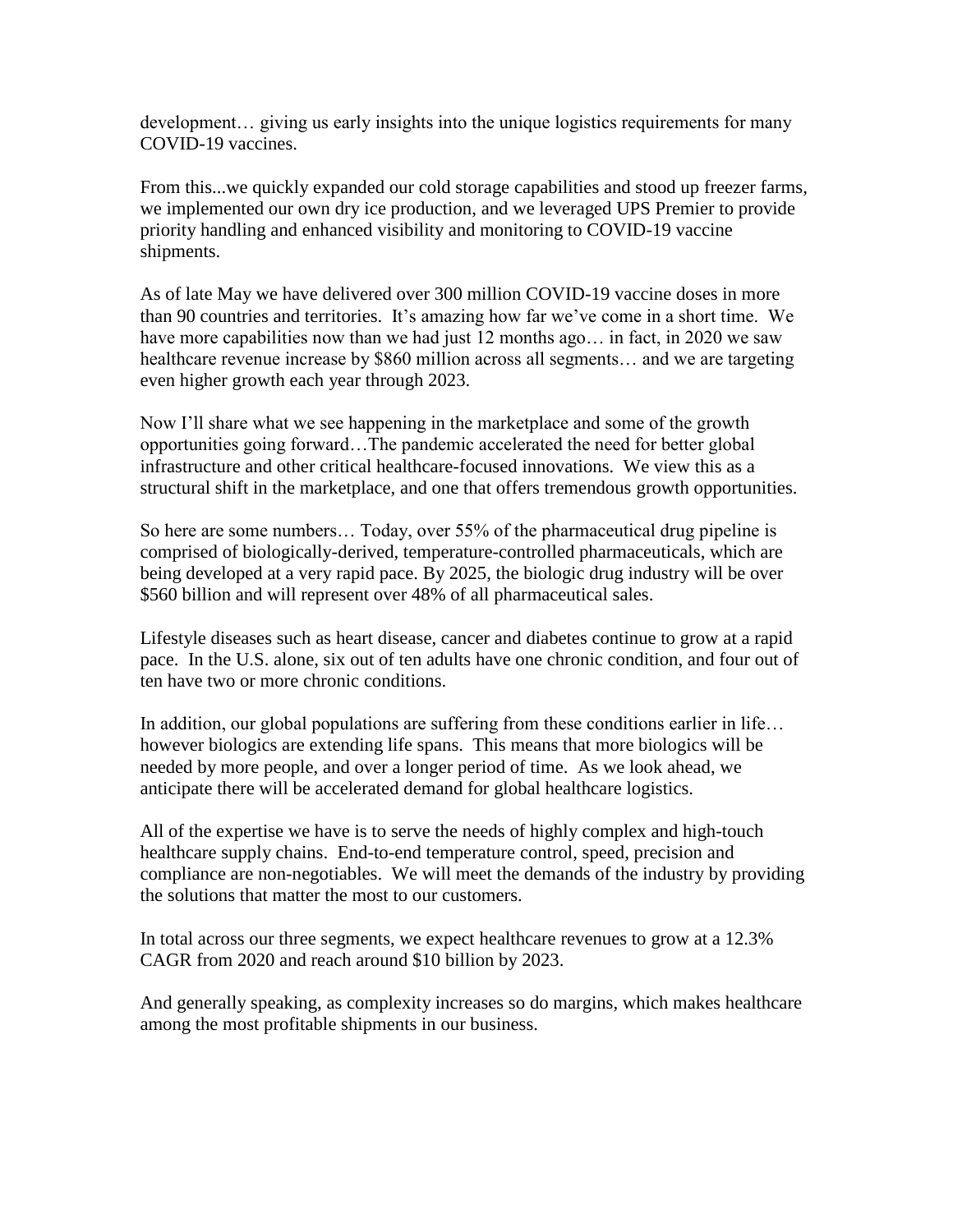So what are we doing to achieve our growth goals? We recently launched UPS Cold Chain Solutions, a comprehensive suite of cold chain technologies and capabilities that provide complete, end-to-end temperature-controlled logistics.

And in terms of technology… our UPS Premier product offers an upgrade for healthcare shipments, with advanced sensor technology. All of our U.S. COVID-19 vaccine shipments are using UPS Premier, and it is this product that enables our near-perfect delivery performance. We have plans to expand UPS Premier to Europe and Asia in the coming months.

Moving over to our efforts in packaging… we continue to generate new and unique operating models to offer our customers best-in-class cold chain packaging options. We pride ourselves on being able to furnish packaging for any transit duration, at any temperature, and in any size. We will be standing up a packaging center of excellence in Louisville, Kentucky, which will include a variety of sustainable options.

Furthermore, the same lifestyle diseases that are driving the surge in biologics are also increasing the need for regulated and non-regulated medical devices, such as heart stents, insulin monitors and diagnostics equipment… which increases demand for our healthcare offerings.

Moving to labs and diagnostics… we are continuing to make gains including new technology and tools to enhance the clinical site customer experience. Take for example our early extract program… which provides specimen delivery to labs well before the sun comes up. This gives us a competitive advantage, and has enabled us to both win new customers and grow existing ones. We have plans to expand our lab program in Europe, and continue to invest in creating new solutions for the lab industry.

And looking at Marken… we are investing in a new nursing network to better support growing cell and gene therapy programs. We refer to it as "needle-to-needle" logistics. Envision a home visit by a nurse, who extracts a blood draw or other biological sample from a patient. The sample is then delivered by UPS to a manufacturing location, where its cells are reengineered for treatment. The therapy is then delivered back to the patient's home by UPS, and again administered by a nurse.

The pandemic has accelerated home healthcare demand… and this kind of patientfocused, end-to-end solution was not possible a few years ago. But the speed of our network, technology and expertise in the space make this possible today.

To close with our highest priority… we can't talk about healthcare without discussing the investments we've made in our Quality System. Quality is at the core of our solutions… which are designed with a high level of service excellence to ensure the safety and efficacy of the products that impact the lives and wellbeing of patients around the globe.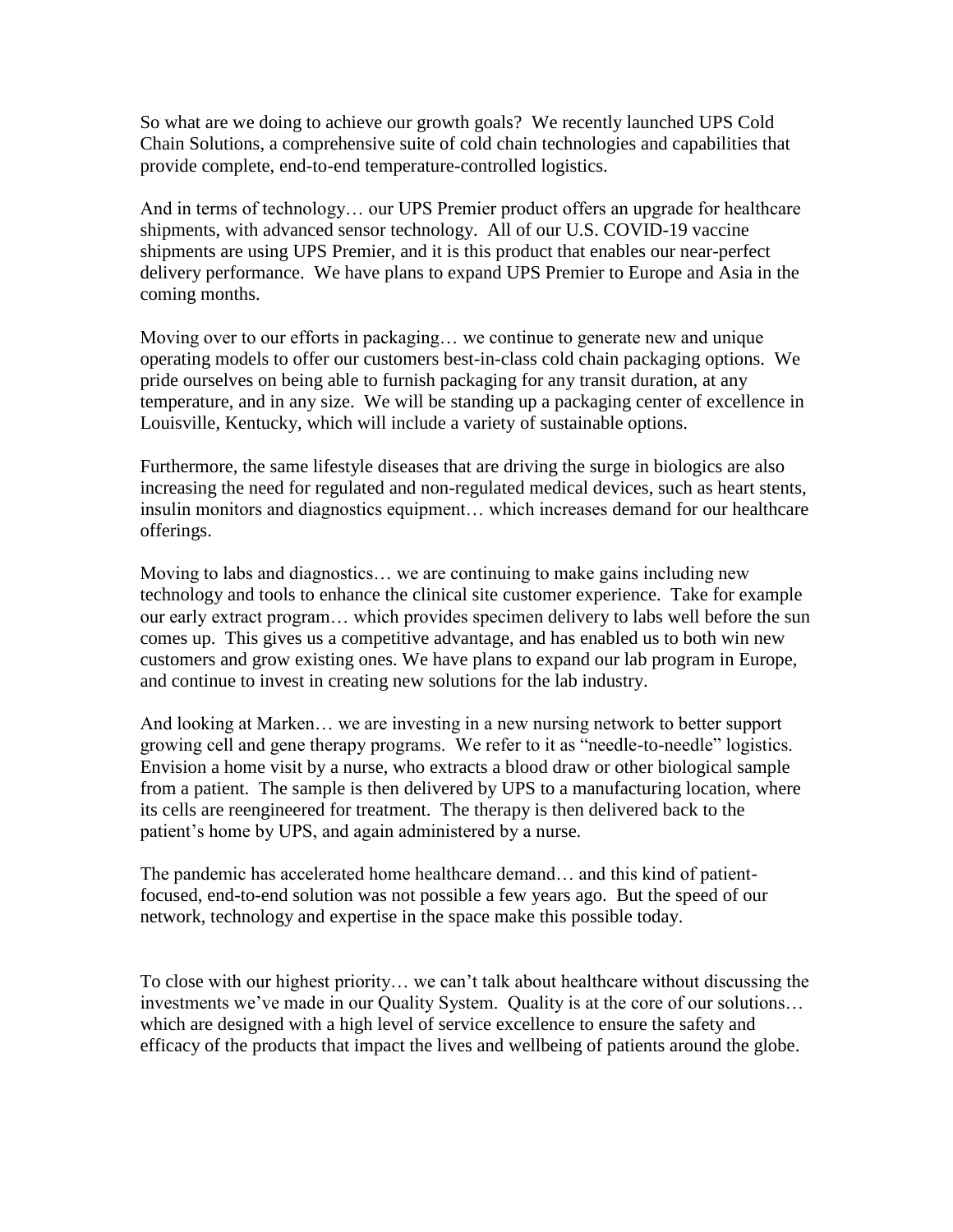We've invested in a world-class Quality Management System that enables effectiveness, agility and regulatory compliance. We also know that delivering high quality provides us with a competitive advantage.

We see many opportunities ahead within the healthcare industry... and UPS Healthcare is well positioned to continue leading the market.

Thank you… next up is Scott Price.

(video playing)

**Scott Price**^ That video is a great behind-the-scenes look at our international air operations … an agile integrated network with industry-leading expertise supporting UPS customers in more than 220 countries and territories.

Today I'll provide an overview of the international market and discuss our wildly important initiatives. But first, let me highlight some of what makes our international business unique, and the most profitable in the industry. As you can image… it is the combination of multiple elements: First, is our fully integrated global air and ground network… which includes 22 747-8 freighters… the largest and most efficient freighter aircraft in the world. And our fleet will grow to 28 747-8 freighters by early 2022. Second... UPS has the fastest transborder network in Europe, which is supported by more than 45 years of local market know-how. Third, UPS provides access to the largest U.S. delivery footprint of all the integrators. Next is our people and their global expertise to help our customers optimize even the most complex supply chains. And finally… is the flexibility and scalability of an asset-light delivery network with highly variable costs.

The power of our International business model is clearly visible within our financial performance and we expect to continue to lead the industry moving forward. Now let's turn to the market….

In 2020, the total international small package addressable market was \$86 billion, with around 58% of the market made up of cross-border shipments, and the remainder being domestic volume in countries other than the U.S. In 2020, UPS's market share was only 17%… and in fact… we are underpenetrated in almost all geographies around the world.

And we project the international addressable market revenue will grow at a 6% CAGR from 2020 to 2023. What a great growth opportunity for us to continue to expand our market share, grow profits and maintain high margins with our asset-light approach.

Additionally, air capacity is expected to remain constrained. We estimate that belly space will not fully return to the most material trade lane... the Asia outbound lane... until 2023. And we anticipate keeping our new customers, even after passenger belly space fully recovers… due in part because the services and value we offer will be difficult for customers to do without.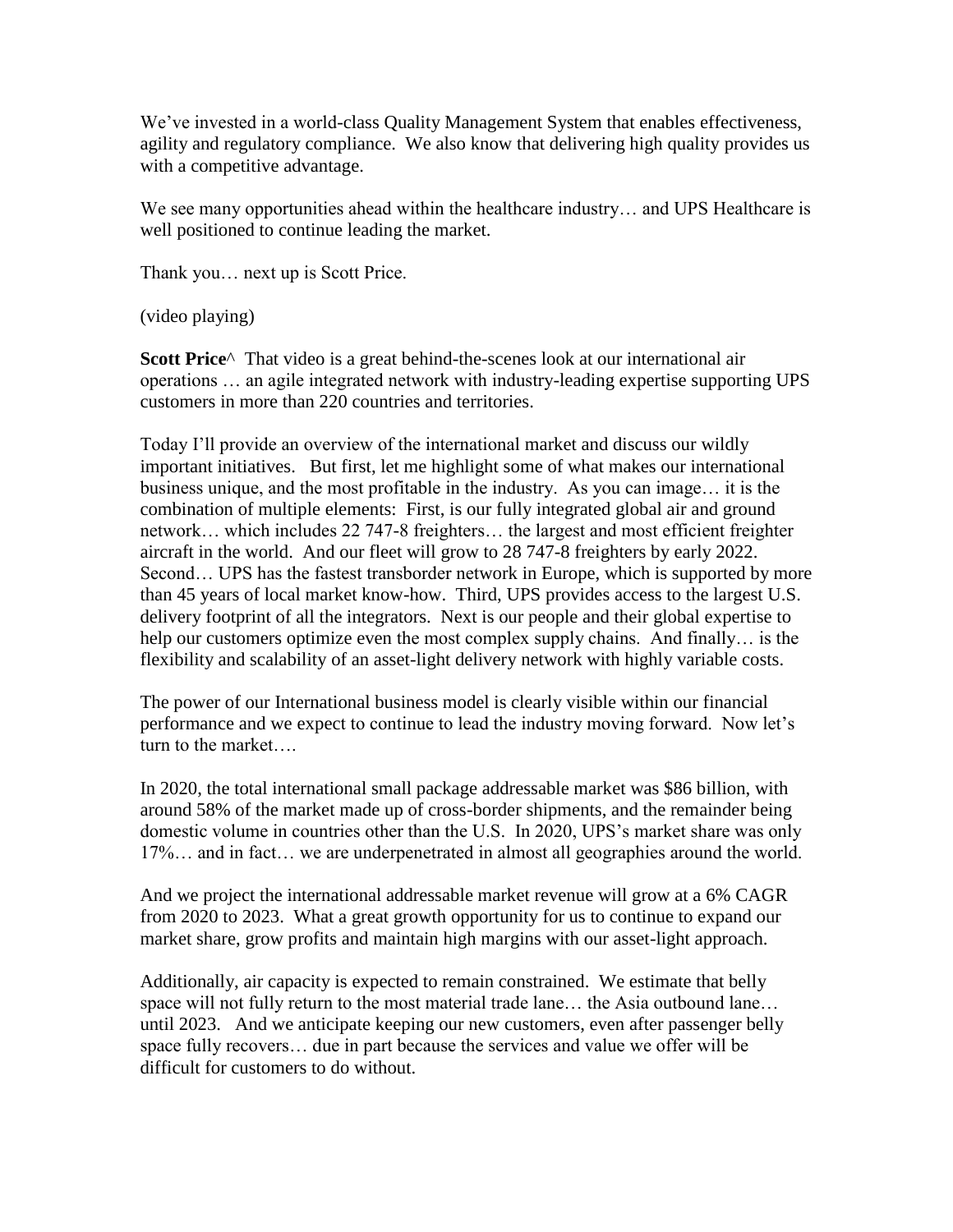In addition… heightened demand for cross-border e-commerce is anticipated to extend the capacity imbalance in the small package market. For UPS in 2020, we saw B2C volumes increase by 75.3%... and we see numerous channels for additional growth moving forward.

So while the market is expected to grow at a CAGR of 6%, our objective is to gain share and grow faster than the market... just like we have over the past few quarters.

Now let's talk about the actions we are taking to do that. It comes down to three wildly important initiatives. First is enhancing our network capabilities like time in transit. Second is expanding into new and existing markets through our asset-light strategies. And third is continuing to enhance the customer digital experience.

Let's start with transit times… we are already fast… but there are a few areas where we can be even faster. We will make additional improvements between markets in Europe over and above the time-in-transit advantages we enjoy today.

Additionally, we have identified significant opportunities to improve connections on intra-Asia air lanes. Beginning next month, we are launching a new daily flight from Osaka to Shenzhen that better connects multiple countries within Asia. This will improve time-in-transit by a day between the countries that generate over 80% of Asia Pacific's GDP and from Japan to nearly all of Europe.

There are similar changes ahead in other parts of our air network and you can expect more announcements like this moving forward.

As I mentioned in my opening remarks, the asset-light approach of our business offers us a great pathway for accelerated growth.

We've identified around 40 markets… mostly in Asia, West Africa and Latin America… where UPS is under-penetrated and has the highest opportunity for market share gain through asset-light expansion.

Our asset-light plans include expanding partnerships with companies around the world that offer cost effective in-country deliveries and that bring new export business into the UPS network. These partnerships will take the form of joint ventures, agents or outside service providers, also called OSPs, depending on the competitive situation and norms of the market.

To accelerate growth with our OSPs, we are launching a new program called Partner Hub that provides our existing OSPs procurement scale… and more tools to improve service, and lower delivery costs by optimizing routes, which better allows them to win faster in the market. OSPs also value the global reach of UPS and the credibility of the UPS brand. This program will allow us to gain share within the existing markets we serve and also attract new OSP partners.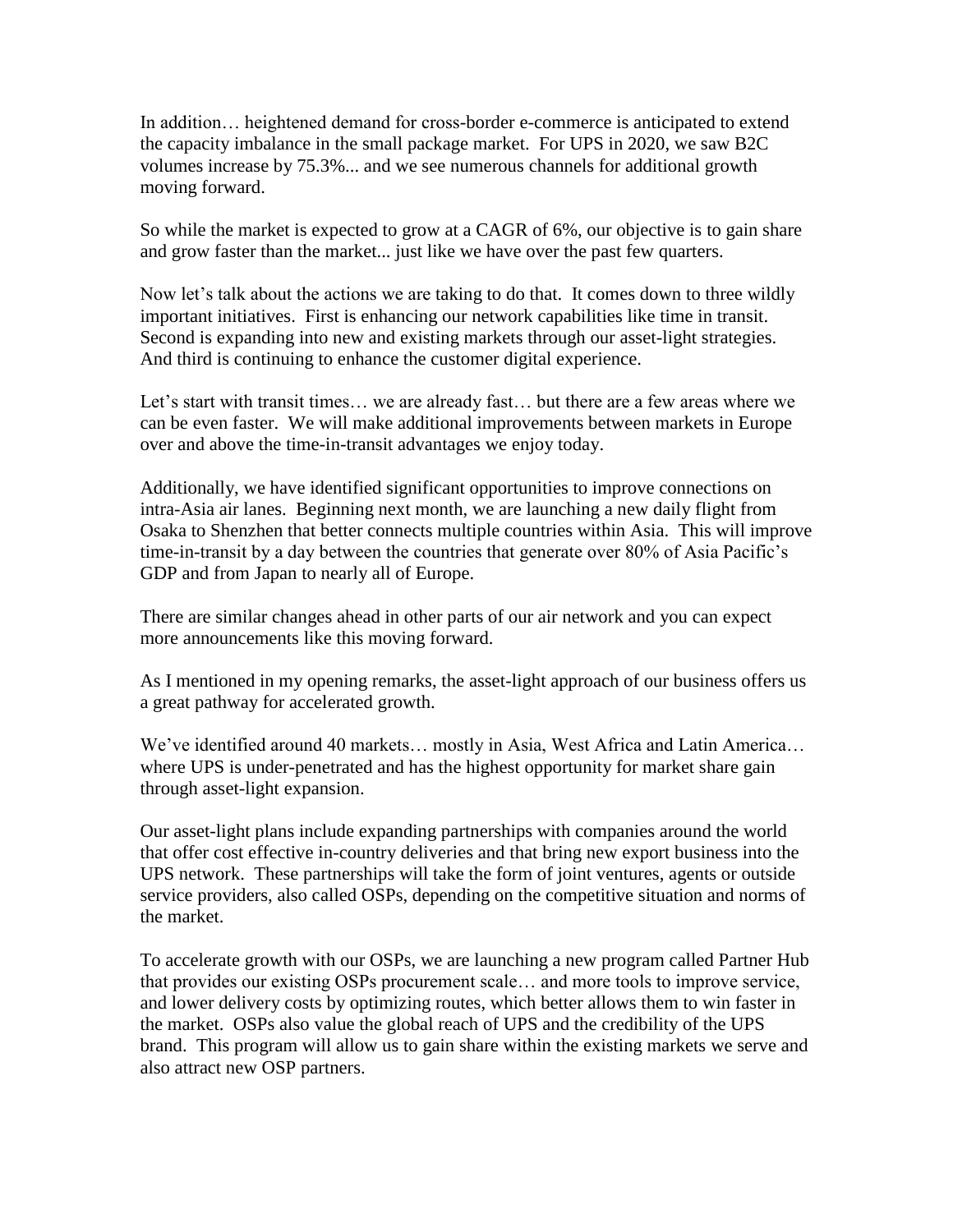Much like what Kevin talked about earlier today, we see many opportunities to improve our digital experiences, especially for SMB customers.

Given our global scale and ability to optimize complex supply chains… we have historically been successful attracting and serving large and medium-sized businesses. We have an opportunity to better address the specific needs of the smallest and most profitable customers in the market.

Let me tell you how.

We are making it much easier for small customers to connect and ship an international package with UPS. To give you some context… last year customers that went to our website to ship a package had to enter 10 pieces of information… including the full origin and destination address information and exact measurements for length, width and height of the package before getting a price or creating a label.

In fact, because of the complexity, many customers simply abandoned the process at ups.com and shipped with another carrier.

We looked at that poor customer experience... as an opportunity. We have completely redesigned our shipping process in many countries. Now, customers can use a mobile app that allows them to take a picture of a package, select the origin and destination country, get a price and then ship within minutes… how easy is that!

As a result of our changes, small businesses are now 32% more likely to complete the shipping transaction at ups.com. And most importantly… UPS adds high-yielding SMB packages to our network and greatly improves our odds for gaining repeat customers.

And to make access to UPS services even easier, we are rolling out our Digital Access Program, or DAP, internationally. DAP has improved the digital experience in the U.S. and we believe it can also simplify shipping for platform-users in other markets. Negotiations with potential DAP partners are currently underway in many geographies and we expect to begin multiple implementations in the coming months.

Making international shipping easier includes making the customs experience easier too. You can't ship across borders without the required customs documents and sometimes duties and taxes. We know shipping a package across a border can be very complicated... and even intimidating. There are forms to fill out, harmonized tariffs codes that are needed, categories to decipher and values to declare. Incorrect or incomplete documentation can result in significant overpaying and worse yet, your package may end up being held by customs. And it will not move again until the discrepancy is resolved. For many SMBs… this can be a real expansion barrier.

To make the whole experience easier and less intimidating, UPS launched what we call the "International Knowledge Base" on UPS.com… it is a behind the scenes tool that uses AI to get to know each customer.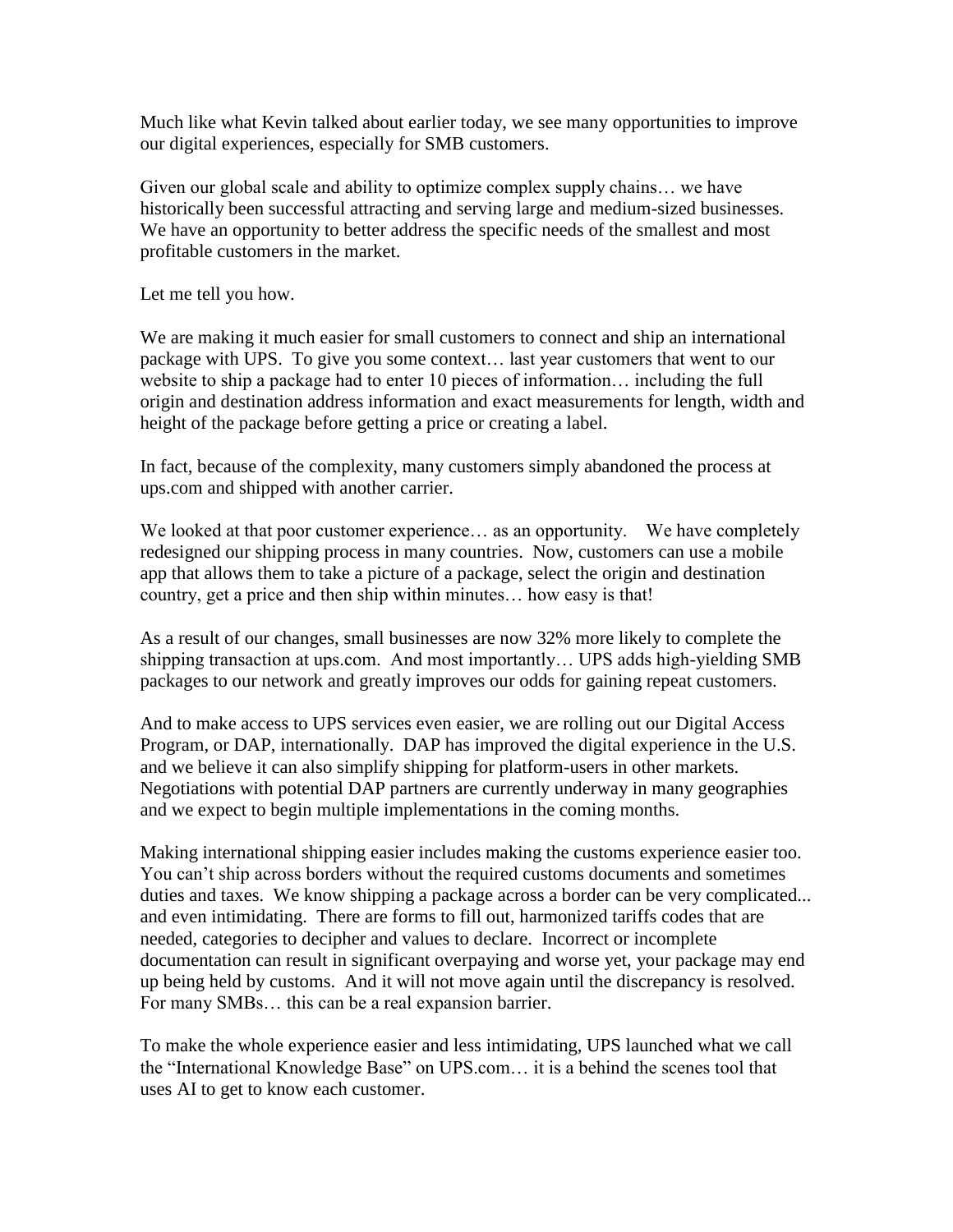For example, it looks at past shipments to identify the products a customer typically ships, and guides the customer to correctly identify the harmonized tariff code. Customers experience fewer delays, and shipments get to recipients on time. The tool also provides shippers with the "landed cost"… so no surprise taxes or fees after the package has shipped. The result… fewer returned shipments and happier customers.

International Knowledge Base is currently facilitating around 8% of our global export packages and we anticipate a ramp-up to around 60% by January 2022.

And I'll quickly add, that when we focus on improving the customer experience, we mean shippers and recipients. Given the growth in B2C shipments, the recipient is a very important part of the transaction. So we are making investments to better serve recipients too, like providing a 2-4 hour delivery window on the day before delivery… and the ability to "Follow my Package" through a live map view on the day of delivery.

With new technologies like these, doing business across international borders is as easy as doing business across town.

We are focused on what matters the most to our international customers… speed, ease and no surprises. And though we've made a lot of progress, there is more to come….

And… we fully expect our initiatives to translate into market share gains and help us achieve our goal of growing operating profit.

In fact we are targeting to increase International operating profit… from \$3.5 billion in 2020 to between \$4.3 and \$4.6 billion in 2023.

Brian will share the details with you shortly.

And now I'll turn it over to Philippe.

**Philippe Gilbert**<sup>^</sup> Good morning. The world is changing... and becoming more digital every day... And that is absolutely true with supply chains… So our goal is to provide the best digital experience powered by our global smart logistics network.

Supply Chain Solutions… comprised of forwarding, truckload brokerage, logistics and distribution… is continuing to invest in creating frictionless and interconnected digital experiences for our customers.

We are very busy in this space... it's about making it easier for all customers to do business with UPS… large, medium or small… next door or on another continent. And… as e-commerce becomes a larger part of the global economy, our digital capabilities must be extremely flexible and connect across the entire supply chain.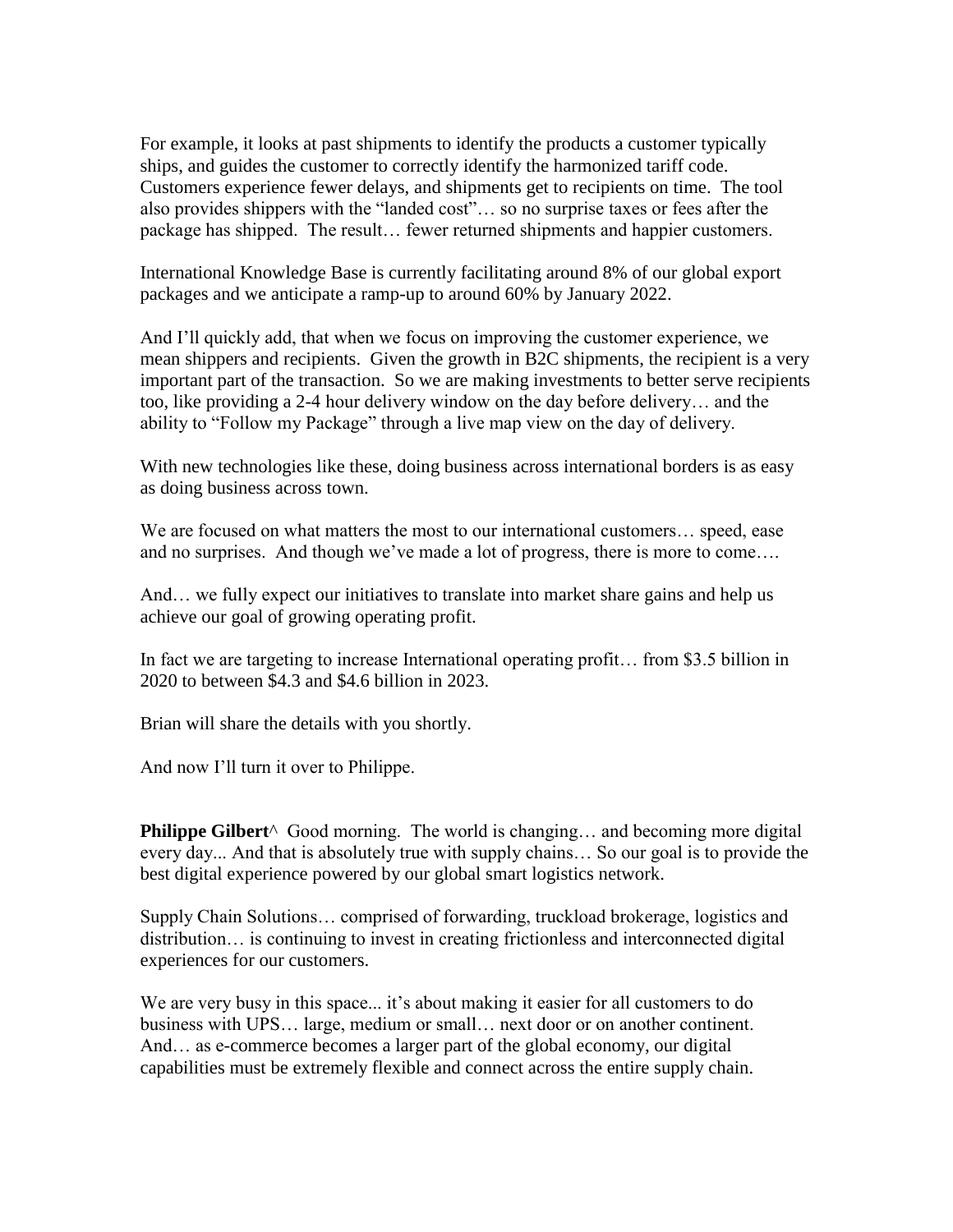So what does the digital experience look like? It's digital connectivity that goes across hundreds of UPS warehouses, all modes of transportation, customs data and much, much more. Everything… accessible and connected through mobile apps, dashboards and platforms, giving our customers access to real-time information, visibility and more control over their supply chains.

Let me give you three examples of how we are helping customers.

Take e-commerce and inventory management... in today's world e-commerce companies sell products every day on multiple platforms. And in some cases it's a different product on each platform. So you can see how supply chain complexity can quickly overwhelm companies. Without clear visibility across the entire fulfillment process, delays, stockouts and missed sales can be the result.

With UPS eFulfillment... our online fulfillment portal... we take over the entire supply chain, doing everything from inventory management through pick, pack and ship… freeing up our customers to focus on increasing their reach and growing their businesses.

And eFulfillment customers stay in control… with shipment visibility, competitive and dynamic pricing rules, and inventory management… and it's all inside the cloud and available anytime on any device.

These capabilities became essential to many of our customers during the pandemic… in fact, we saw eFulfillment revenue more than double year over year in 2020... and it's just getting started.

Over at Coyote, UPS's truckload brokerage operations, we use a similar approach… giving customers the power of visibility and control in the palm of their hand as a core part of the digital customer experience.

Thanks to CoyoteGO, our on-demand web portal and mobile app, even our smallest customers can go online… get quotes… book their shipment… track progress… and pay their bills with an easy-to-use interface that doesn't require them to be an expert in logistics.

In fact, when we look at the first quarter of 2021 compared to a year earlier, active shippers on CoyoteGO more than doubled, and revenue on the platform was up 57%.

We're not just bringing customers to the platform... we're keeping them on it and they are growing their business with us. In addition, we've made it easier for commercial drivers to do business with Coyote too. CoyoteGO allows drivers to signal their availability… immediately book a shipment and pre-set rate or negotiate directly with Coyote… and provide status updates along the way to the shipper.

And because there are more trucks on the road these days trying to serve the boom of ecommerce, there's an increase in demand for parking and staging spaces.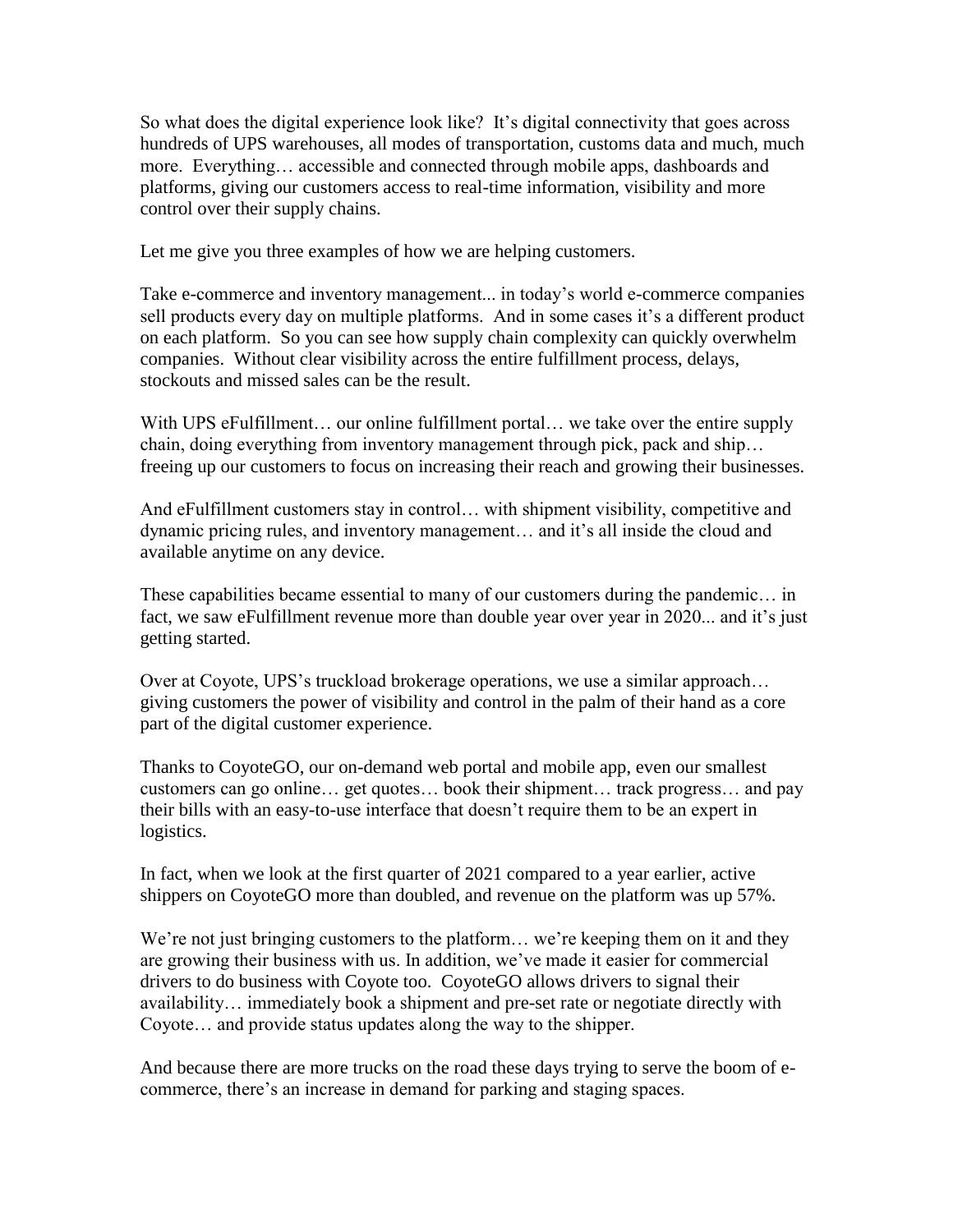That's a huge problem for commercial drivers. They are burning time on the road looking for a place to park…So, we integrated CoyoteGO for drivers with TruckPark… allowing carriers to see available parking on the app and website. It makes the transactions more productive by avoiding wasted time and gives the drivers confidence that they will be able to make the pick-up and get on their way.

Providing digital connections between supply and demand… between shippers and recipients… enables greater control and a better experience for everyone. And in a world where minutes matter, we are embracing digital across our portfolio... another example is what's happening in global freight forwarding. Previously, most of our freight forwarding customers booked and confirmed shipments via email or over the phone… this was slow and time-consuming. To speed up bookings and eliminate overhead, UPS customers can now book freight forwarding shipments completely online.

Customers can simply go to the UPS Forwarding Hub… via mobile, desktop or tablets… and get air or ocean freight quotes… schedule pickup and delivery… move shipments between modes… manage customs brokerage… and track progress… all from a simple and highly-intuitive interface.

And we're evaluating additional enhancements to the UPS Forwarding Hub. We are not stopping with the three services we just covered. As supply chains grow more complex, customers are demanding greater access to information… and it all needs to be in one virtual place and available as it happens.

And we're giving our customers what they want… we are in the early phase of rolling out an advanced supply chain portal called Symphony.

Symphony supports medium to large distribution customers. As the lead logistics provider, UPS gives near real-time visibility to product flows across their supply chains… including data from numerous third parties… and all through a single sign-on. The Symphony platform has been built to be intuitive, secure and keep customers connected and in control.

What's more... Symphony is extremely flexible. We are using agile development to enable quick turnaround when introducing new enhancements. Our vision is to evolve Symphony into predictive and prescriptive analytics… enabling customers to better analyze results, identify trends, and lean into new opportunities. And we are using customer input and machine learning to get us there.

Supply Chain Solutions is building fully digital ecosystems that will provide unparalleled levels of automation and efficiency for our operations. And, we are providing our customers with greater visibility and control. Through improvements in customer experience and sticky digital solutions… we are ensuring they continue to ship with us.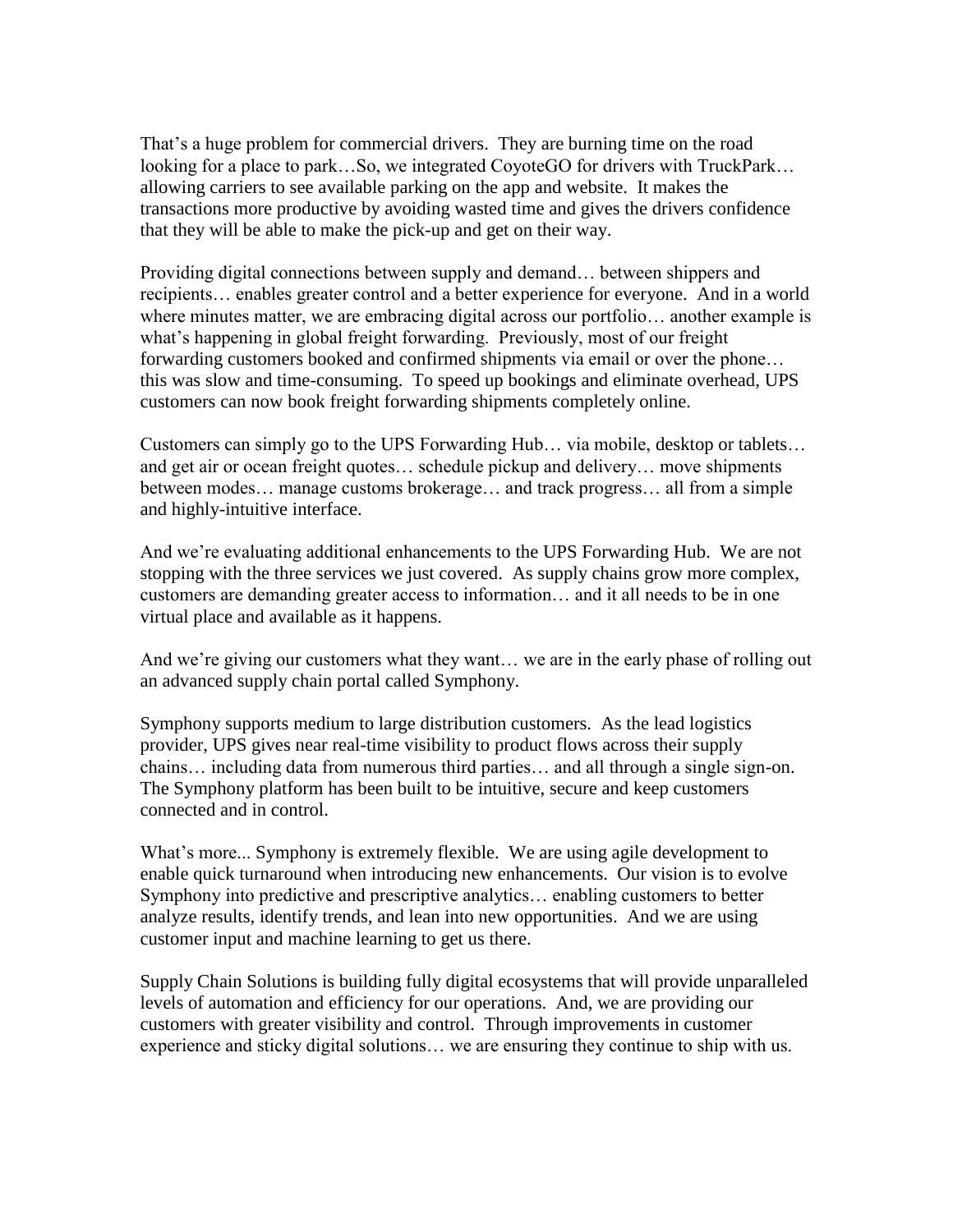This is what I call a win, win. We look forward to updating you on our digital progress. Thank you… Juan is up next to share the latest with our technology efforts.

**Juan Perez**<sup> $\wedge$ </sup> Good morning. At UPS ... our second-to-none technology underpins everything we do. It is critical to advancing our wildly important initiatives as we continue to improve the efficiency in our operations and provide the best digital experience to our customers.

Today, UPS is truly a technology company that provides logistics services to our customers … and this morning I am going to talk about how we are using technology to make our smart logistics network even smarter.

It's about technology that achieves multiple objectives including… enhancing the customer experience… optimizing our network… better utilizing existing capacity… and reducing our carbon footprint.

During our technology journey, we're taking a blended approach. We're advancing our internal technologies like our Network Planning Tools, known as NPT, our ORION … short for On Road Integrated Optimization and Navigation. We are leveraging cloud technology… and we've expanded use of best-in-class software-as-a-service providers in areas where it makes sense, like with HR, billing, sales, customer service and others.

And we are currently working on and testing cutting-edge solutions in our operations and customer facing solutions like robotics, artificial intelligence, virtual reality, data analytics, virtual assistants, and so much more. Our Advanced Technology Group continues to support our drone delivery efforts through Flight Forward and the use of vision systems to improve the utilization of trailers and many other assets across the network.

Additionally, over the past four years, we have added more than 22.5 million square feet of automated sorting capacity to our global network through expansions and many upgrades. This equates to about 1.3 million additional pieces per hour of capacity and, very importantly, a reduction in the number of times that we handle a package. What's more… it is all digitally enabled.

We've definitely been busy, and our progress is evident. In fact, these digital and technological advancements have greatly improved the agility of our global network and have allowed us to better serve our customers. And, as a result of our capacity and technology investments, we have been able to support unprecedented demand for our services and enable our financial performance… the good news is that there is much more to come.

Moving forward, we will continue to invest in technology and growth capacity in more cost effective and innovative ways… more to come on that…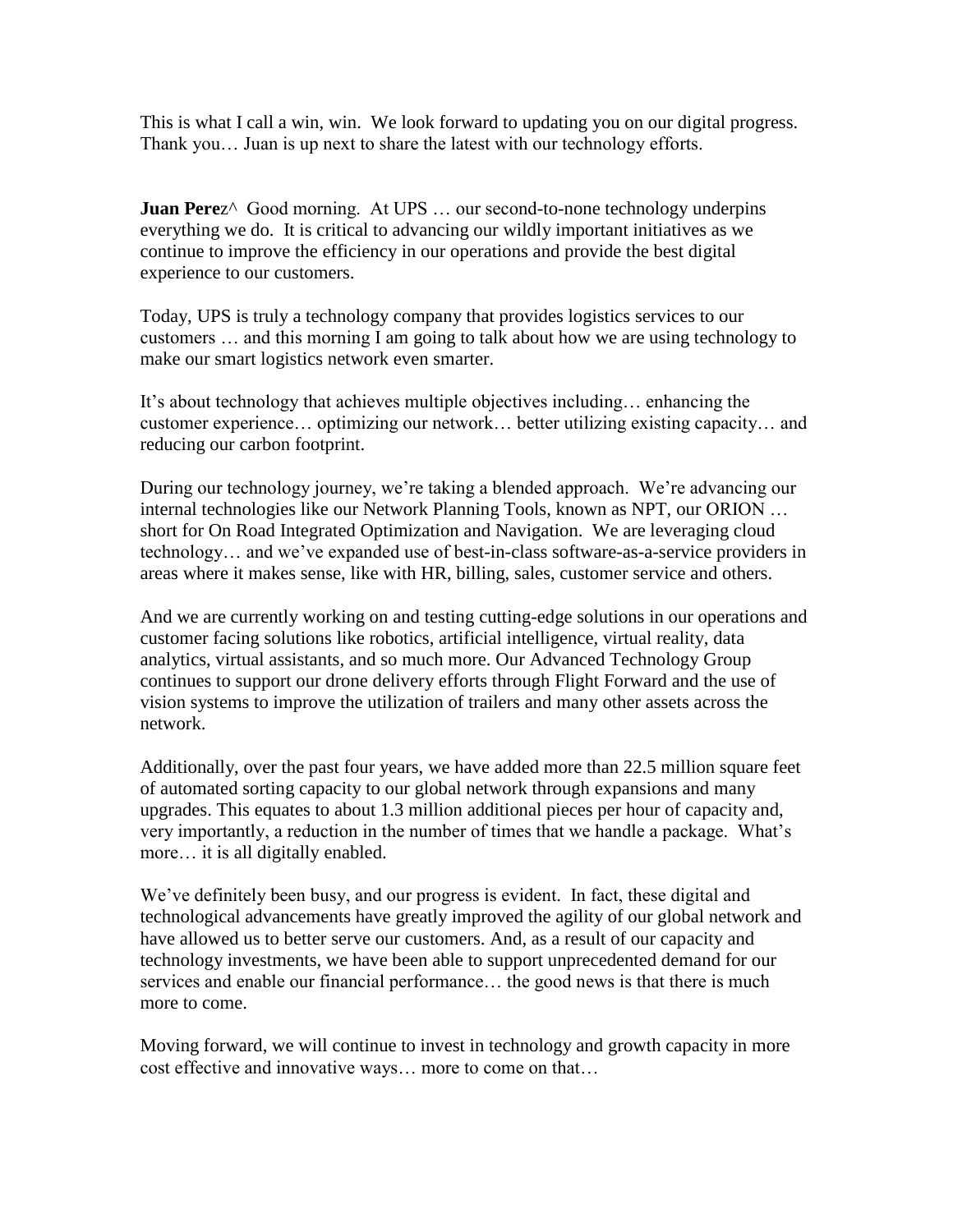Our air and ground network optimization programs and our asset-light expansions are enabling us to get more out of our existing assets, especially during the weekend. And with new innovative technologies, we are better able to respond to changes in market demand, volume surges and shocks related to weather and of course COVID-19.

Here's a recent example… when severe weather struck the southeast in February, NPT helped us minimize network disruptions by applying advanced analytics to help us route volume around impacted areas, adjust to volume shifts, and ensure that we provided capacity where it was ultimately needed.

We have completed the development of several components of our NPT platform including demand planning, package flow planning, load planning, and movement scheduling. This year we will complete development of the NPT platform with additional movement and scheduling optimization capabilities, helping us make our network more efficient. This technology has allowed UPS to avoid approximately \$250 million of cost in our transportation network since 2019, with additional benefits expected this year and in 2022.

And in terms of our delivery driver routes, we are also seeing significant benefits with our latest enhancements to ORION. We call this latest version Dynamic ORION. The new features present our drivers with reoptimized routes based on changing conditions and provide them with turn-by-turn directions to reduce excess miles. Initial results point to a reduction of an additional 2-4 miles per driver per day. This is in addition to the reduction of 8 miles per driver per day from the original ORION deployment. I'm happy to say we are now 97% complete in this latest deployment wave and expect full deployment by the end of July.

This is truly a win for UPS productivity and for the environment… and amounts to a reduction of more than 130 million miles driven and 10 million gallons of fuel saved each year.

And we see other opportunities to unite technology, productivity, and sustainability through all of our solutions.

To this end, we have also invested in a company called Arrival, which makes electric vehicles with autonomous capabilities. UPS has already committed to the purchase of up to 10,000 electric Arrival vehicles and we have secured an option to buy another 10,000. We are conducting initial tests now within our network. And early results are very positive. They will start joining our fleet beginning next year. These vehicles offer sustainability benefits as well as fuel and maintenance savings. And we remain committed to exploring many other choices as new companies and solutions emerge.

We also are testing electric shifters on UPS property. These are vehicles that move trailers within our yards. These shifters have zero tailpipe emissions and include unique battery-swap technology, which greatly reduces the idle time necessary for recharging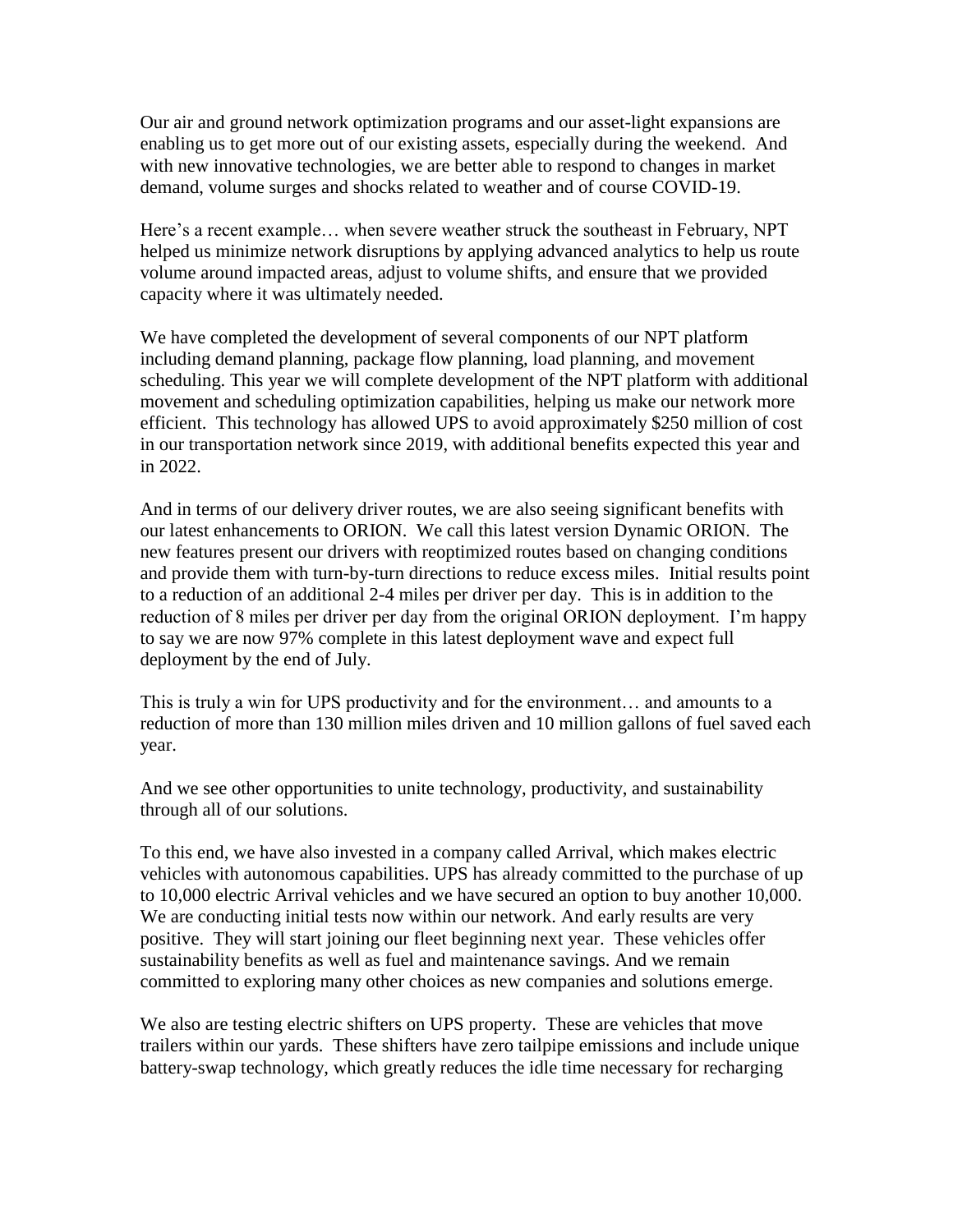them. As an added bonus, the vehicles are fully equipped with cameras, sensors, and sophisticated algorithms to improve safety.

Let me share yet another example with you. I am extremely excited about this one... UPS's recent commitment to purchase 10 electric vertical takeoff and landing aircraft from Beta Technologies… and we have the option to buy 140 more. At this time, these aircraft have a range of about 250 miles and can carry up to 1,400 pounds. It takes only an hour to recharge the batteries. So simply imagine the possibilities with the ability to fly packages directly from airports to our facilities and eventually even to our customers' locations.

This type of technology solution will speed up our network, will improve productivity, and could eliminate ground feeds, package handles, small gas feeder aircraft, as well as carbon emissions. As this technology gets proven, we see more opportunities to expand its use within our network.

Whether it's our existing rolling laboratory of more than 13,000 alternative-fuel vehicles, new technologies like Arrival and the Beta aircraft or our Eco Responsible Packaging Programs, UPS is fully committed to achieving the sustainability targets that Carol laid out earlier.

And we see many more opportunity to leverage technology to meet our customers' need for growth capacity. Everything I just covered… our automated facilities… NPT… ORION… electric vehicles… and the Beta aircraft that we will soon add to our network… work just as well on a Saturday as they do on a Tuesday.

So, we are further expanding our weekend operations… in fact we can add significant network capacity without a lot of CapEx. Our plans are to expand today's Saturday coverage from approximately 75% of the U.S. population to around 90% by October of this year. This measured and well-coordinated expansion allows us to smooth peaks in volume throughout the week, speed up our network, and expand our Sunday SurePost delivery coverage.

Additionally, our SurePost matching rules still apply… meaning if there is a UPS package and a SurePost package destined for the same address, our algorithm will automatically match them together so they are delivered by UPS… creating density and reducing our delivery costs.

But most importantly, UPS customers get expanded services for residential as well as for commercial pickup and delivery. This is especially important to our small and mediumsized business customers.

Now let me tell you a little bit about how technology is enhancing the customer experience in terms of visibility and control. And in these areas, we are developing innovations that will again transform the way we enhance our services and manage our network.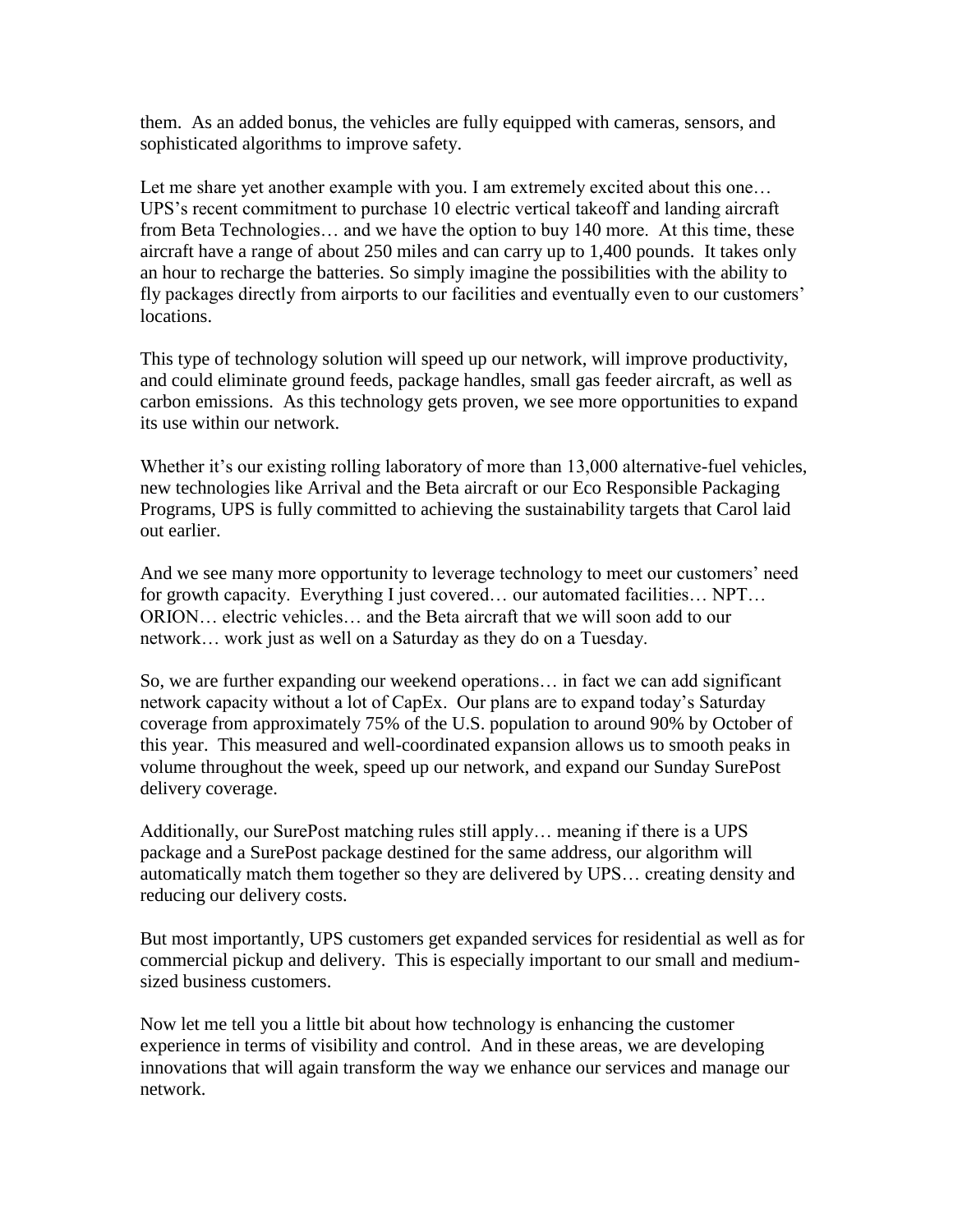One example is the advancements that we've made within our healthcare solutions with the use of smart sensor technology. Our UPS Premier packages are wrapped in sensors that ensure their place in a priority lane within our network. This technology gives us a level of visibility and control unlike anything we've had before.

Think about this… our CACH facility in Chicago is about 1.9 million square feet… that's equivalent to more than 39 football fields. With UPS Premier sensor technology, we can pinpoint the location of a critical healthcare package to within 2 meters inside of CACH. It is that proverbial finding a needle in a haystack problem!

Our objective is to expand the use of this solution to other packages in the entire network providing improved visibility for our customers as well as benefits in network productivity by eliminating manual scanning tasks.

There are many other ways we are expanding the use of technology inside our operations. And we are continuing to explore and implement robotics solutions in our facilities and automate small sorts to get more productivity out of our existing assets. We know well that small changes within a vast network can make material differences. To better describe the impact of new technology solutions in our operations, let me share yet another example.

We developed a UPS mobile delivery app that turns personal cell phones into DIADs – those handheld Delivery Information Acquisition Devices our delivery drivers use every day. This solution allows us to quickly enable resources to perform work for UPS during periods of high demand without the need for expensive hardware.

With almost 40,000 downloads during our peak period last year, the app enabled industry-leading service during our busiest peak ever… and we'll do more of that this year. And through the use of mobile technologies we have simplified and reduced the time it takes to train resources during preparation for peak.

Technology that leads to efficiency and better customer service… that is what we love… and there is much more on the way…like automated systems for package loading and unloading… which we are now working on and experimenting with. We expect these kinds of initiatives to have material benefits in efficiency, safety, and in service.

One of our technology visions is to enable our global smart logistics network to be "selfhealing." A self-healing network monitors itself and automatically fixes problems in real time using artificial intelligence and machine learning and is supported by automation.

Let me paint a picture for you… sudden spikes in service requests on ups.com and other data feeds will allow UPS to anticipate demand and automatically adjust and move shipments in the most efficient way possible and by using automation we will continue to reduce the dependency on manual intervention.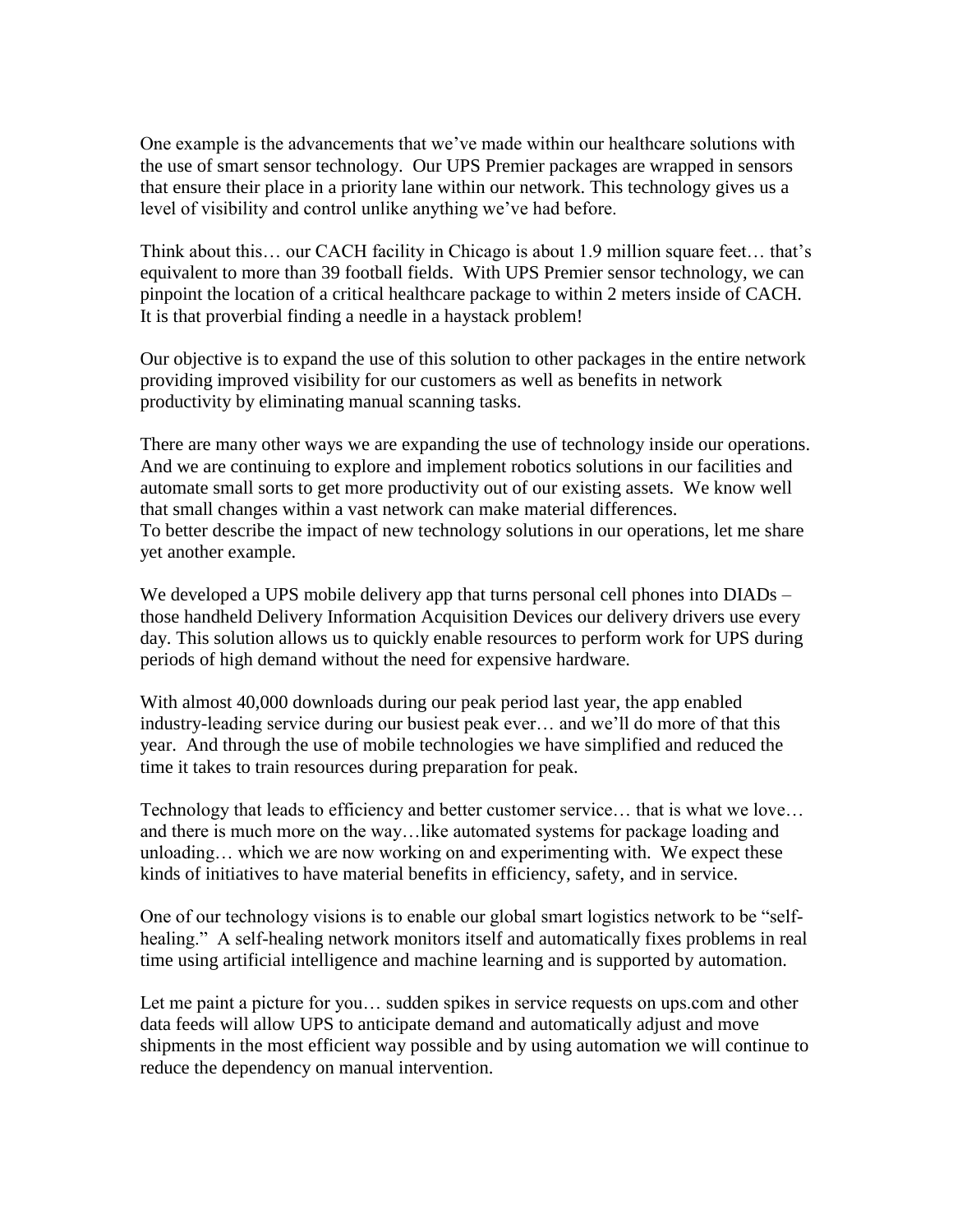And as technologies like 5G, digital twins, and quantum computing mature and become more available, we will definitely advance even further. We are developing best-in-class customer technologies and a smarter, self-healing network right now, and we're getting closer with every technological advancement.

Clearly, we live in dynamic times. UPS is in a constant state of technology improvement and change… and each new technology added to our network makes it smarter… makes it more connected… makes it more sustainable.

And the cool thing… we are just scratching the surface. Thank you… and now I'll hand it over to Nando.

**Nando Cesarone**^ Good morning. It is my pleasure to share our plans to achieve operational excellence in the U.S. And the great news… is that we are starting from a position of strength. We have the best and brightest people in the industry. And we run a massive, fully integrated air and ground smart logistics network.

So… how do we move from good to excellent? Well… we've already made a number of impactful improvements across several significant KPIs… including handles, driver package selection and others. I'll cover more detail in a moment.

When I moved over to U.S. Domestic in August of 2020, the team and I immediately started looking for opportunities to simplify areas that had been over-engineered. The first step we took… to drive the change we need… was to get the right structure in place and define a few… but very clear objectives.

We addressed this right away in the second half of last year. We restructured our U.S. package operations and our transportation group… and redefined their objectives in terms of safety, service and efficiency. This allowed us to speed up decision making and implement our cost savings initiatives faster.

Starting with package operations… we reshaped geographies… and we gave our teams more direct engineering and human resource support, without adding staff. And importantly, we removed business elements that were outside of their new objectives.

For example, prior to the change, our package teams were buried in KPIs and reports. They were expected to manage and be accountable to 462 KPI elements on a weekly basis. How could anyone make real gains with so many competing priorities?

So we eliminated hundreds of elements, and now each team manages fewer than 10 highly impactful KPI metrics to drive improvement across safety, service and efficiency metrics.

And as for our transportation group… they are the core of our operations and are responsible for synchronizing line-haul, hub and gateway activities in the most efficient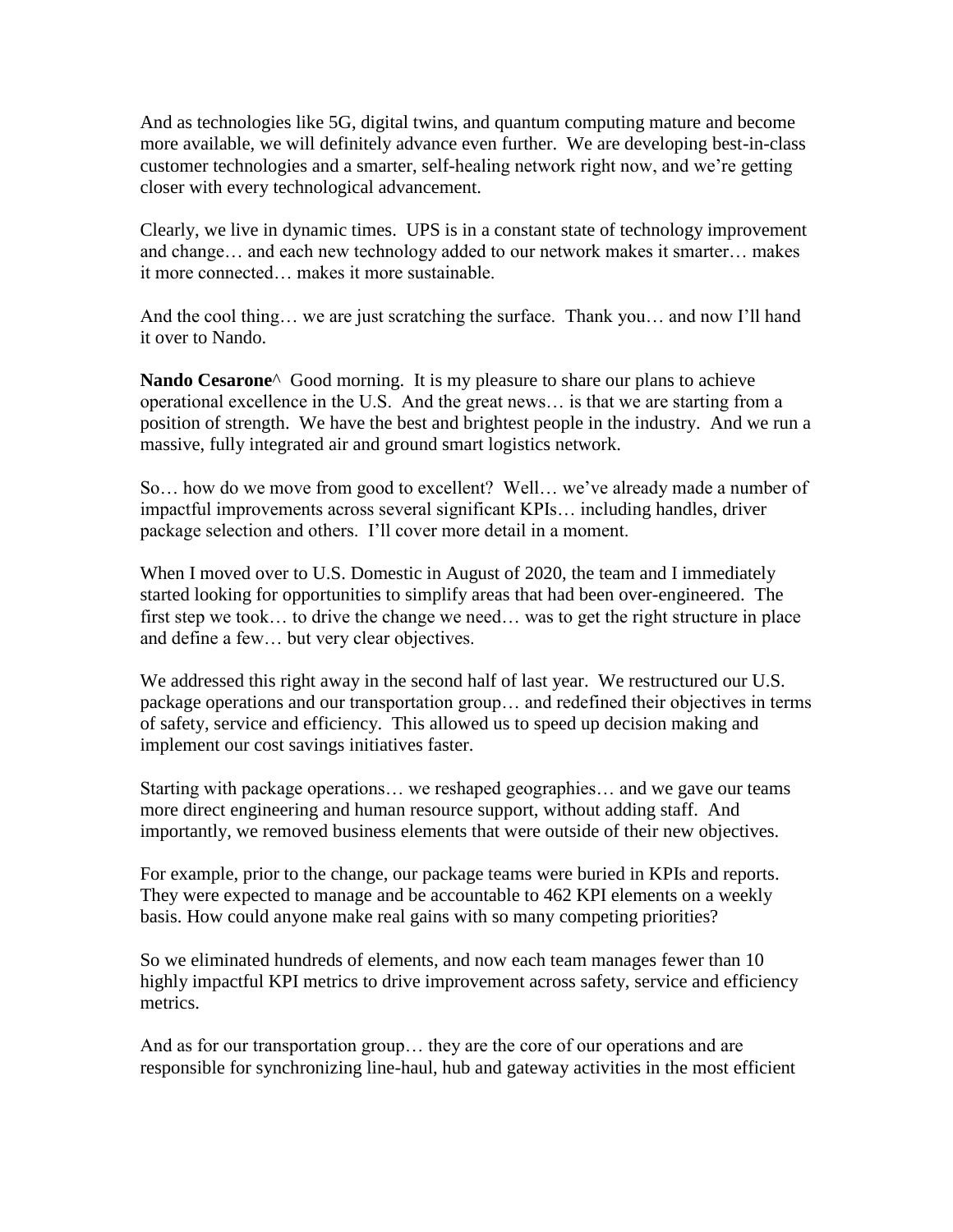manner. Here, we centralized decision making and assigned coordinators across geographies.

The changes we've put into place have improved cost ownership and spending visibility, which have been enabled by a new alignment of procurement and budgeting controls.

Further… this restructure has allowed us to speed-up the network… igniting the productivity flywheel, and better optimizing overall network efficiency.

Here are some early outcomes from of our restructure…We delivered a very successful 2020 peak season, with industry-leading service as recognized by a third-party. We minimized weather impacts to service and cost during the February winter storms, as Juan highlighted. And we quickly transitioned the network from peak operating levels… which are roughly 1.75 times our normal average daily volume… back to non-peak operating levels… significantly eliminating unnecessary cost.

And we are committed to reducing our cost to serve even further. In fact, as Carol says… it is wildly important to all of us. Now let's shift over to some of our most impactful productivity initiatives. We view them as good for UPS and good for our customers.

Let's start with weekend operations. The world is running seven days a week and so are we. And by the end of October, we will cover around 90% of the U.S. population on Saturday. To achieve our plan, we are expanding coverage in our existing delivery centers that are operating on Saturday, and opening 214 new Saturday sites.

We are simply getting more from our existing assets… and we expect UPS weekend delivery volume to increase by 46%.

And for customers, our Saturday service is unmatched in the market because our integrated network allows us to offer both commercial and residential pickup and delivery. Plus we are able to move U.S. export packages one day sooner, enabling faster delivery around the world.

This expansion will also open up more capacity for Sunday SurePost deliveries.

Most importantly… we are fully committed to expanding our weekend capabilities and U.S. operating margin at the same time.

Technology plays a very important role here… let me tell you more about how we are using technology to drive efficiency and productivity.

As you probably already know, we measure nearly everything and collect a lot of data. Our investments over the past four years are enabling us to collect even more valuable data and create new digital connections throughout our network. We are using these new data connections to identify previously hidden opportunities for improvement.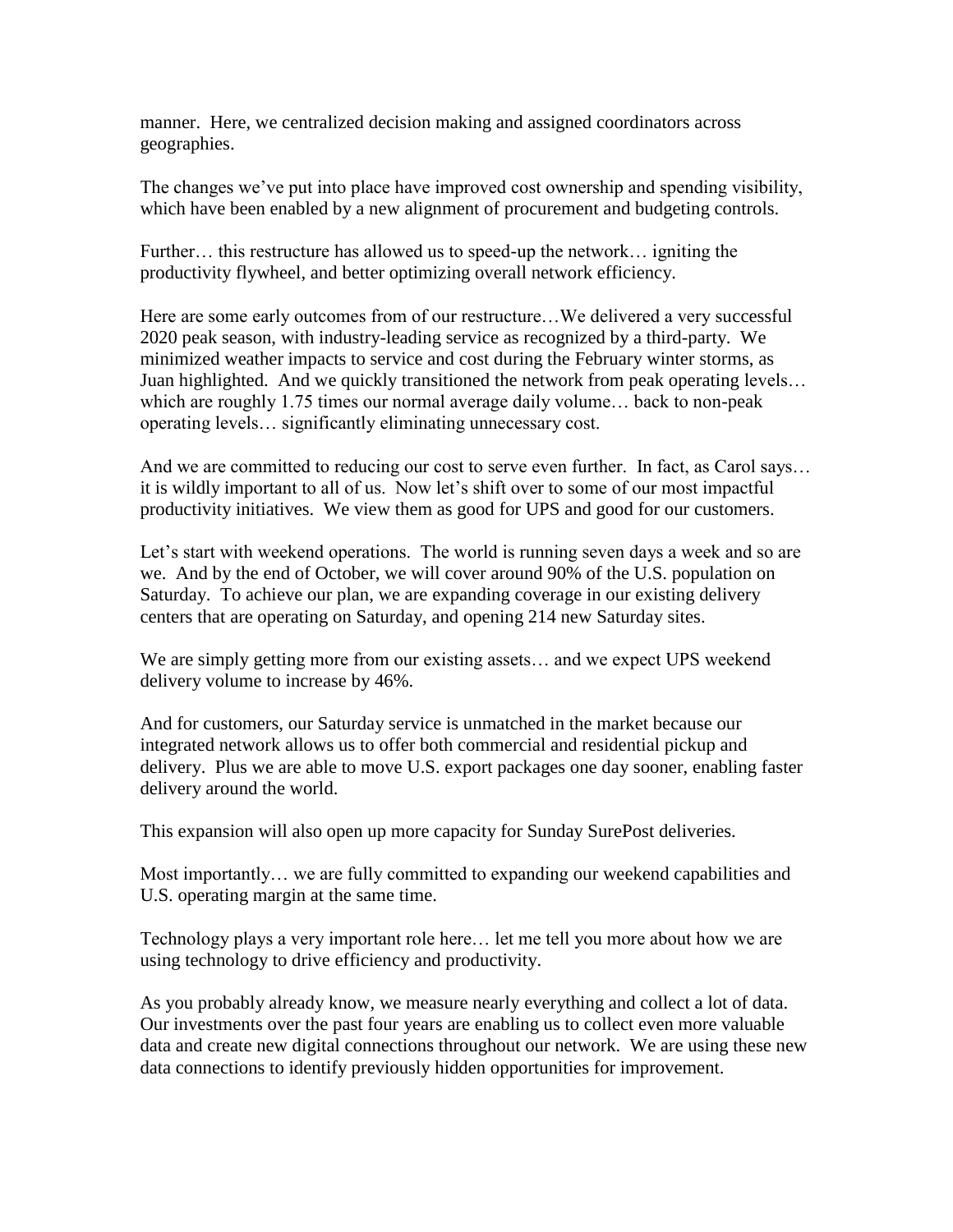For example, we recently confirmed through a pilot program that we can reduce driver package selection time by up to 25%.

We uncovered this opportunity by evaluating data from our delivery process. We then connected the delivery insights to our preload activities. The data revealed that our drivers were spending more time than needed to select packages… as measured by the span of time from when they open the bulkhead door of the package car until it is closed again.

Using this insight, we followed the data and identified that packages could be better sequenced during our preload process, which would speed-up package selection for our drivers. As a result, we are rolling out preload changes across the U.S. network that will improve productivity for the more than 95,000 UPS drivers that we have on our payroll.

We used a similar data driven approach to identify hidden improvement opportunities related to the utilization of cubic space within our network.

Our automated hubs capture dimensional details on every single package that moves down our conveyers. And we know the cubic availability of our trailers and air containers. We are connecting this data to optimize every load… this has resulted in around a 10% improvement in our cube utilization, meaning we get more packages in every single container.

It's like solving a jigsaw puzzle, where you have to get all of the pieces in just the right location to fill it out.

These gains, combined with our Network Planning Tool technology, which optimizes routing throughout the network, allowed us to eliminate approximately 11,000 container movements each week… it's a material improvement.

Our Network Planning Tools are helping our operating teams improve productivity and create capacity in other areas too.

Take package handles as an example. Every time a package is touched, we count that as a handle. And, every handle means added expense and use of resources. Thus, by reducing handles we can eliminate expense and become more efficient.

Our NPT technology and the scale of automation within our hubs are allowing us to build more direct loads to final delivery centers. This means we are skipping intermediate stops and sorts across the network… in short, we are eliminating handles and improving overall network speed and efficiency.

Another benefit of NPT technology is… when combined with Our Fastest Ground Ever initiative… it increases our ability to move air volume over the ground. This reduces the amount of air lift needed to meet our service commitments. We are seeing great results from our efforts to reduce handles… in February, we reduced handles by 7.6% on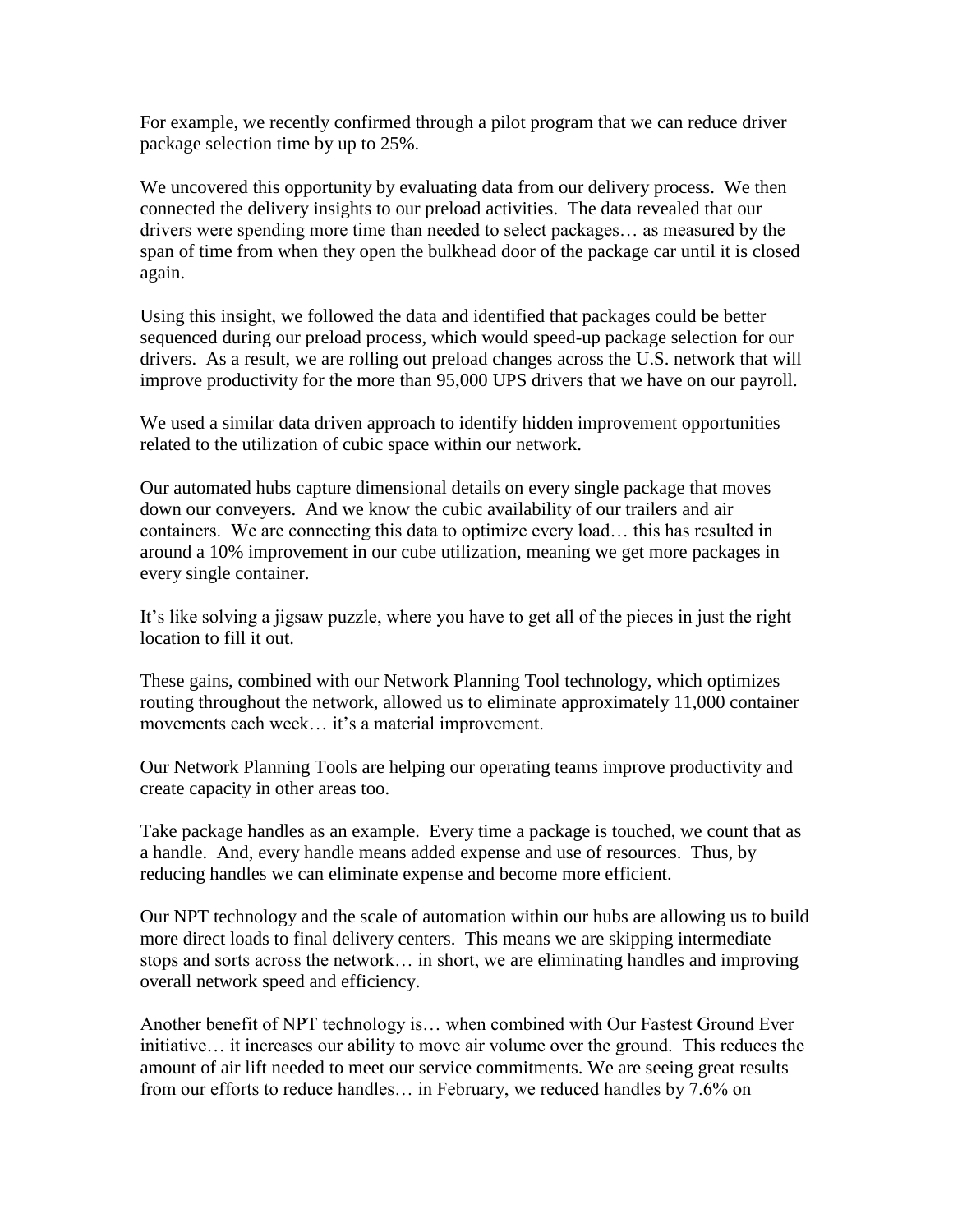average daily volume flowing through 17 of our largest automated hubs… a significant win for productivity and efficiency.

I mentioned earlier that we measure nearly everything… so I want to share another productivity metric with you that we are very focused on improving… and that is Packages Per Direct Labor Hour. In the first quarter of 2021, we were able to hold that number nearly flat compared to last year... despite a significant shift in B2C volume... which went from 55% of total volume in the first quarter of 2020, to 60% in the first quarter of 2021. In our business, productivity is all about packages per hour… and we are confident that our initiatives will help improve productivity moving forward.

All of these gains are putting us further down the path to achieving our operational excellence goals… and we have many more initiatives underway. We also aim to improve employee safety within our facilities and over the roads... another key area of focus for our teams.

We believe that every UPSer should leave work the same way they arrived . . . accident and injury free… which leads to: highly motivated and productive employees, lower operating cost and better service for our customers.

In the U.S. our annual casualty expense exceeded \$1 billion in 2020, and was driven primarily by on the job injuries and vehicle accidents. This is not good for our people or our business so we are taking action to reduce both.

On the injury side, we have redesigned training programs and included targeted injury KPIs as one the most impactful elements for the U.S. team to manage.

For example, our data tells us that 37% of all injuries occur in the first year on the job... and of that… around 50% of injuries occur in an employee's first 90 days. Our training programs are using information like this to ensure our training is focused during this most impactful time and that it is structured with intentional touch-points to reinforce the right behaviors.

We are making early progress here. April results in lost time frequency have improved 1.3% since we launched our new training in February. Good progress indeed… but with more to go.

And in terms of driver safety training…

As Carol mentioned on our last earnings call, we have re-imagined our driver training program by creating mobile units that can be rapidly deployed across the country to the areas where training is most needed. Plus, in addition to training, we are installing more safety features on our vehicles.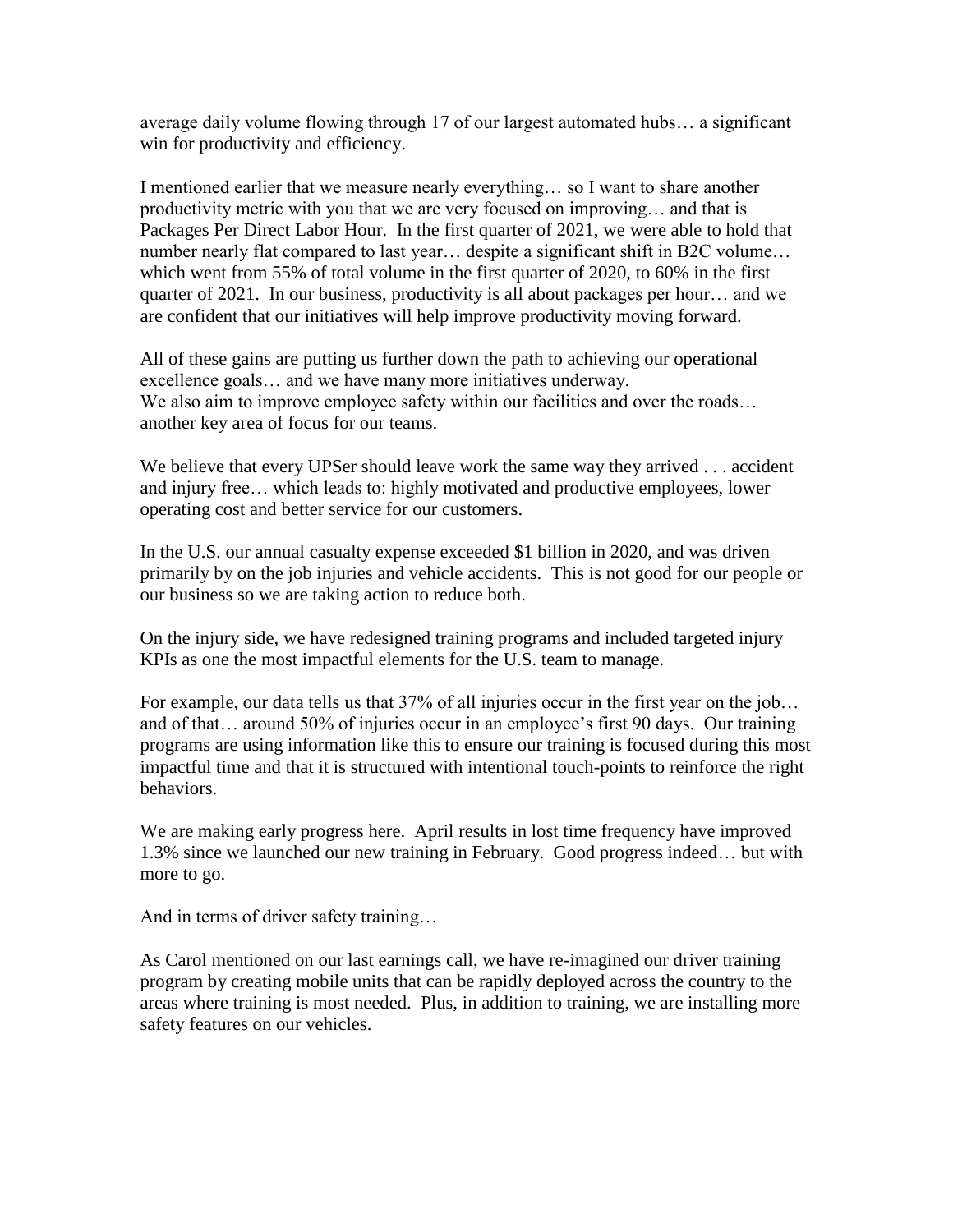For example, we will add 10,500 forward-facing cameras to our vehicles by the end of this year. These cameras include technology that helps prevent accidents by providing on-board audio alerts to our drivers when a risk is detected.

These efforts are in addition to our long-time use of telematics data and advanced safety features on all new vehicles we purchase.

An important and impactful change here is that we have created a cycle of improvement by establishing a continuous loop between data, analytics and training. Data collected from our safety systems is analyzed for patterns and the insights are fed back to improve our training programs.

We are seeing progress here... we achieved our first-quarter auto frequency goal and saw a 6% improvement in the frequency of our most severe auto accidents.

Let me finish with a few comments on service and reliability… also a key focus in the U.S.

Service wins in the market. It always has and always will. We recognize this and we are adding network capabilities that enable us to win the right volume at the right price among SMBs and our larger customers.

We've made significant improvements in time-in-transit... but there is no finish line here… and we see even more ways to speed-up our network and leverage the flexibility we've built in.

In fact, we sped up our ground time-in-transit on hundreds of millions of zip-to-zip pairs. And our customers have noticed. In the first quarter of this year, volume on enhanced lanes grew 32.7% since the lanes were enhanced, compared to growth of 11.8% on lanes without enhancements... That's the third consecutive quarter of greater than 30% growth on our enhanced lanes…. paying back the investments we've made in Our Fastest Ground Ever initiative.

Today you've heard us say that we are just getting started and seeing great results. We are pursuing operational excellence at every turn… with opportunities to put even more volume through our network in a capital efficient way.

When you add all of this up, as Brian will share in a moment, we expect significant expansion in U.S. operating margin.

Clearly the best is yet to come in the U.S business. Thank you… and now Brian will provide you with the financial details.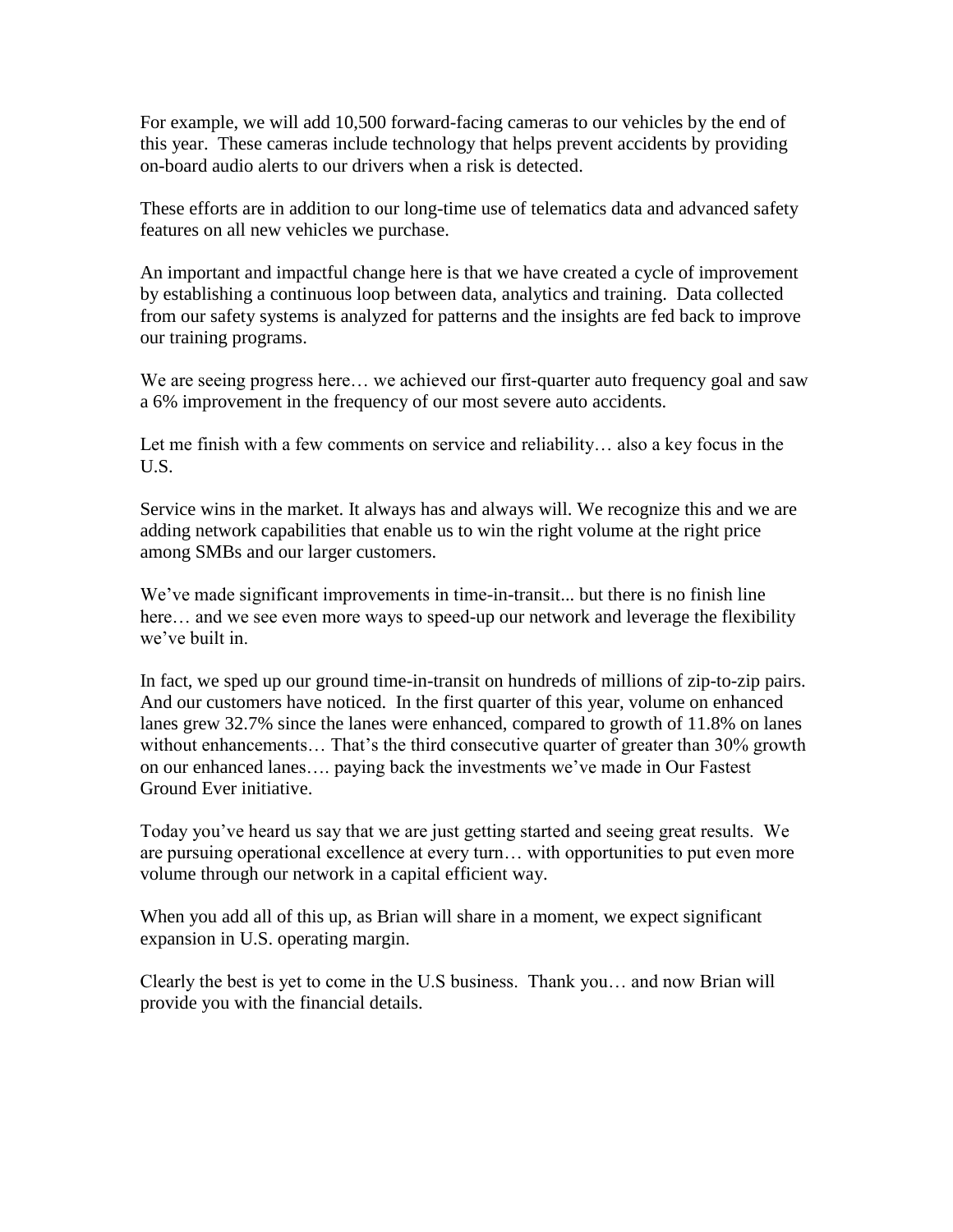**Brian Newman**^ Good morning everyone. As you've heard today, momentum is building at UPS… and it's beginning to show up in our financial results. In my comments, I'll cover four topics…First, picking up on our wildly important initiatives, I'll describe our Next Generation Profit program. Second, I will share our perspective on the macro-economic environment over the next three years. Then, I'll detail our 2023 financial targets. And finally, I'll review our capital allocation priorities.

Okay… let's start with an introduction to our Next Generation Profit initiative in the U.S. This is an integrated, cross-functional program that will enhance customer experience, reduce overhead expense and drive our revenue-quality efforts.

On the customer and revenue side, this new platform combines enhanced customer segmentation with real-time data on what is happening inside our network. It allows us to optimize pricing for each customer and better align our cost to serve with the value we create. The platform is based on a fully-allocated cost basis, ensuring that every penny is accounted for… including our cost of capital. And lastly, the platform is also used to assess customer compliance and support our contract renewal process.

This is a big step in the right direction… and we've seen proof points over the last 12 months. We are replacing a mostly manual process with technology that leverages AI. And we are continuing to evolve the platform to leverage technology that will adjust pricing in a more dynamic manner to maximize overall profitability.

But the real power of this tool can be found in its ability to link revenue quality and cost to serve at the package, product and customer levels.

We review this weekly in meetings as a cross functional team. Our approach ensures that our teams are in lockstep in terms of supporting our customers with services they value, aligning investment decisions and halting any non-value added work.

We strive for the best economical outcome and the ability to promptly provide customers with pricing quotes.

We have gone from working at a speed measured by a calendar to charting our progress with a watch.

The success of our Next Generation Profit initiative will be measured by sustained growth in profit per piece and significant improvements in return on invested capital or ROIC. Now moving to our market outlook, let me begin with the macro...

Starting with GDP estimates from IHS… and using 2020 as the base, global real GDP is projected to grow at a compounded annual growth rate or CAGR of 4.2% through 2023. Forecasts are moving higher based on solid incoming economic data, encouraging vaccine rollouts and heightened consumer demand. And as I mentioned on our last earnings call, we continue to monitor the inventory-to-sales ratio as evidence to support our confidence that demand will sustain over the mid-term.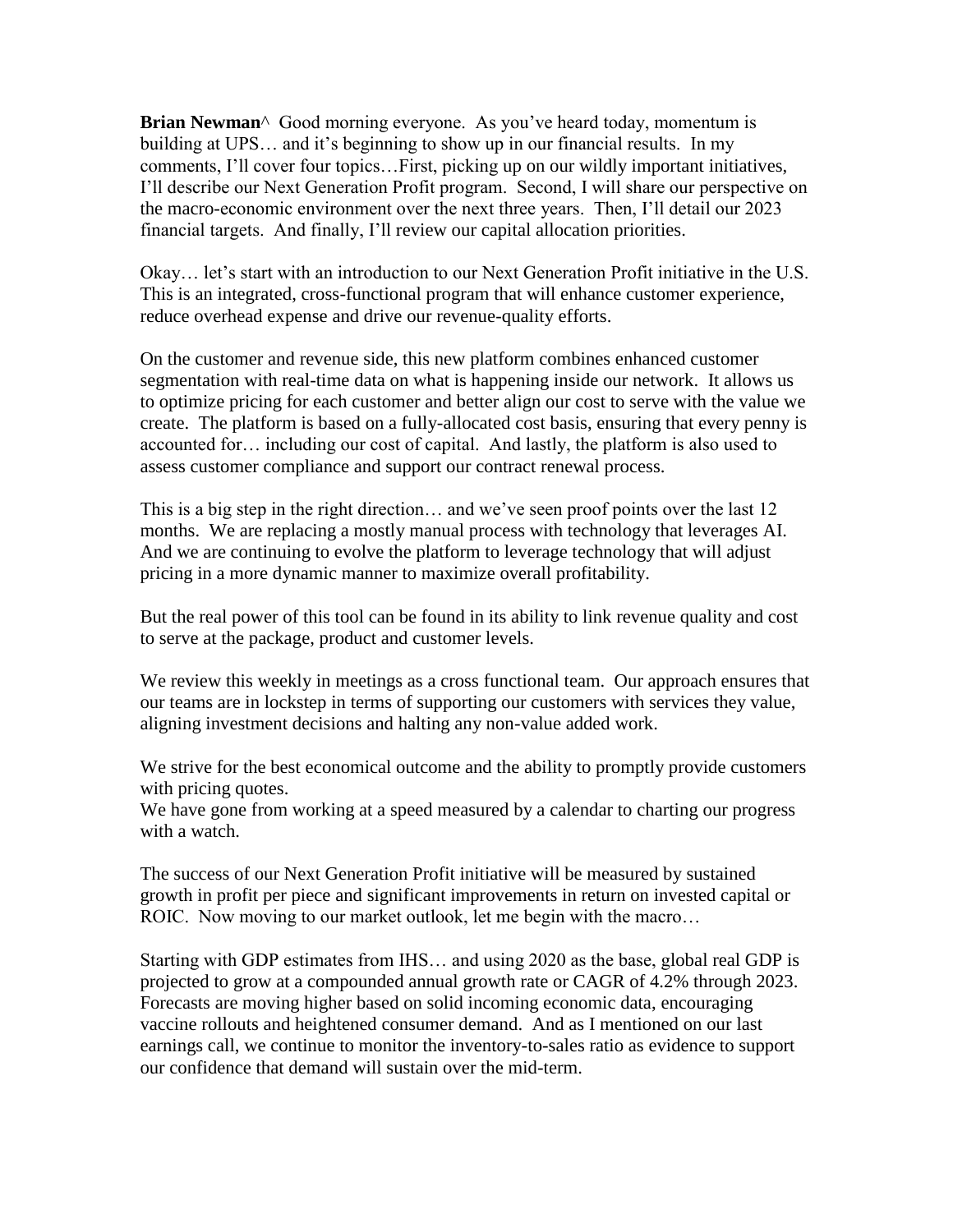Exports are expected to remain strong as demand builds in key economies… with Asia expected to lead other parts of the world. Looking at the U.S. and again using 2020 as the base… Real GDP is expected to grow at a 4.4% CAGR through 2023… driven by two factors…First is the strength of American consumers… who are sitting on an estimated \$2.6 trillion of savings… a record amount. And second is the combination of fiscal and monetary stimulus programs… which are driving strong growth in both B2B and B2C demand.

In the U.S., nominal retail sales are anticipated to grow at a 6.4% CAGR, and electronic sales and mail orders, the proxy we use for e-commerce, are expected to grow at a 7.3% CAGR by 2023. Furthermore, in 2023, e-commerce is expected to reach 21.8% of retail sales, excluding auto and gas.

The outlook for the commercial side of the U.S. economy is also encouraging. Full-year industrial production is forecasted to grow at a 4.5% CAGR through 2023.

These macro projections provide a strong backdrop for our business moving forward. In fact, based on this data, we expect consumer demand to continue to drive a capacity imbalance in the small package market. And clearly, these trends support the doubling of the market that Carol discussed… which provide plenty of growth opportunities for UPS.

Now let's turn to our financial targets. Starting with a recap of our consolidated 2020 results, which we are using as our base. Revenue was \$84.6 billion. Operating profit was \$8.7 billion, an all-time high for our company. Consolidated operating margin was 10.3%. And return on invested capital was 21.7%.

So where are we forecasting to be in 2023… based on the current outlook from IHS and our initiatives? Well… on a consolidated basis, by 2023 we aim to…Grow revenue to between \$98 and \$102 billion. Grow operating profit to between \$12.4 and \$14 billion. Improve overall operating margin by 240 to 340 basis points. And increase our return on invested capital by 430 to 730 basis points over 2020.

At the heart of our efforts is improving revenue quality and lowering our cost to serve. Let me give you more details by breaking down the components of our 2023 targets...

Let's start with revenue…

We plan to grow consolidated revenue from \$84.6 billion in 2020 to between \$98 and \$102 billion in 2023. Keep in mind our 2020 base includes \$3.1 billion of revenue from UPS Freight.

We expect U.S. Domestic to contribute around 70% of the total revenue growth, with revenue per piece growing significantly faster than the volume growth rate as we execute our revenue-quality initiatives.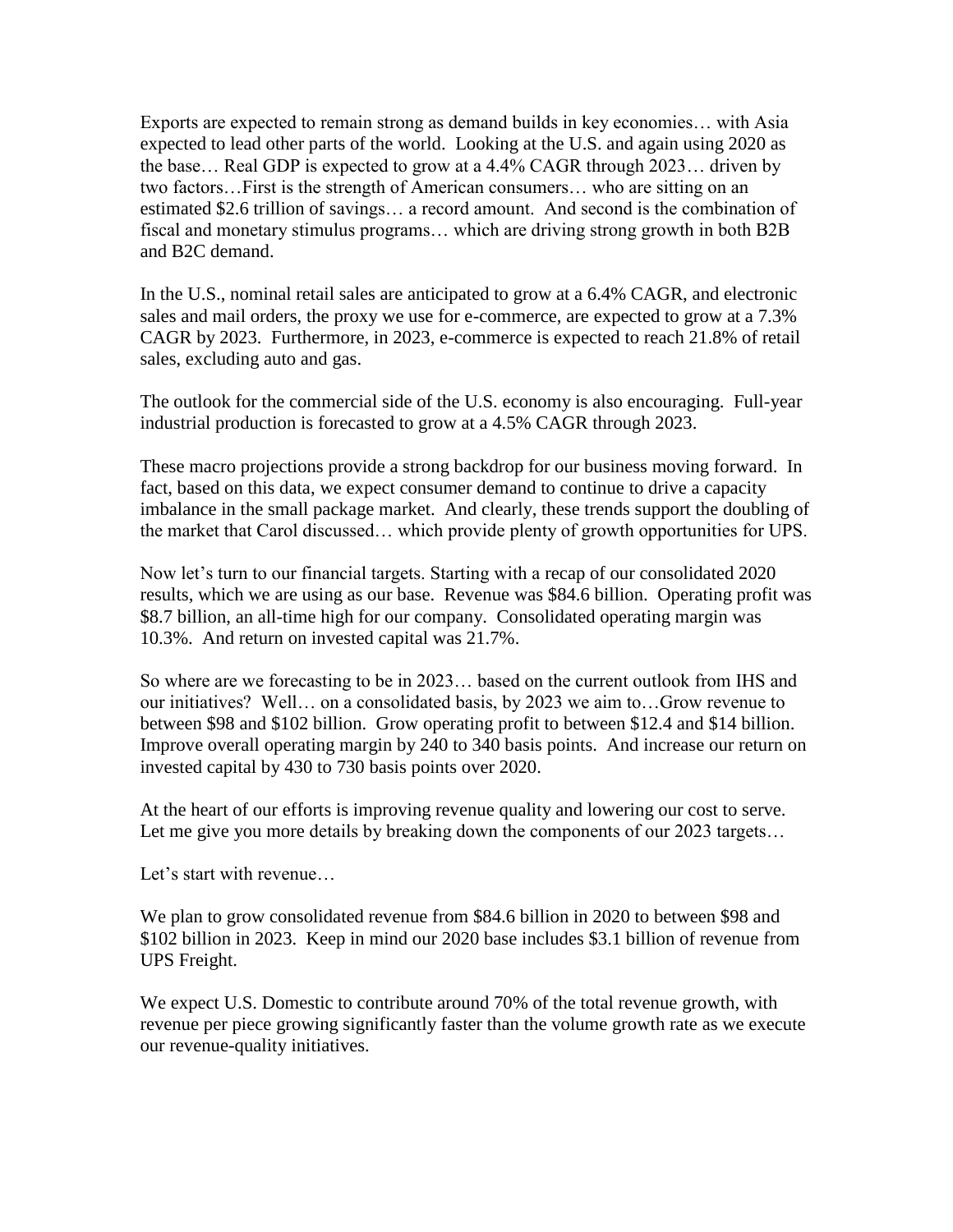We expect volume growth in both B2B and B2C, with B2C continuing to represent a larger portion of our total volume. We anticipate SMB volume will grow at a low-double digit CAGR from 2020, with SMB B2C volume growing faster than SMB B2B volume. Additionally, we expect SMB volume growth to outpace our larger customers.

Revenue quality will continue to be a major focus. Our path forward here was outlined by Kevin and Kate… and includes winning with SMBs, customer experience, brand relevance and healthcare. Creating capabilities and improving within these areas gives us the right to win in the most attractive parts of the market. And in the U.S., we also expect to gain share in the mid- to long-zone portions of the market by leveraging the capabilities of our nationwide integrated network.

The International segment is expected to be our fastest growing segment, and will contribute the balance of our consolidated revenue growth. Our targeted expansion initiatives are expected to generate a revenue growth CAGR in the high-single to lowdouble digits compared to 2020, with balanced growth across all regions.

Additionally, we will continue to apply demand surcharges for as long as market conditions warrant. For planning purposes, we expect demand surcharges to moderate in 2022.

As we continue to evaluate the role which each business segment plays in our portfolio, revenue from Supply Chain Solutions is expected to be relatively flat in 2023, as compared to 2020. Revenue growth in Healthcare, Coyote and Logistics will offset the \$3.1 billion reduction in revenue from the sale of UPS Freight.

Moving over to operating margin…

Our consolidated operating margin is expected to improve 240 to 340 basis points in 2023, up from the 10.3% we posted in 2020, which gives us a consolidated operating margin range of 12.7% to 13.7%. Additionally, we expect over half of our consolidated margin expansion to come in 2021.

The largest contributor to growth in consolidated operating margin will come from the operating margin expansion in our U.S. Domestic segment.

We also expect the Supply Chain Solution segment to contribute to overall margin expansion. And lastly… International, our highest margin segment, is planned to grow revenue faster than our other segments, and so will also contribute to consolidated operating margin expansion from a mix perspective.

On the cost side, we expect to lower our cost to serve, particularly in U.S. Domestic where compensation and benefits is our largest expense bucket. Nando covered several initiatives that are underway that will drive higher productivity in our U.S. operations. And Juan shared our efforts to use technology like Orion and NPT to reduce our miles… and he highlighted new technologies that will further improve our efficiency. These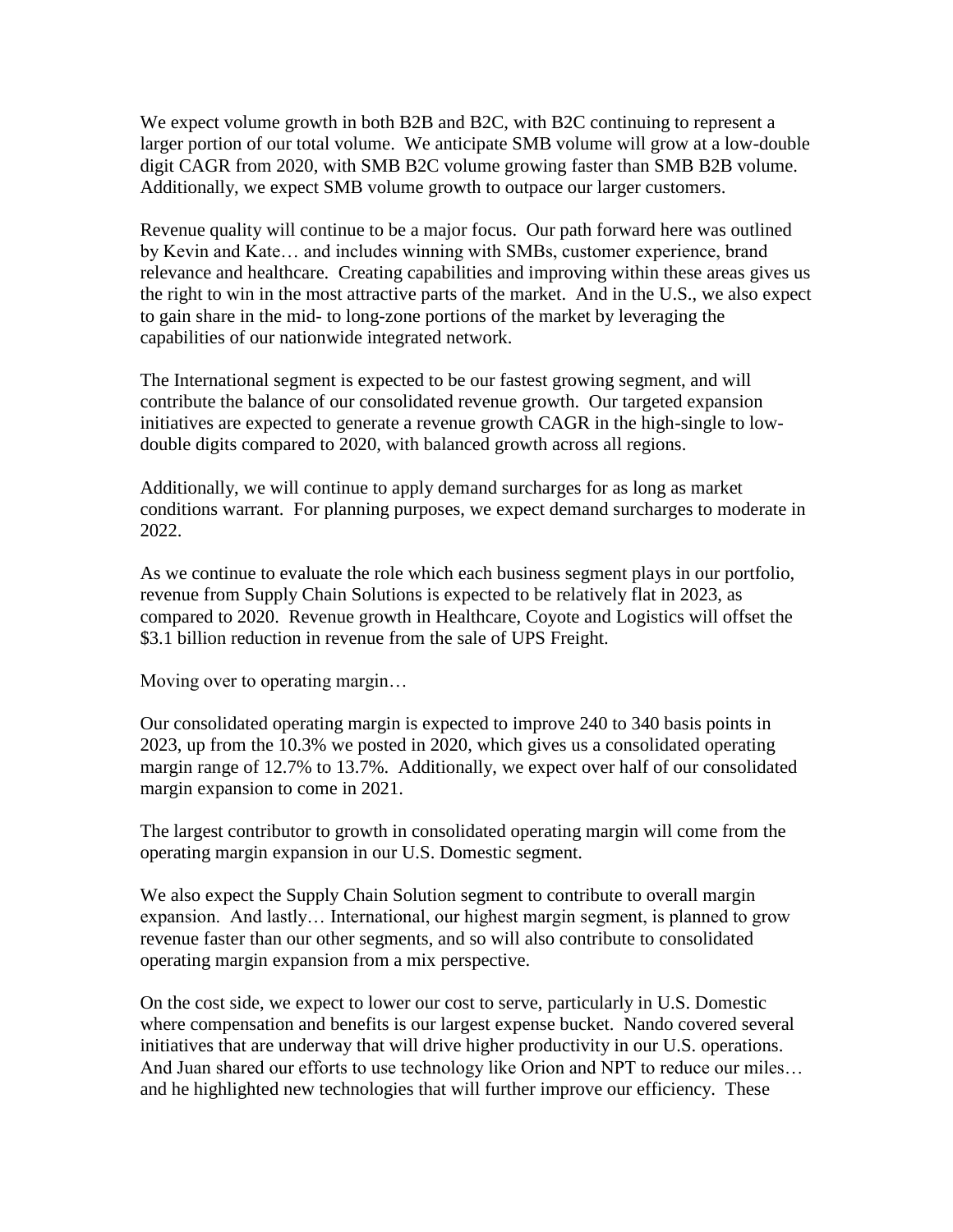initiatives, combined with reductions from non-ops, are anticipated to eliminate well over \$1 billion in expense through 2023… helping to offset cost increases in other areas like wages, inflation and investments in enabling capabilities.

Throughout the day, we've talked about a virtuous cycle of improvement and capabilities that matter. Thus we will take a portion of the productivity and revenue-quality gains and put them back into the business to create new capabilities that will generate future financial benefits. For example, you saw the benefits of Our Fastest Ground Ever initiative show up in a big way during the first quarter of 2021… and now we are using a portion of those gains to further our weekend capabilities this year.

Touching on the segments for a moment… we expect to expand margins in the U.S. Domestic segment and anticipate the operating margin will be between 10.5% and 12% in 2023... with revenue per piece growing faster than cost per piece.

And as for margin in the International segment, we expect operating margin to be around 21.5% in 2023. As Scott discussed, we are taking decisive steps to grow EBIT dollars and market share. There is a tremendous opportunity for us to grow cross-border ecommerce and expand our market presence through an asset-light strategy.

Moving to consolidated operating profit… it is expected to reach between \$12.4 to \$14 billion, with about two-thirds growth coming from margin expansion and the remainder coming from revenue growth.

As earlier speakers have explained, the UPS integrated network is well positioned for value creation. And as we execute our wildly important initiatives, we expect significant ROIC expansion. As Carol stated, the Innovation Driven part of our strategic platform will be measured by the increase in ROIC. As a result of our actions, we anticipate our ROIC in 2023 to expand between 430 and 730 basis points over 2020.

We also know that capital allocation is important to investors...

UPS has the potential to generate a tremendous amount of cash. From 2021 to 2023 we project cumulative free cash flow generated of between \$24 and \$27 billion. This is a good problem to have and allows us to reinvest in the business and return cash to shareowners. Let's take a closer look at our capital priorities.

Our capital priorities remain consistent… First we will reinvest in the business. Next we are committed to a stable and growing dividend. Third is a strong balance sheet and credit rating, and lastly, we will use excess liquidity to repurchase shares as long as it is value creating.

When reinvesting in the business we are applying a more disciplined approach to how we deploy capital and are focused on shorter payback periods. For the three years between 2021 and 2023, we expect CapEx as a percentage of revenue to decrease to a range of 4.5% to 5.5%. Total capital expenditures are expected to be between \$13.5 and \$14.5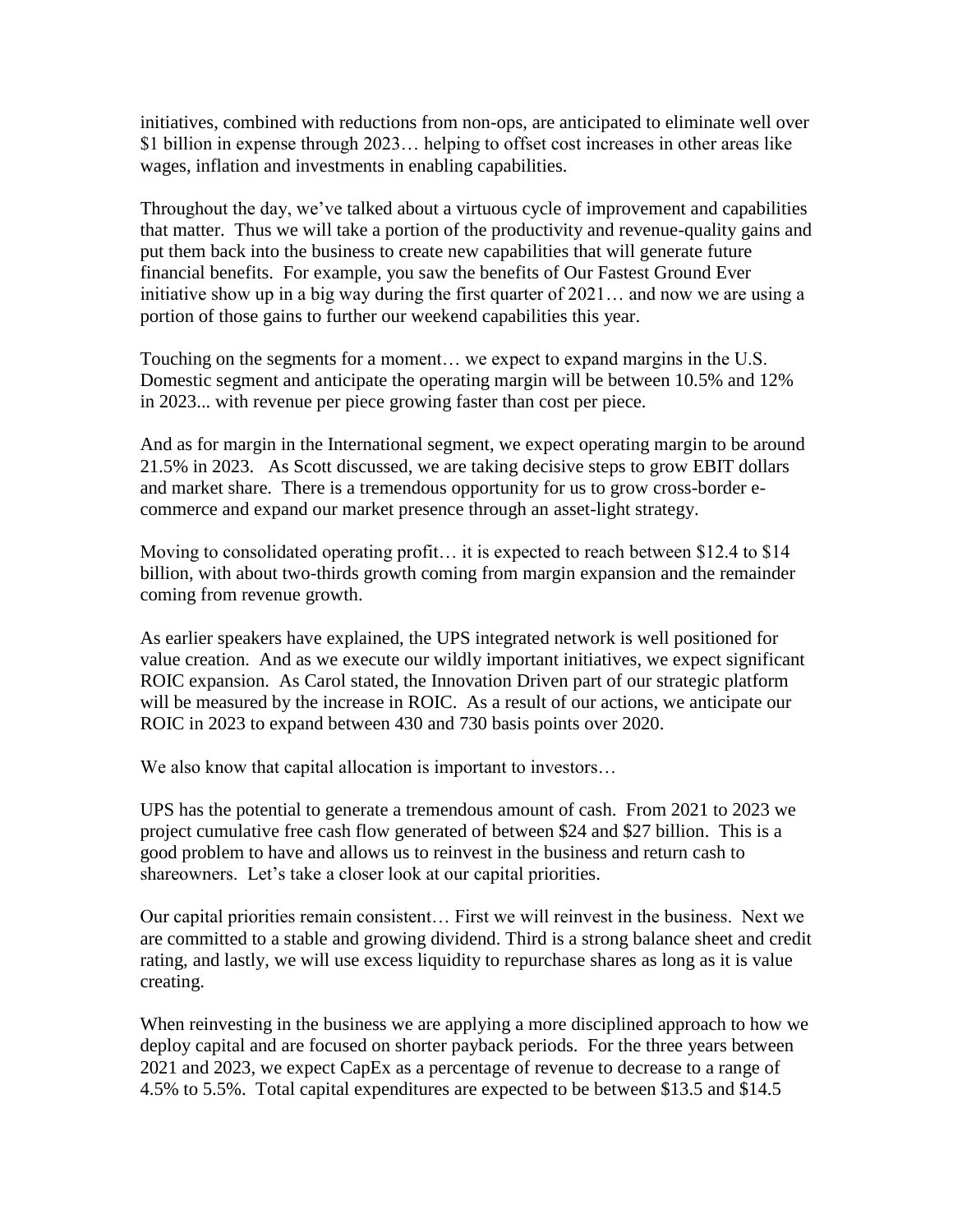billion dollars with… 35% to be deployed as maintenance CapEx. And around 65% allocated to growth projects, specifically toward enabling capabilities and automated capacity.

Furthermore, we expect that this level of CapEx will fully support the investments needed to reach our ESG targets.

After investing in our business, next comes our commitment to a stable and growing dividend… which is one of our five core principles. Our target is to pay out approximately 50% of prior year net income with a goal of increasing our dividend every year.

Third in our capital priorities is a strong balance sheet and credit rating, also one of our five core principles. At the end of 2020 we had \$24.7 billion of debt with staggered maturities through 2067. \$6.9 billion of that will mature between 2021 and 2023 and we intend to repay on the following schedule, \$2.55 billion in debt has already been repaid this year. We then plan to repay \$2 billion in debt in 2022 and \$2.36 billion in 2023.

By the end of 2023, we are targeting an adjusted debt to EBITDA ratio of 1.4 to 1.5. This target supports a strong credit rating, which provides the financial flexibility we need to competitively run the business.

And finally in terms of capital priorities, we will use excess cash to repurchase shares, as long as it is value creating. By executing our strategy under the better not bigger framework, UPS exited 2020 with significant momentum and a clear focus on improving our financial performance moving forward. When combined with the roadmap we shared today and a strong economic backdrop, we have confidence in our ability to achieve our 2023 targets.

We are creating the next chapter for our company. We are investing in the capabilities that matter most to our customers and create value for our shareowners.

Thank you for your investment and interest in UPS… and we will now take a short 10 minute break before moving to Q&A.

We'll speak to you again shortly.

#### **QUESTIONS AND ANSWERS**

**Operator^** Ladies and gentlemen, good morning. My name is Steven, and I will be your facilitator today. I would like to welcome everyone to the UPS 2021 Investor and Analyst Day Question-and-Answer session.

(Operator Instructions)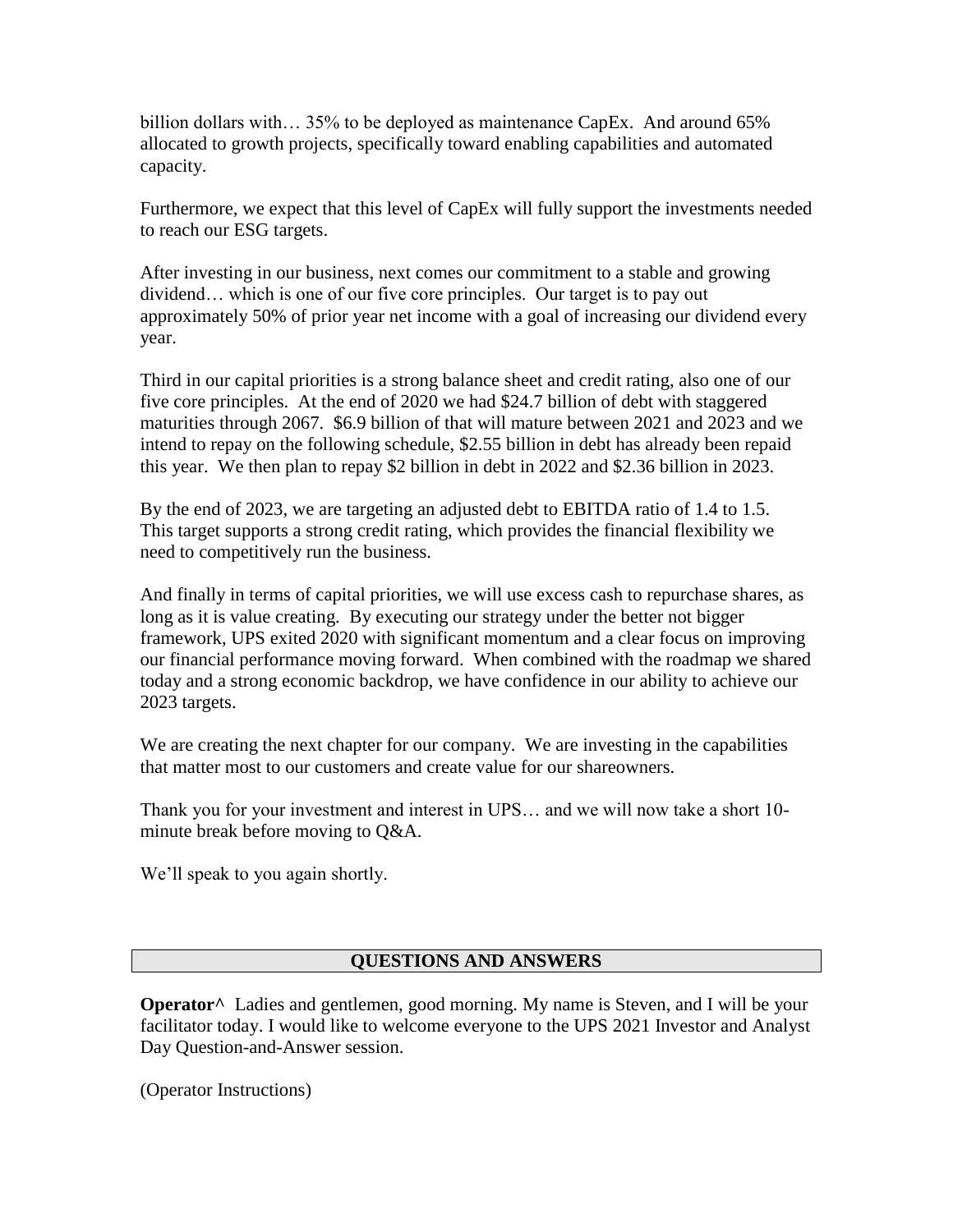It is now my pleasure to turn the floor over to your host, Mr. Scott Childress, our Investor Relations Officer. Sir, the floor is yours.

**Scott Childress^** Welcome back, everyone.

(Scott Childress Instructions)

Stephen, please open the line to our first question.

**Operator^** Our first question will come from the line of Fadi Chamoun of BMO Capital Markets.

**Fadi Chamoun**<sup>^</sup> Yes good morning and thank you for the presentation, comprehensive outlook here. How much of the -- this is a question on the domestic side. If you can give us kind of how much of the UPS revenue you would characterize now being in the shorthaul zone. If you can tell us, how do you characterize your competitive position in that short haul zone of the market? How do you characterize your unit costs relative to some of the competitor that you see in that kind of short haul or the market. And ultimately, how strategically important is it for UPS to have a strong position in that probably more competitive end of the market.

**Carol Tomé^** Well, thank you very much for your question, and thanks for joining us for today. I'll kick it off, and I think I'll start big picture talking about how we think about opportunities for growth in the U.S. domestic market. We're looking at it through the lens of value share and not volume share. Why? Because to your point, not all packages are equal. There are different sizes and shapes and weights and zones and candidly, not all packages are attractive to us. We're leaning into the segment of the market that values our end-to-end network and our specialized handling capabilities. So that's why you heard us talk about SMB and health care and the commercial business.

And to make this concept of value versus volume share come to life, let's look at 2020. Revenue for the small package business in the United States in 2020 was about \$138 billion. UPS is on the top of the leaderboard there from a value share perspective, followed by FedEx, the Post Office and then Amazon. It's a different story when you look at it through the lens of volume share. Volume in the United States was about 74 million ADV. And when you look at the shares in that -- or through that lens, you can see that UPS and the post office were tied at about 31% of volume share followed by FedEx and then Amazon.

So we're leaning into value share. We're leaning into the segment of the market that values us. SMB growth is a critical part of the growth projections that we laid out today. At the high end, we expect our SMB penetration to be over 30% coming from 23% last year. So we're leaning into that in a big way.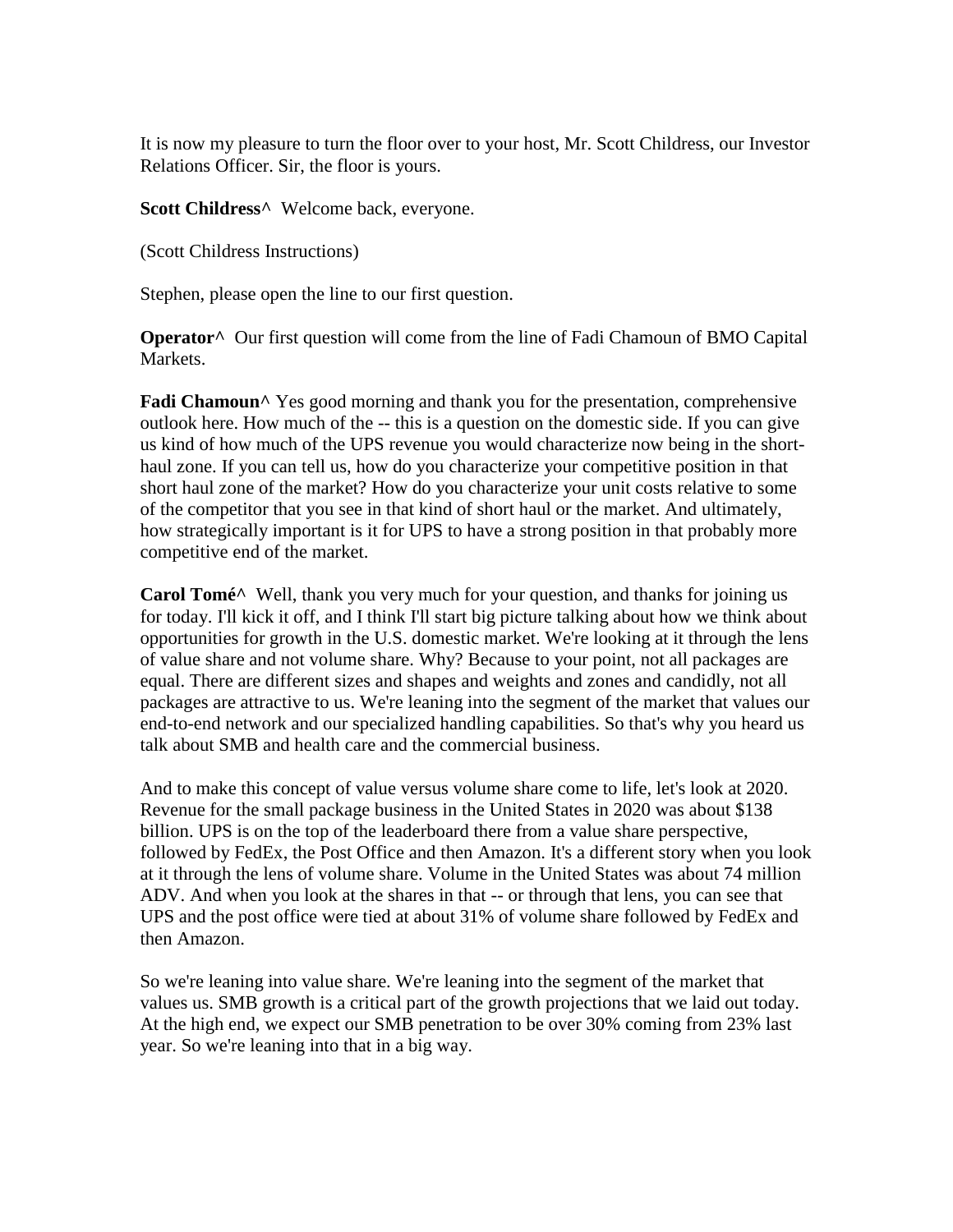And clearly, if you look at the growth rates, now going back to your specific questions about zones, that growth rate in the mid- to long zone where we play best is very growthy and we're going to capture more than our fair share, we believe.

**Operator^** Our next question will come from the line of Scott Group of Wolfe Research.

**Scott Group**<sup>^</sup> So I want to ask on the U.S. margins, the 10.5% to 12% guidance. We did 10.4% in the first quarter. So it doesn't seem to imply much, if any, margin improvement from current levels. I guess, can you give us some thoughts on maybe the U.S. margin outlook for this year? Do you expect U.S. margin improvement in each of the next 3 years? And then maybe bigger picture, Carol, we've had a lot of pricing momentum that I think people thought would lead to continued margin improvement. Do you see continued pricing momentum the next few years?

**Carol Tomé^** Well, let's have Brian describe how we put together the range that we're sharing with you today.

**Brian Newman**<sup>^</sup> Scott, thanks for the question. So yes, you're right. We had a good print in terms of margin in the first quarter. And I think we expect to see sequential improvement in the second quarter. So the momentum continues. As we build out the 2023 target of 10.5% to 12%, the real variable in that, Scott, is the SMB penetration. Carol alluded the fact that we're expecting to get north of 30% in terms of the mix of SMBs. The low end of the range was predicated on more of a high 20s in terms of mix. And so that's the real delta. But we do expect to see continued growth in rate mix surcharge, that's going to drive over half of the lift in the domestic margin over the 3-year period.

**Carol Tomé^** And I would say, if there's a bias in the forecast, the bias is truly up. When we started the year, we didn't expect to see the SMB growth that we experienced in the first quarter. And to Brian's point, that SMB growth continues. So if there's a bias here, the bias is towards the up.

On the question on pricing, as we talked about the market, there is a demand/supply imbalance right now. So that suggests that pricing will remain firm. While we look at what competitors do, of course, we price our products independently, separately. And if there's any changes to our pricing, well, you'll hear about it.

**Operator**<sup>^</sup> Our next question will be from the line of Tom Wadewitz of UBS.

**Tom Wadewitz^** Yes. I wanted to see if you could offer some thoughts on how large customers or I guess, to be direct, how Amazon fits into this equation? And if you assume that there's kind of a stabilization in revenue or you assume there's a decline in revenue with your largest customer when you look at the next several years?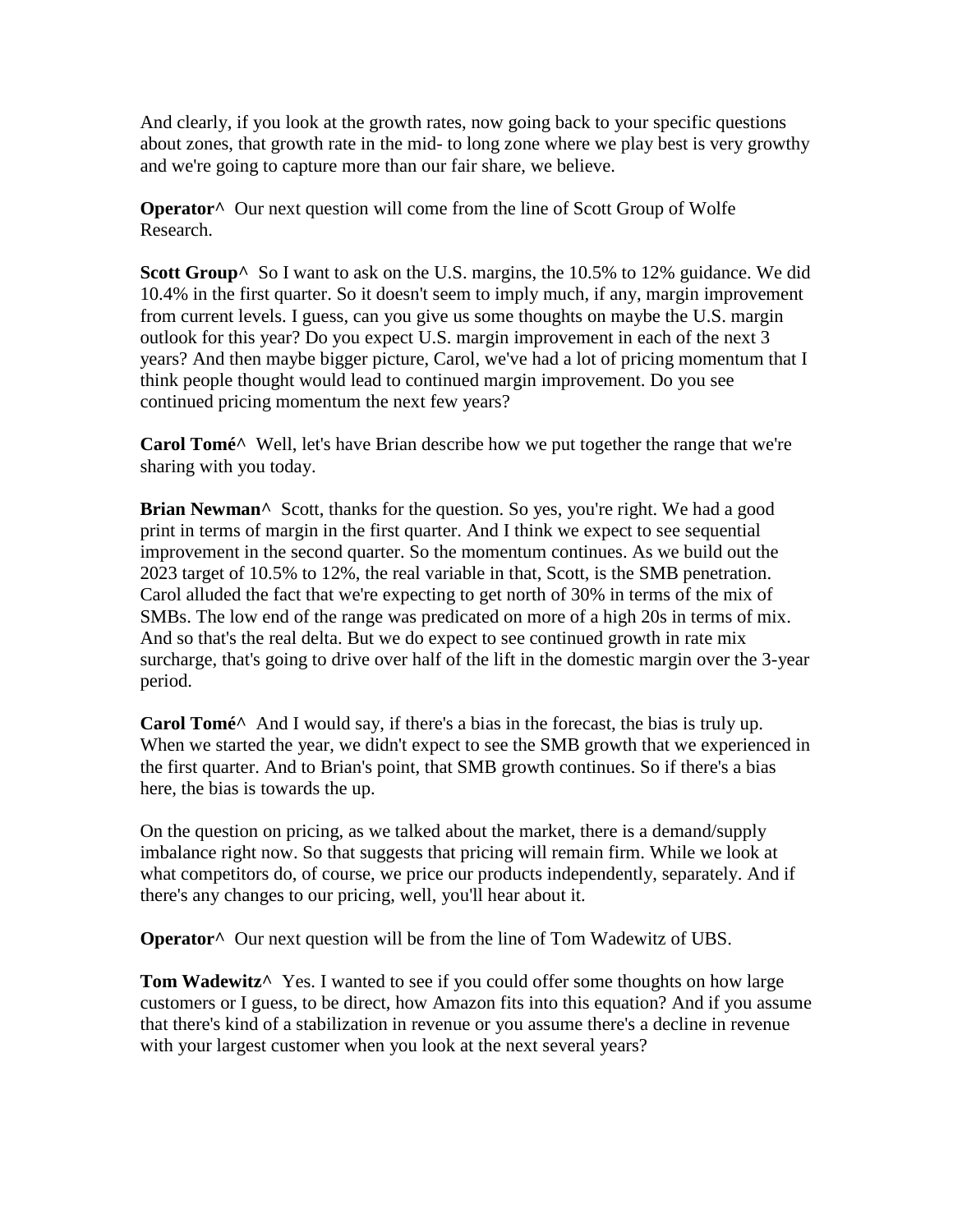**Carol Tomé^** Well, I'm happy to address that question. As you've heard us talk about our emphasis on SMB and targeting on the high side, a 31% penetration of SMB. That means our SMB customers is going to grow faster than our enterprise customers, and enterprise customers would include Amazon. So you're going to see a shift in the mix of business in our space by 2023.

**Tom Wadewitz**<sup>^</sup> So the shift in mix, is that absolute? Like is there an assumption around continued absolute growth or absolute decline with your largest customers?

**Carol Tomé^** We would expect our enterprise customers from a penetration perspective to be lower by the end of '23 and they are today. We're growing. We've got ADV growth in the United States over the next 3 years. But there's to be a significant shift in the penetration based on our focus on those customer segments that value our end-to-end network and our specialized handling capabilities.

**Operator^** Our next question will come from the line of Amit Mehrotra of Deutsche Bank.

**Amit Mehrotra^** Brian, I want to come back to the domestic margin question, maybe in a slightly different way. You obviously have revenue targets. I have to take my ruler out to make some calculations here, but you obviously have the revenue number and the margin number. Can you just help us in terms of what the cumulative incremental margin implied between 2020 and 2023 and the cadence of that incremental as some of these productivity actions go through?

And then just related to that -- related to that, but separately, on your capital allocation plan, you've left the share repurchase a little bit vague, obviously, on purpose. But any help on kind of how to think about share repurchase annually '21, '22, '23?

**Brian Newman**<sup>^</sup> Yes. I mean, happy to take the question on margin and then share repurchase. So as you think about the starting point of 2020, which was 7.7% in terms of domestic margin, and as Carol said, I'll use the high end of 12%, given that's our bias has become. That would imply about \$3.9 billion of profit improvement over that time period.

As you think of the deconstruct, a little under half of that is going to come from productivity. Half of that will be basically non op and the other -- some of the operating initiatives that Juan and Nando walked through. And so as we think about the cadence of it, we will see a fair amount of the lift this year, as I mentioned, with the sequential improvement in Q2.

We've got some tougher comps in the back end of this year. But we are seeing good margin momentum and lift in 2021. So you'll see a fair amount of lift. I guess the color I would offer, Amit, is I guess the 12% is not a destination, it's a mile marker. And so to the extent we can reach it, we will come back and reset targets along the way. So that's a little bit of color on the margin.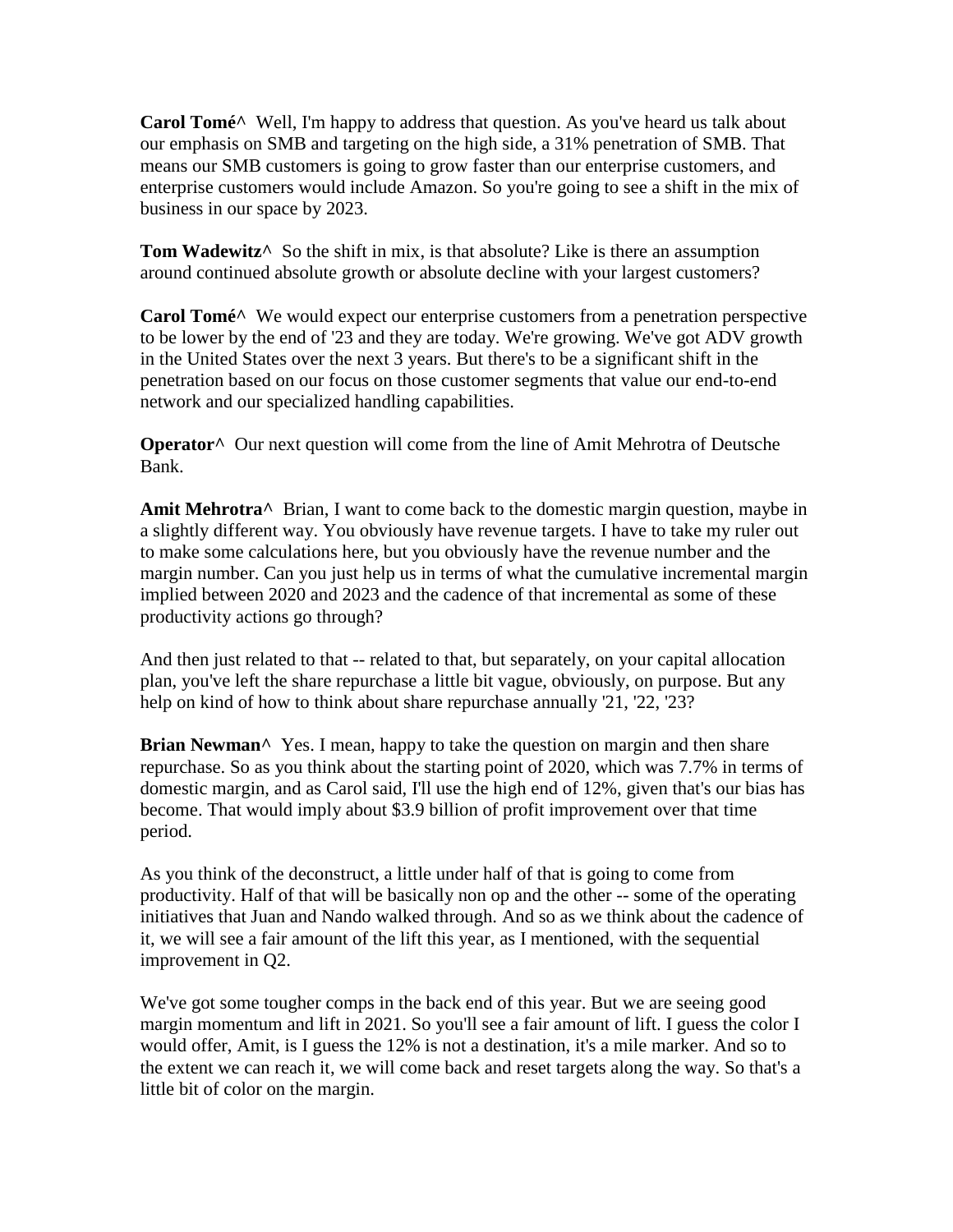On the share repo, look, I think I laid out in the capital allocation and framework, how we're thinking about the prioritization. First, it's reinvesting in the business with the type of ROICs we're looking to grow. That's a great investment for us to make. Then it's the dividend. And obviously, the 50% target implies a large step-up in the dividend and then you've got the strong balance sheet. And then with the excess cash, we would then allocate that to the share repurchase.

**Carol Tomé^** So for modeling purposes, Brian, you would suggest they should put some share repurchases in their model.

**Brian Newman^** I would. Yes.

**Carol Tomé^** \$1 billion a year or something?

**Brian Newman**<sup> $\wedge$ </sup> I wouldn't start this year. I say, \$1 billion a year starting next year is probably a good round number.

**Carol Tomé^** Hopefully, that's helpful.

**Operator**<sup>^</sup> And we have a question from the line of Jordan Alliger of Goldman Sachs.

**Jordan Alliger**<sup>^</sup> Just a question for you. On some of the operational improvement stuff that you guys have talked about in terms of network planning and what have you. Can you maybe draw a little bit more of a math in terms of -- because I assume that's Transformation 3.0, which is what you guys have talked about previously, some of those operational things, network planning, throw a little bit more of a map or how to frame, how much cost could come from that or how much dollar improvement or margin improvement that will ultimately translate to?

**Brian Newman^** Yes, Jordan, Happy to take that. As you think about UPS. I just laid out the math for the domestic segment, but we're going up about \$5.3 billion, if you take the high end of the range from a margin perspective or profit perspective. As you think about that \$5.3 billion, roughly \$2 billion would be in the productivity initiatives, \$1 billion of it would come from non-ops and we're expecting to get about \$0.5 billion this year, as I've communicated previously. So that we leave another \$0.5 billion in the nonoperating side over '22 and '23 to come through. And then the other \$1 billion is really driven by automation, robotics, NPT, as you referenced, purchase transportation. Nando talked about the big opportunity in casualty.

I think the need to think about this. It's sort of a perpetual flywheel that we're going to continue to drive. There's no end in that productivity. We spent \$6 billion in non-op and we'll glide down to \$5 billion based on the \$1 billion reduction spent \$50 billion in the operations. And so you can expect those numbers to keep on moving and giving gift of giving in the years to come.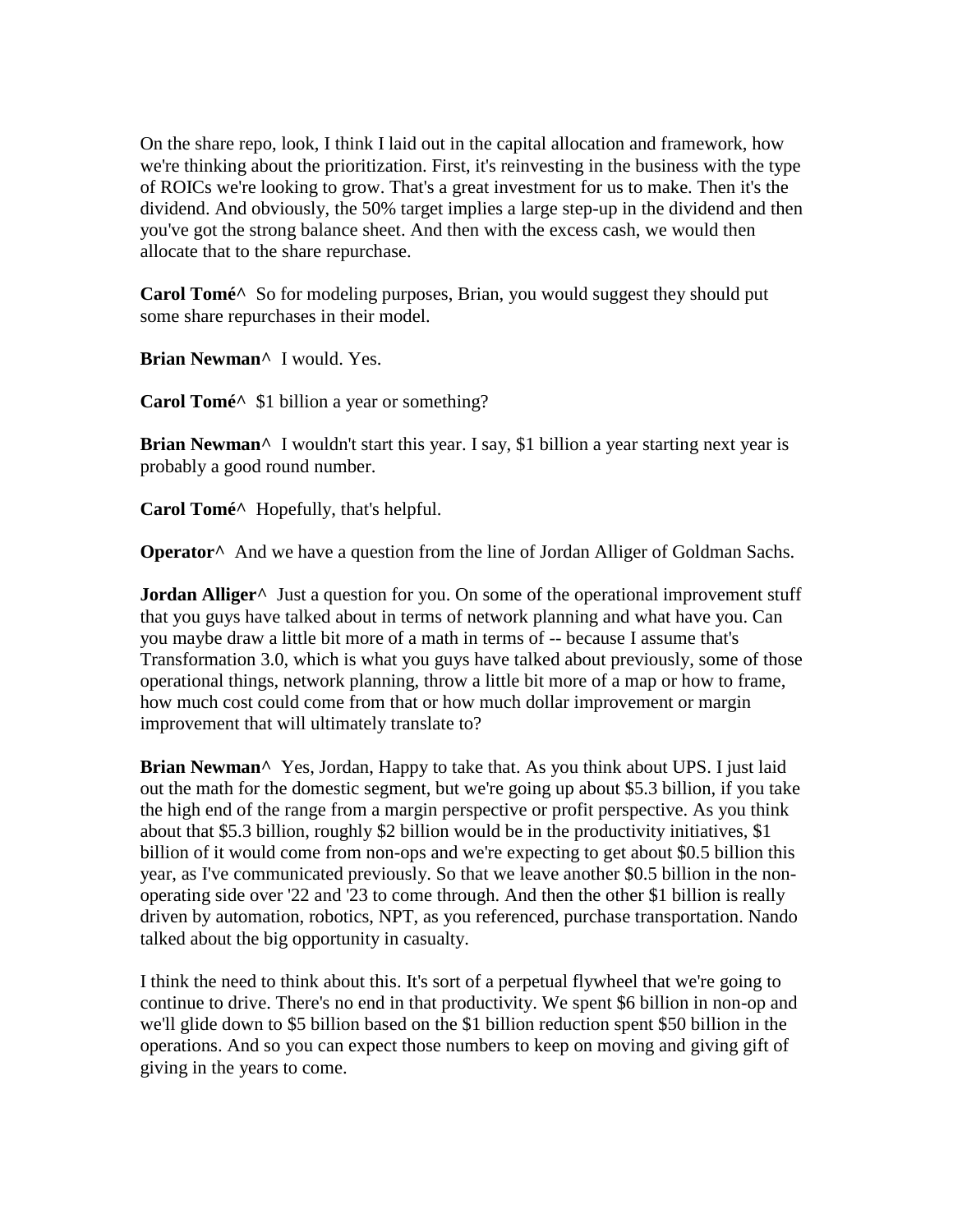**Carol Tomé^** And just on that flywheel comment, I might make an observation about delivery density. You didn't hear us talk about that today, did you? Although we've been chasing that opportunity for a while. I think back in 2018, at the last investor conference, we talked about our desire to improve our delivery against it. Well, here's the truth, for a 1/10 improvement the number of packages delivered per stop, it's a \$300 million value unlock. So as we think about how we can improve delivery density with the new tools that we're introducing, a different way of seeing keen about delivery density. There's a value in unlock that is nowhere in any of these numbers.

And just to make that a little bit more real for you. We have been chasing this opportunity by thinking about it through downstream solutions. We haven't really solved the problem, have we? So now we're going all the way upstream. And when you think about upstream, if you're a retailer, you've got to -- your supply chain is upstream and downstream. Upstream is from the manufacturer to your stores or warehouses, downstream is from your stores or warehouses to the customers. We're going all the way upstream to think about how we might drive delivery density from the manufacturing point of view. So more to come in that regard, but this is just an example of how productivity doesn't stop and will not stop at UPS.

**Operator^** Our next question will come from the line of Allison Poliniak of Wells Fargo.

**Allison Poliniak^** Just want to go back to the commentary on SMB and the market penetration. I think, Carol, you had mentioned you're around 23% today going into the high 20s, low 30s, with obviously, the underlying growth of the market as well and you're outpacing that. Where would you find yourself at sort of that 20%, 23%? Do you feel more comfortable with that understanding that there's further penetration to have? Would that get you more in mind to where you think you should be at this point?

**Carol Tomé^** Well, we know last year that SMBs made up about 25% of the market. I'm looking at Kevin. He's not new to it, and we were at 23%. So we were underpenetrated, right, Kevin?

**Kevin Warren^** Yes.

**Carol Tomé^** And then the growth rate in the first quarter was?

**Kevin Warren^** 35%.

**Carol Tomé^** 35%

**Kevin Warren**^ And so now we're about the 27% mark in the first quarter, and that's on track in the second quarter. So we're on our way. We're bullish with our fastest ground ever, building out our weekly capability, the DAP program. We've got lots of things going on to make us bullish that we will continue to improve our penetration from an SMB perspective.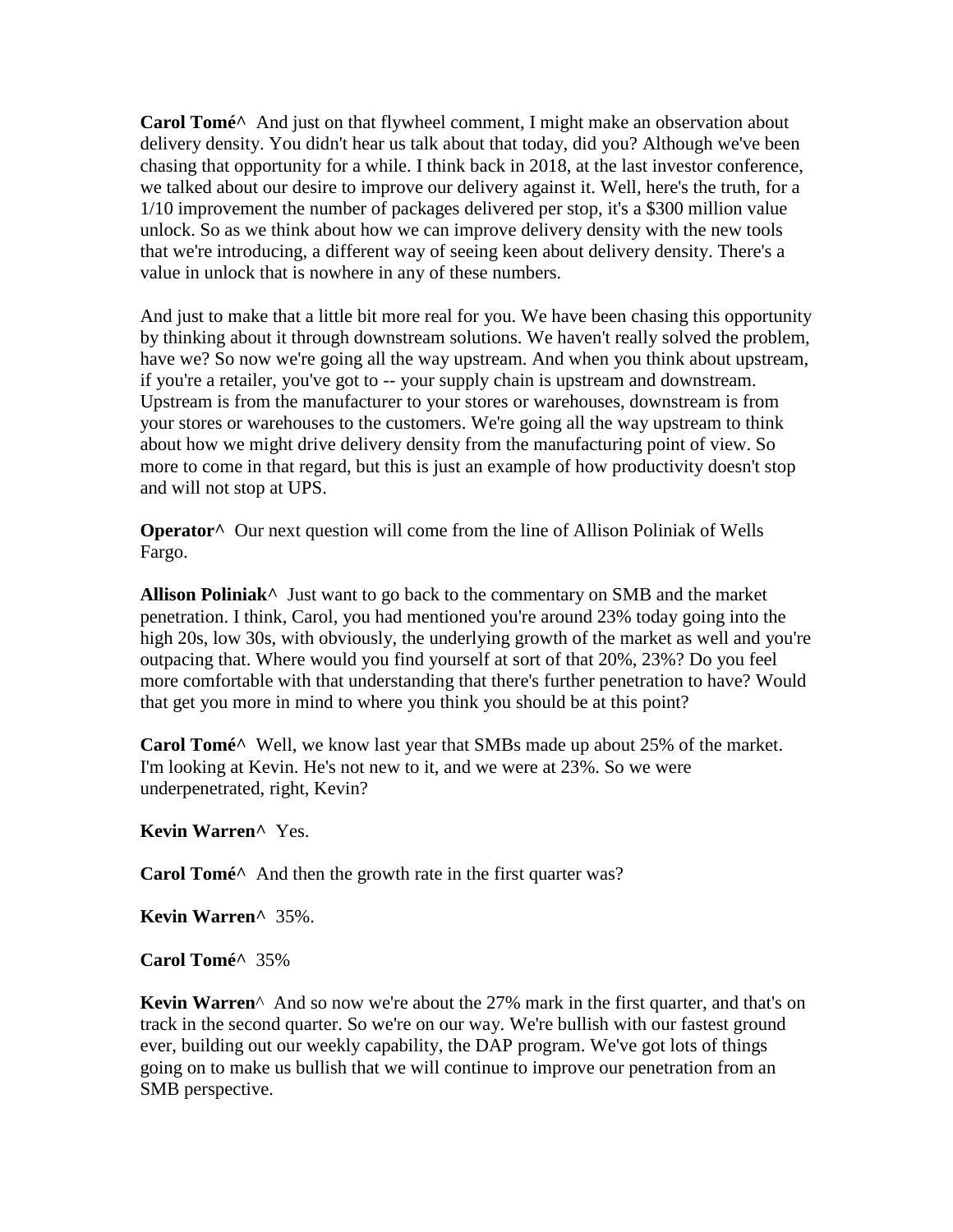Allison Poliniak<sup>^</sup> That's great. So you're no longer underpenetrated now it's really just about capturing more share here is my understanding?

**Carol Tomé^** Definitely.

**Operator^** Our next question will come from the line of Chris Wetherbee of Citi.

**Chris Wetherbee**<sup>^</sup> A couple of quick questions on the outlook -- the domestic outlook. So thinking first about sort of revenue growth and you've outlined the SMB targets. And I know you mentioned yield sort of outpacing volume growth. It seems that maybe some of the top line assumptions you've given us, maybe for the total company seemed like maybe it undershot some of what you think some of these individual segments are growing like. So I was just wondering if there are some dynamics there? Do you feel confident about your ability to take share within SMBs and maybe your comments about share across the broader parcel market in the US?

And then coming back to domestic margins, can maybe we think about the cost per piece of this? I think, Brian, you mentioned \$1 billion potentially plus of cost takeout, but also maybe some reinvestment in the business. Is that where maybe some of the friction is coming from in terms of the domestic margin uplift? Is that a headwind to potential domestic margin uplift because it would seem that the price would be able to offset all of this to provide maybe a little bit of a higher-margin opportunity for you through the forecast period.

**Carol Tomé^** Well, maybe I'll start and then kick it over to you, Brian. As a team, we believe in building financial plans that are grounded in reality and then doing better than that. So based on everything that we've shared with you today, on the macro outlook and the initiatives that we have, we believe our plans are grounded in reality, and our intent is to do better than that.

So if you may say there's a little bit of conservatism in the forecast, I think that's fair. But we're not going to disappoint. We are going to deliver on the commitments and then to Brian's point, we will reset. Now on to the comments about cost.

**Brian Newman**<sup> $\wedge$ </sup> Yes. So just picking up on that thread, the ADV, Chris, with low single digits, and I commented that our revenue RPP will grow a lot faster than that. So to your point, the math would yield delivering that 12%. We do feel comfortable that that's a realistic milestone on the cost side. As I mentioned, the reinvestment of some of that potential upside, it would go into areas like weekend -- last year, we did a fastest ground ever, it showed up in a big way in SMB in the first and second quarter this year, and we've been seeing sequential improvement. So those are the capabilities we're reinvesting in the business. But I just would reiterate we have confidence in the 12% out there.

**Operator^** Our next question will be from the line of Mr. David Vernon of Bernstein.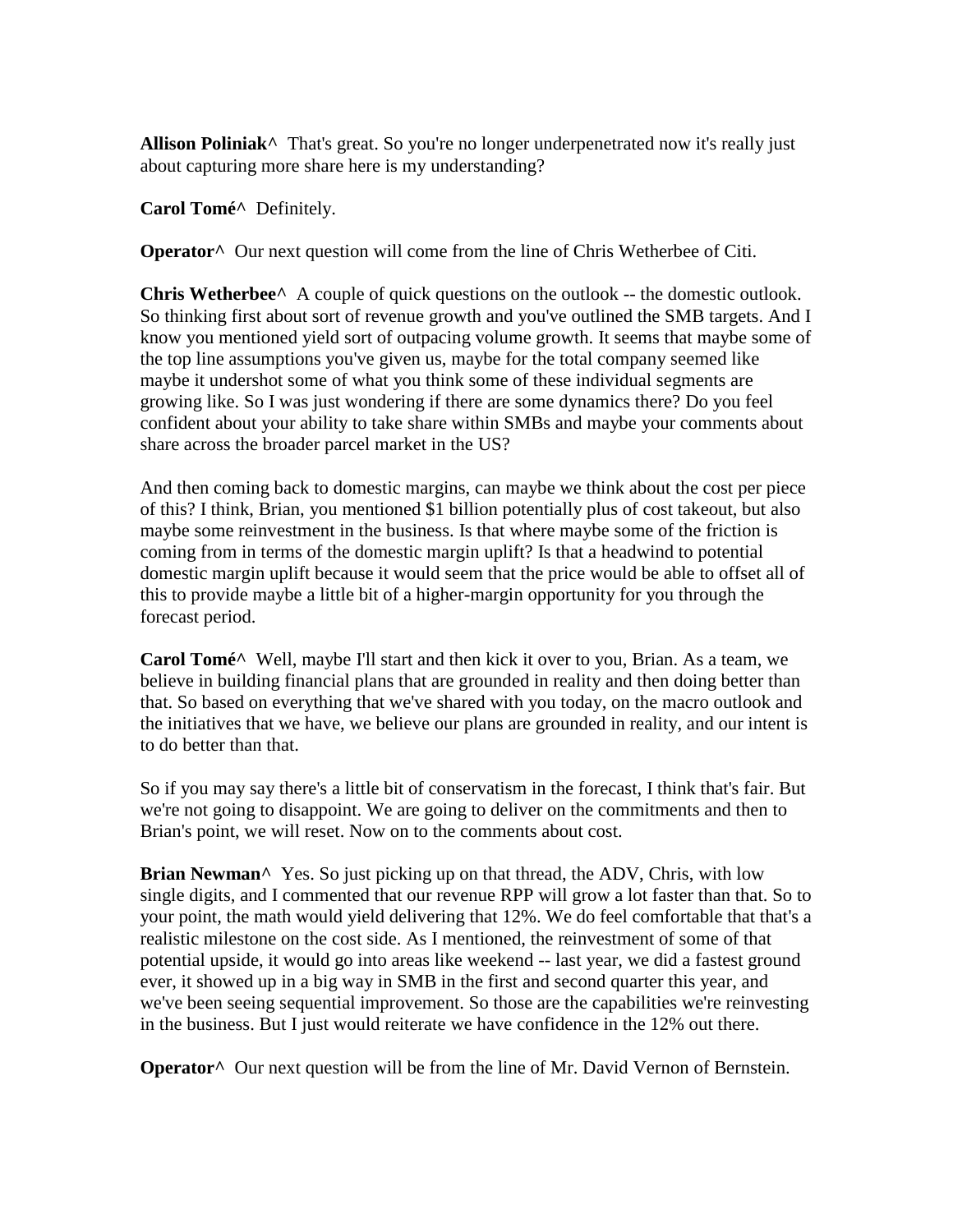**David Vernon**<sup>^</sup> Maybe on a similar line, if you look at where we're ending up in 2021, getting to \$100 billion is like 3% to 4% a year revenue growth relative to those targets that you laid out or at least those market growth estimates that came out there, which were pointing more towards double digits. I guess the question is really, are there headwinds baked into the top line that we're not aware of? And why couldn't you do better?

And then if you think about kind of the growth for the earnings of the business, how would you characterize what an investor is investing in here? Are we really just looking at a temporary supply-demand imbalance that makes us a good market? Or what is UPS doing to make an investment in UPS about something other than that supply-demand dynamic? I apologize for the multiple questions in there, but I just want to kind of address whether there are some marketing headwinds we don't understand. And then if you could kind of talk to what makes this something other than a temporary supplydemand imbalance opportunity for investors.

**Carol Tomé**<sup>^</sup> So the value proposition that we are offering is ride the margin expansion in a growing market -- growing and healthy market where we're underpenetrated outside of the United States, where we're investing in a simple, frictionless experience for the customer, which allows us to drop all that productivity to the bottom line. You're investing in a company that's all strong is going to pay out 50% of its earnings in the dividend. So there's been a compelling value proposition that lasts past this demand for client imbalance. If we think about the growth opportunities around the world, we will be the largest health care logistics player, bar none.

And as Kate described, and Kate, you might just reemphasize how growthy that is and how profitable that business can be.

**Kate Gutmann^** Absolutely. I mentioned that we'll be \$10 billion by 2023 and growing well past that 12.3% growth. But think about that opportunity I mentioned as well as we go into the specialty side at over 56 -- about \$560 billion of opportunity in that specialized space. We are looking at investments in that area. And so the growth opportunities continue. And again, this is the most accretive part of the market. So that's where it drops directly to the bottom line when you grow this health care specialized business.

**Carol Tomé^** And Scott, you might talk about the growth opportunities outside the United States because this is not just a domestic story any longer.

**Scott Price**^ Yes. Very consistent with the value share focus. We're in a 17% penetration outside the United States, which means that there's an enormous opportunity for us to focus our investments in our growth in the areas where we continue to support the very industry-leading margins that we have today.

In terms of the supply-demand, I think, as emphasized by Brian, we will deliver a 21.5% margin in 2023, which has no surcharges in it. So there is a question as to whether or not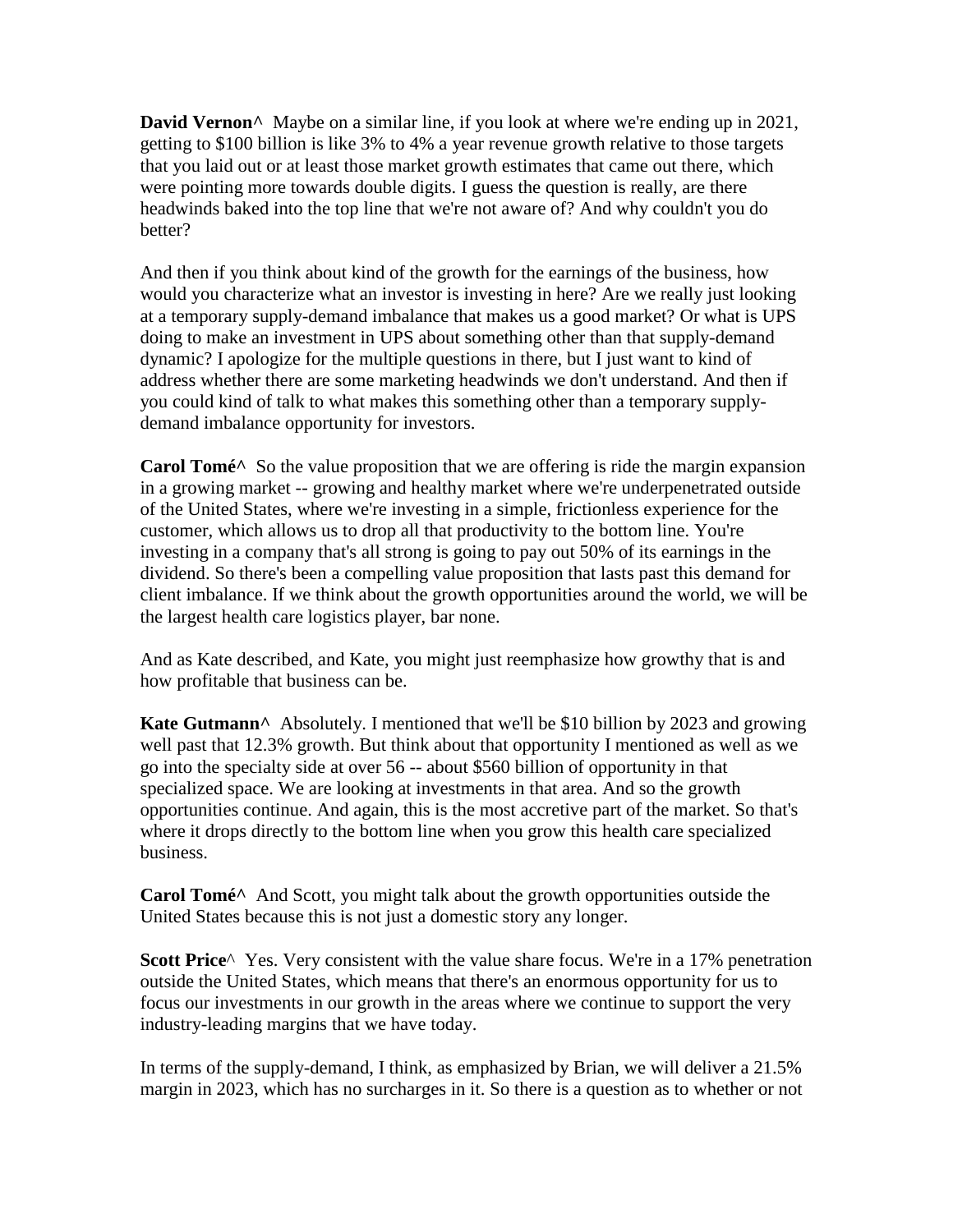there's still a surcharge opportunity in '23. It's still unclear relative to when BSA will come back in terms of passenger taking some of the relief of that supply-demand. So as I think Carol reiterated, we built a very credible plan and have every intention of delivering it.

**Carol Tomé**^ And volume can choke the network. And as Nando said, service wins every day. And the investments that we are making to make sure that we have leading service were paying off. And maybe Nando, do you want to talk a little bit more about those investments, I'm sure, the levels are high.

Nando Cesarone<sup>^</sup> Absolutely. The first one goes into what we talked about earlier today related to capacity. And the capacity expansion in the company doesn't end in 2021, we have a couple of hundred thousand pieces more that we'll add again in 2022 and additional capacity built into 2023. That capacity, as automated as it is, it gives great flexibility to the network, it actually allows us to become more efficient in what we do. So it provides great, great capabilities to the organization. And the technological advances that I spoke about earlier today, combined with new things we're working on. We didn't disclose everything that we're working on today are really creating great value to the network.

We talked about Orion in that presentation. Dynamic Orion right now is giving us about 2 to 3 miles per driver per day in savings. And just want you to remember this, Brian alluded to this bit, every mile we save per driver in the course of a year across all of our drivers in the US, saves us in excess of \$60 million a year. Those are good things for the organization and provide great capabilities to us.

**Brian Newman^** And David, just you asked if you were missing anything, just I want to make sure we're clear. The sale of the freight business, as you mentioned \$100 billion number out in 2023. There's obviously \$3 billion of revenue that is not in that number because we sold the business, and we did that because it was a low-margin, high-capital business, and so it helps our margin and ROIC. But just on an apples-to-apples basis, you had in \$3 billion in the base that's not in the \$100 billion number, and we're offsetting that with international health care. So just to clean that up.

**Operator**<sup>^</sup> Our next question will come from the line of Ms. Helane Becker of Cowen.

**Helane Becker^** As you think about these gains that you are forecasting where we get from '20 last year to 2023, how much should we think about it being market share gains from existing competitors versus organic gains from new customers that are not currently doing business with one of your competitors? And have you thought about, which I'm sure you have, but if you could comment on there, what you think your competitive reactions are going to be?

**Carol Tomé^** Well, as Kevin pointed out in his remarks, we expect the SMB market to grow at 8%, and our forecast has us growing faster than that. So we're capturing share in each of the next 3 years. The share givers, if you will, well, they're all over the fort, aren't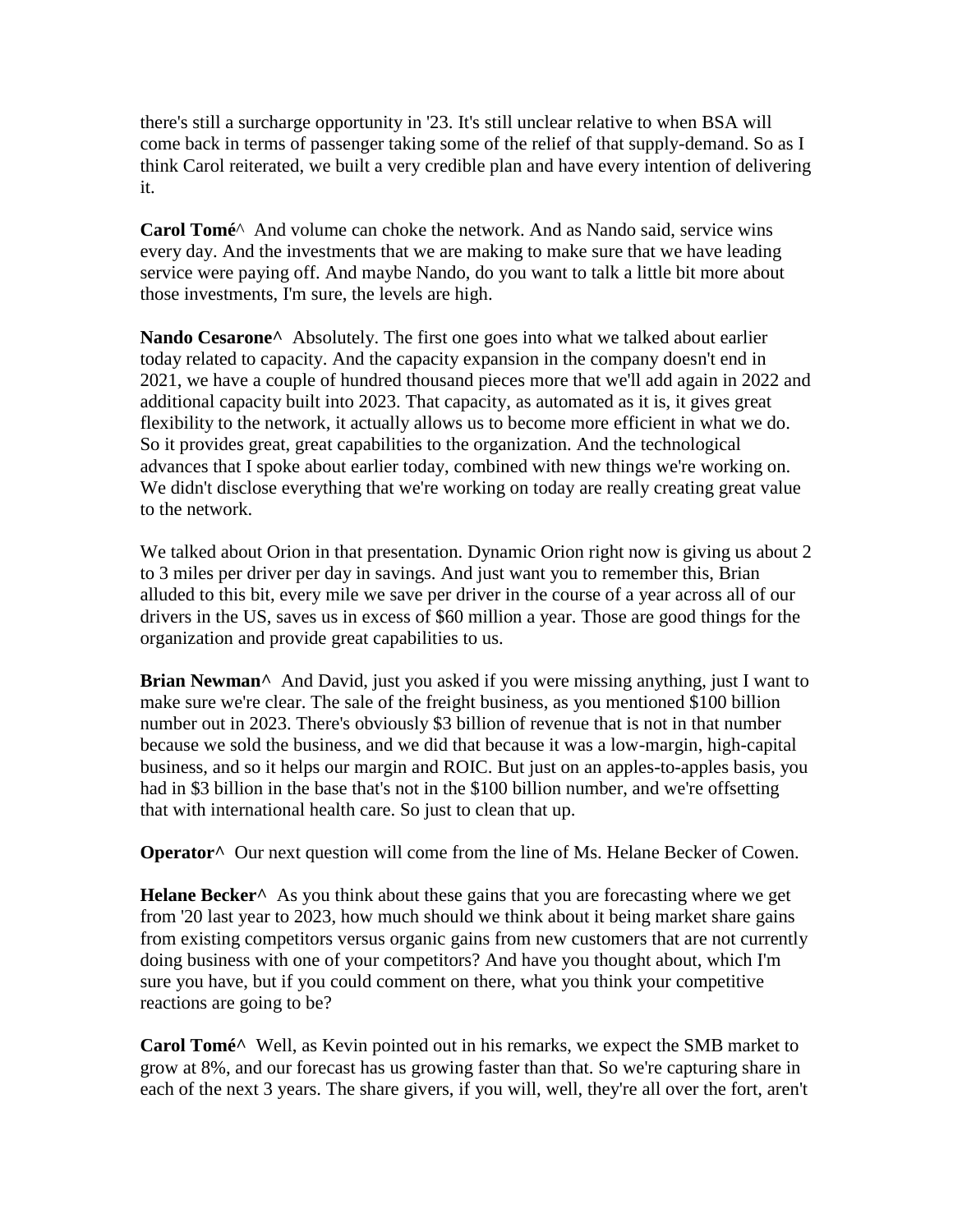they? And so our jobs ahead of competitive reactions by making the experience the best experience because we know, Kevin, they do stay with us, right?

**Kevin Warren^** Yes, absolutely. So the better the digital experience, combined with our Industry-leading reliability, once we get them they stay. And by the way, we think from an SMB perspective, half of the market growth is going to be in platforms and indirect. And so when you have a consolidated integrated experience to more and more customers, they want to integrate experience. They want to be able to do demand gen and checkout and fulfillment and delivering returns in an integrated fashion versus just a la carte.

That is, by nature, more sticky. So our digital access program and platforms are positioning us to grow -- take share from our competitors. But also with the growth of ecommerce, there's going to be some inorganic just some marketplace growth than when these new customers come to market and start doing business, they'll come to UPS.

**Carol Tomé^** I think our platform, our DAP platform was a proof of concept in the second quarter of 2019, and now while will be over \$1 billion in revenue this year. So it just showcases just the shift in how the business is moving towards more platform like business.

**Operator**<sup>^</sup> Our next question will come from the line of Ravi Shanker of Morgan Stanley.

**Ravi Shanker**<sup>^</sup> Carol, if I can just follow up on that question. How much of your guidance is predicated on your competitors also being disciplined to capacity? Kind of if you have some of the larger -- the newer competitors, if you will, kind of adding significant amounts of capacity in the industry, how much does that kind of keep that demand-supply equation kind of a little bit under pressure?

And as a follow-up on the international side, I just wanted to confirm, does the guidance assume that international belly capacity kind of restores back to where it was prior to the pandemic by 2023? Or do you expect it to still remain tight in that time horizon?

**Carol Tomé^** Well, why don't we answer the international question, Scott, please.

**Scott Price^** Yes, Ravi. So as I mentioned earlier, our 21.5% does not include any demand surcharge, which means we're planning that there is a balancing out. But again, you're talking about growth in a market where capacity needs to be expanded just simply because we believe a lot of this cross-border B2C e-commerce behavior will continue. So we've not planned for surcharges and demand-supply mismatch until the end of '23. But again, we believe it's a realistic plan, well, we will see as we progress.

**Carol Tomé^** And our projected growth is based on the parts of the industry and where we want to lean into. We know that our competitors are leaning into other areas as well. But we are niching out where we want to play because we are providing an experience that customers value. And not all packages are the same. If all packages are the same, and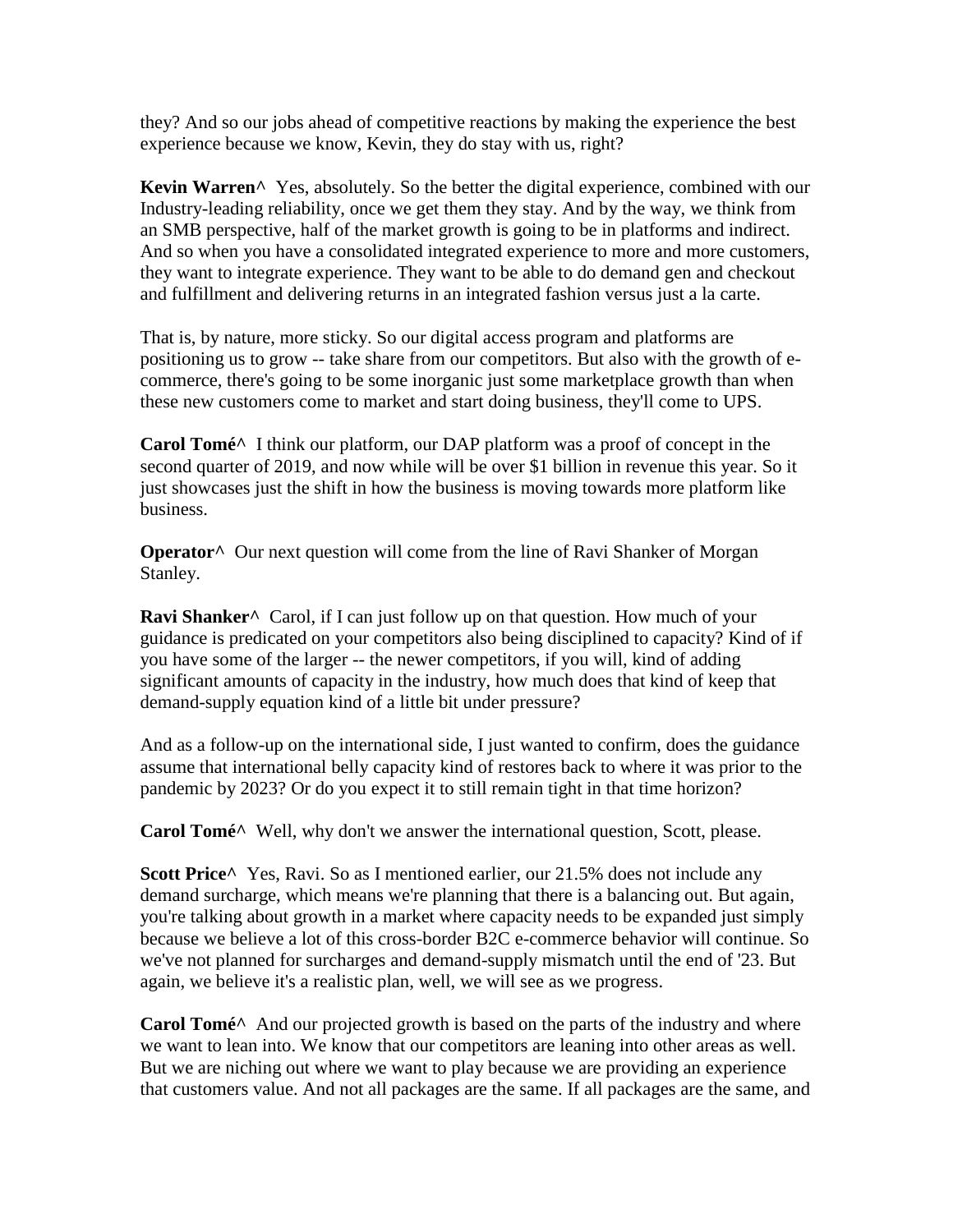this is going to be a very, very different discussion. And we'd all be talking about how much we're adding, how much shortened capacity that we're adding. But that's just not the case for any longer. The packages are not the same. And so we are niching out and leaning into the areas of the markets that we want to serve.

Now I will make a comment on same day and what you're seeing across the world actually in terms of gig economy and pop up players who want to play in the same-day world. We don't have the same day product today, as you know, and so we're looking at it. Now when I think about same day, I think about it very much like the way I think about health care. Health care, as you heard Kate described, is a network with inside our network. Same day could be a network outside of our network, a different product, a different offering.

We don't have this all the way figured out, but we've got team of people looking at it. And once we got some pilots underway and once we get some more experience under our belt and a stronger point of view, we'll come back and talk to you about that. But I think there's an opportunity there that will be very different than what we've done in the past. And clearly, not in any of these numbers that was just shared with you. It's just something that we're thinking about strategically.

Because here's the thing about the strategic flywheel, it can't stop, even though we're laying out a 3-year plan for you today, and we're talking about our initiatives. We got - our minds are wheeling around about other things that we can do. It just doesn't stop in 2023. And in fact, if we hit our targets earlier, just to Brian's point, we'll reset and move on. So it just doesn't stop. The wheels are moving.

**Operator^** Our next question is from the line of Jeff Kauffman of Vertical Research Partners.

**Jeff Kauffman**<sup>^</sup> I wanted to delve a little bit into your environmental investments. And you mentioned the 10,000 delivery vehicles you're looking at with an option for 10,000, the biofuels. A lot of the companies we've been talking to on the electric vehicle side, have been talking about the TOC savings, our TCO, I guess, savings, that these vehicles require less maintenance, more uptime. That there's tremendous cost advantages to crossing over specials as we look out, say, 5 years, 10 years.

Can you talk about where those investments are going to be? Are those 10,000 initial vehicles going to be entirely in the domestic U.S. When you look at the next slug of vehicles, what are you looking to do globally with that? And can you talk a little bit - you've talked about domestic cost savings from productivity and automation. Can you talk about what you're looking to get back in terms of this investment in the environmentally-friendly vehicles?

**Carol Tomé^** Yes. We're very pleased with our carbon-neutral announcement today and part of that are these electric vehicles. So Juan, if you could take that question?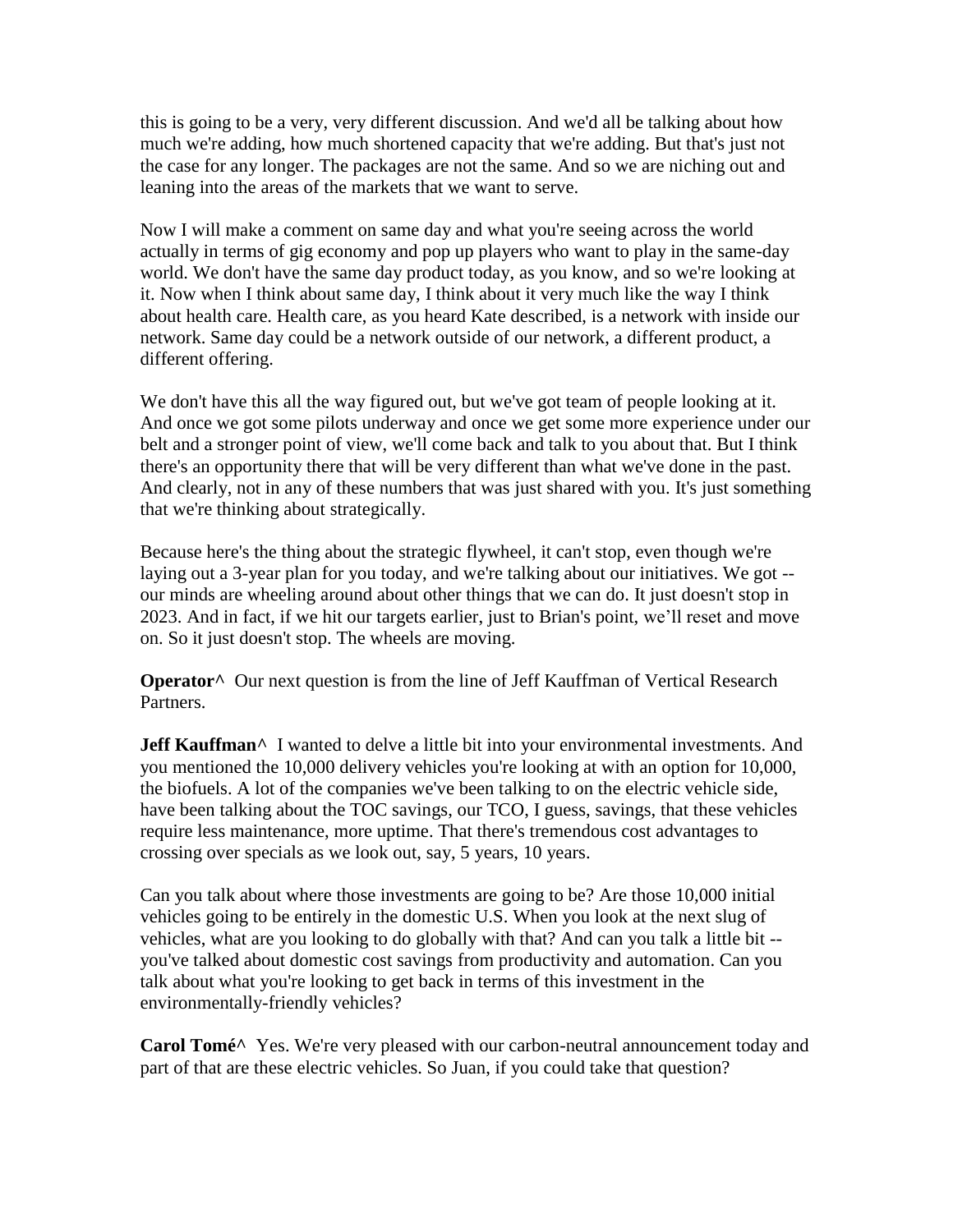**Juan Perez**<sup> $\wedge$ </sup> Yes, absolutely. Excited about this. We only talked about Arrival today. Let me make sure that it's clear. This is not the only company that we're working with. We're looking at these technologies in many different areas. We see progress in the way that the technology is evolving and the capabilities that it's going to bring for UPS. We speak about Arrival extensively because they're building a modular type of vehicle that we see already based on what they're testing and the work that we're doing with them, bringing significant capabilities to UPS in the way that we'll be able to maintain and support those vehicles.

In fact, it's not only maintaining the vehicles, but it's also the fact that they have less moving parts, its carbon engines that we see today are complex, they burn, they get tired over time. They have to be replaced. The electric motors in these vehicles are very sophisticated, very advanced, but also very reliable. So we also see the life of these vehicles extending. And of course, the downtime for maintenance purpose is also going down.

Now we haven't really quantified exactly how all this is going to return in terms of overall savings to the automotive work that we do in supporting these vehicles. We're at the early stages of bringing these technologies into our network. But the details are there in terms of the capabilities and the potential that this technology has for UPS.

Now you asked a question about where these vehicles will go. These vehicles will go to all the places we have, where we have large fleets. Of course, the U.S. is 1 of those. We will have a large presence of electric vehicles here in the U.S., but we have other markets like Canada, the U.K., multiple locations in Europe, where we believe that this technology will be pervasive. So we're excited.

Now we're also working closely with our public affairs team and with government agencies to make sure that these vehicles are properly accepted. But at the same time, making sure that the infrastructure itself is in place to support these types of vehicles in the network. Exciting times, more to come, we expect these vehicles to be pretty pervasive in our network in 2023 and 2024.

**Jeff Kauffman**<sup>^</sup> If I could just follow up on that point on the vehicle introduction. Are you looking also at vehicles, not just for delivery, but on the Class 8 basis and just kind of give us your thoughts on electric versus hydrogen there?

**Juan Perez**<sup>^</sup> Absolutely. We are definitely working with some of our partners in the tractor space to bring that type of vehicle to the network. Not only that. I've mentioned it briefly in my presentation, but I'm also excited about this those shifters, those jockeys that we use instead of our yards to move trailers around. We see that technology advancing also very rapidly. And we have a couple of those units already in operation in our facilities. They are moving a number of loads every single day with high levels of efficiency. So that technology is advancing as well.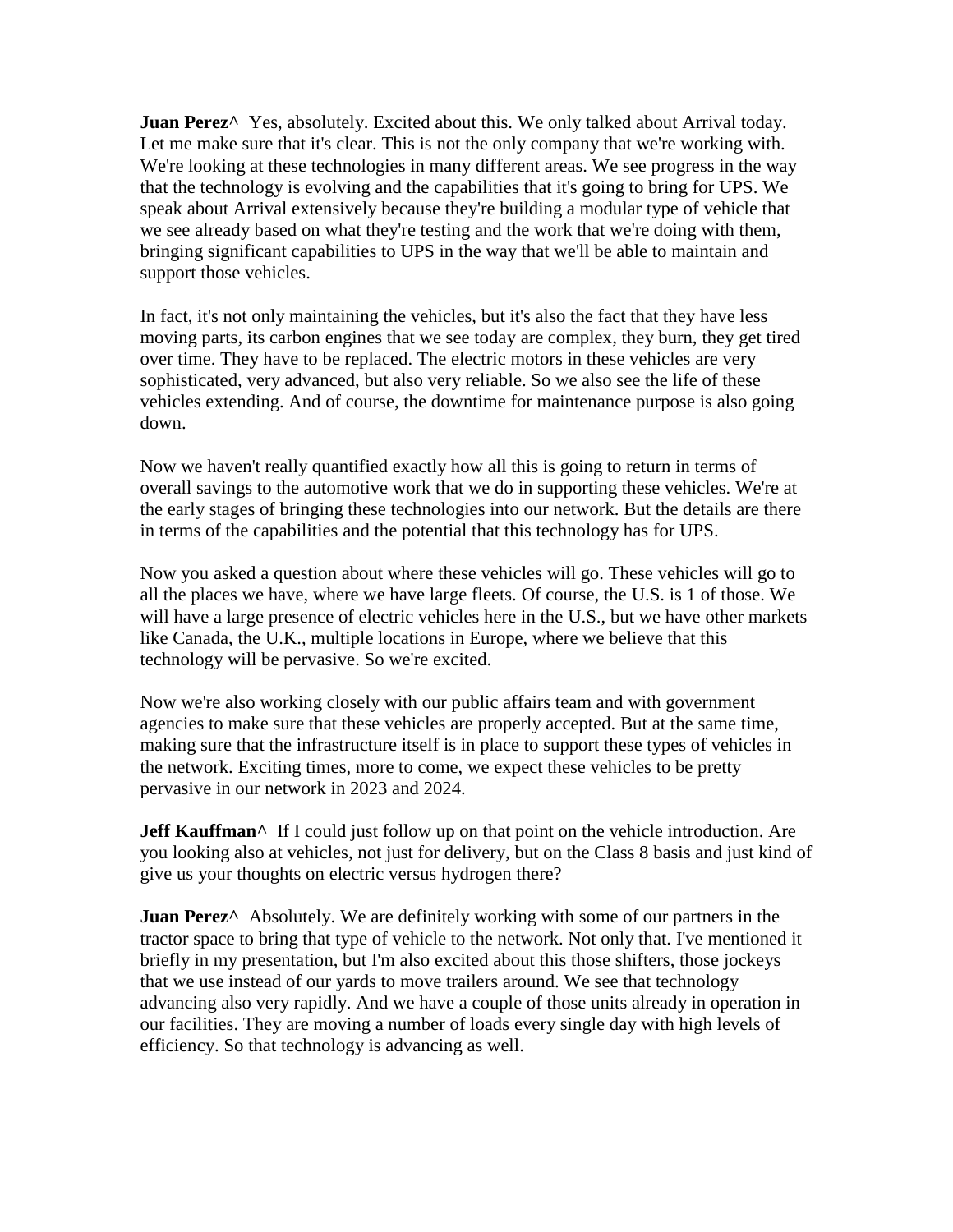So just to answer your question, we will definitely be in that space. We are committed, and we have great partners that are providing really -- really neat solutions for us. I think this is going to evolve very rapidly during the next couple of years.

**Scott Childress^** We have an online question. The question comes from Fadi Chamoun from BMO. This question is, is the 4.5% and 5.5% CapEx range, something you think is sustainable longer term? Or would growth CapEx have to step back up.

**Carol Tomé^** We're just taking a different look at how we allocate capital than in the past. Think about the growth that we're going to have outside of the United States. Most of that is asset light. Now we do need aircraft. The dollars that Brian described to you that we'll be spending over the next 3 years, we've got plans to acquire about 27 aircraft.

Some of that includes the big freighters that Scott needs to move cargo around the world. Some of it is actually replacing our older MD11 fleet. We've got about 40 MD11s. They're average age -- they're the oldest aircraft we have in our fleet, the average age is up 27 years. So we're going to start to replace those aircraft at the end of this 3-year period. So that's just will almost become like maintenance spending, I think.

As you heard from Nando, we're expanding capacity by expanding weekend. We're not spending capital on that or we're spending some expense dollars. You might talk, Nando, what it means to expand the weekend.

**Nando Cesarone^** Yes. Absolutely. I think when you think about the weekend, it's really an opportunity for us to really expand capacity and not add any additional CapEx. And there's a number of other initiatives that we are in pilot phases right now where we're using idle assets to expand capacity.

Just like running our day preload that typically run from 3:00 AM till 8:00 of the morning, running them through the day and providing additional capacity, service for our customers in addition to balancing of demand for day of week, which is a real winner for us in terms of capacity because that capacity is a little different each day. And so the better we do in balancing that type of capacity during the week. We leverage our weekend operations. And again, we do that with very little CapEx, and we sweat the assets as intended.

**Carol Tomé^** Brian, can you want to add on this?

**Brian Newman**<sup> $\wedge$ </sup> Yes. No, I thought the question, just to give you a little bit more color in terms of the \$14 billion in that \$21 billion to \$23 billion range, approximately \$5 billion of it for maintenance and \$9 billion is for growth. The maintenance we talked about, replacing vehicles and maintaining our buildings. But we're adding, Carol, 5.7 million square feet of automated sort around the world, the aircraft you mentioned and investing about \$1.5 billion in IT capabilities. So all in all, 65% of our CapEx is going towards growth, which we think is sufficient for what we need going forward.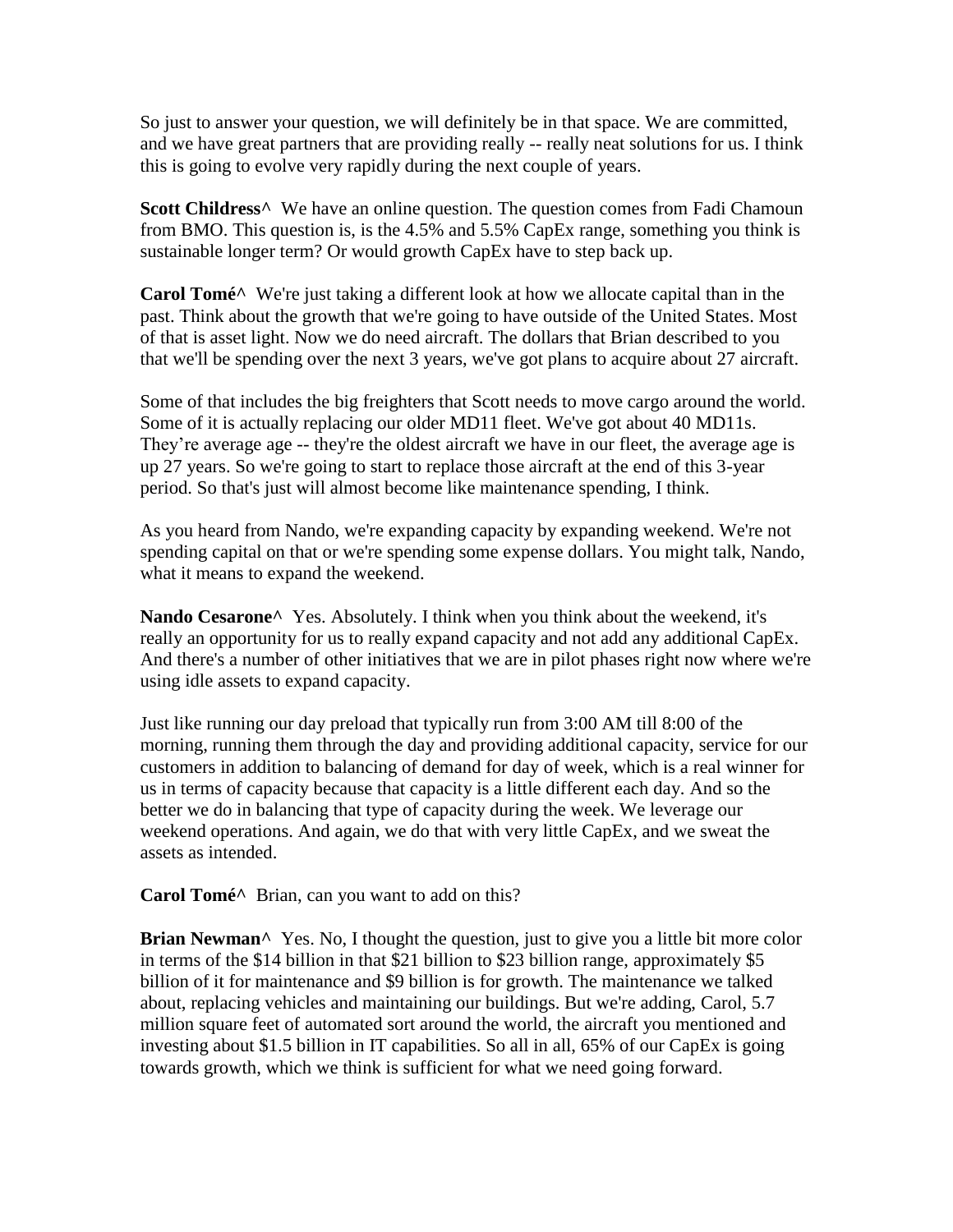Operator^ Our next question will come from the line of Brian Ossenbeck of JPMorgan.

**Brian Ossenbeck**<sup> $\wedge$ </sup> So just a follow-up on the weekend expansion, if I could. Can you just talk about the costs that you might need to incur that maybe aren't CapEx to get that expansion done from an OpEx perspective and the timing of those? I assume they'd be mostly done through 2021.

And then when you look at the productivity, as you mentioned, balancing out the network. Is there any productivity savings that you're counting on in the numbers you just gave us from this initiative?

And then lastly, this relies on the postal service if you got to put more business through SurePost, Can you just give us your expectations and confidence in having that service and that capacity be there through the duration of the guidance here?

**Carol Tomé^** Well, perhaps, I'll take the postal question and throw to Nando, you and Brian for the rest. On the postal, we love our SurePost product. It's part of the cadre products that we offer. We inject in delivery, we don't inject into their hub. And so the quality service levels is extraordinarily high with that product. The best thing about SurePost though, of course, is to redirect back into our business. In the first quarter, we had 40% redirect back into our business. That's a win-win-win all day long.

Now in terms of the productivity that we're getting off the weekend and first, the investments that we make and then the productivity that we're getting off of that.

Brian Newman<sup>^</sup> So from the cadence of the timing or phasing, Brian, of the spend. There is weekend investment this year, and we factored into our targets or our plans weekend investment next year. It's going to be ongoing as we expand. Nando, if you want to hit the specific initiatives that we're investing in.

Nando Cesarone<sup>^</sup> Yes, sure. So Brian, we're going to be by October, 90% of the U.S. population covered for Saturday. And we'll do more in 2022 and '23, as Brian had mentioned. I think as we look at production, we're looking from a combined Saturday, Monday point of view, those production indices, as we grow, which the expectation is we grow above 46%, allow us to continue to hone in on density and productivity. And we have demonstrated that Saturdays as we started venturing out Saturday expansion here in the last few weeks, is producing the desired results. So we have assumed certain production indices and costs. Those are built into the plan. We feel we can do -- we can achieve those targets.

And then I would also say working through Saturday and Monday, again, helps us to curb that demand on Tuesday, Wednesday, so giving us a more linear demand curve during the week, which can help our staffing and the bench that's required to cover those big days and also has some really great advantages on the capacity side.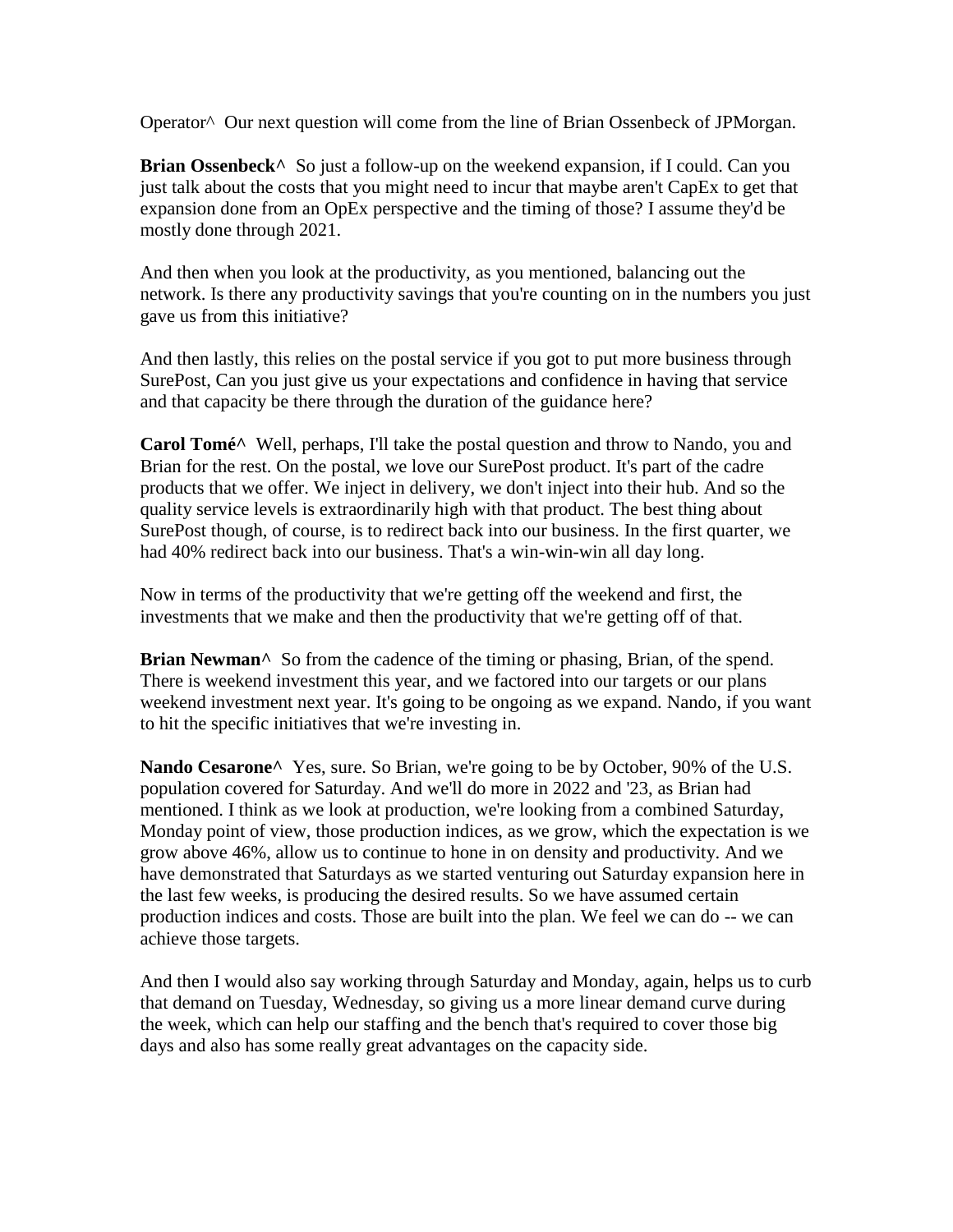**Operator^** Our next question will come from the line of Ken Hoexter of Bank of America.

**Ken Hoexter^** Carol, thanks for hosting the event. Investors on the stock move suggest they're still looking for more detail on why you put the 10.5% out there. What gets you there? It seems like the SMB is growing from 23% to 27% at worse, over 30% at the top end of your target. So is it that costs are going to outpace revenue gains and productivity improvements?

And then alternatively, given, Carol, you're usually conservative in your outlook historically, what gets you to 13% margins? And then how, Brian, how does that translate to sustainable EPS CAGR? Are we looking at upper single digits or double digits? Is there a target on the bottom line?

**Carol Tomé**<sup>^</sup> Yes. So it's a very fair question on the range, and it really relates to our point of view of how quickly we can capture the share in SMBs. When we built the original plan, we assume that we would be in the high 20% penetration by the end of 2023 in SMB segment. And that got us to the low end of the range. Then first quarter came around. And by golly, that SMB business took off, it just took off and that continues into the second quarter.

As Brian mentioned, it continues to grow and we're like, oh, wait a minute, there's a chance that we can actually, based on what we're seeing in the business be in the low 30s. And so we put the range together because we started with where we thought we were going to be. And now we're business is moving in a different way.

So if you want to move off of the range and go to the high end of the range, as we said earlier today, if there's a bias in the forecast, the bias is to the high end of the range. But I think it's important for you to understand what the only difference is the SMB penetration. There aren't any different cost headwinds. There's nothing else in it. It's just the penetration of SMB. And you might want to talk about the 13, to get us to 13%. Well, more productivity and more penetration of SMB.

**Brian Newman**<sup> $\wedge$ </sup> Yes. So mix and productivity, I think of the 2 things, Ken, that can lift us there. And so we're modeling different scenarios. I would just tell you, we started 7.7% last year, let us get to 12% and then lift up and focus on 13% after that. You also asked about EPS glidepath, Ken, I think just to help you with modeling and everyone. I would assume below the line, as you think about from 2020 to 2023, a couple of hundred million in benefit in terms of interest cost reduction and pension income. And then taxes, I think we've guided to 23% to 24% from a range perspective. That should take you to the high \$12 area in 2023 based on the high end of the guidance. So hopefully, that answers your question, Ken.

**Operator^** We have a question from the line of Allison Landry of Credit Suisse.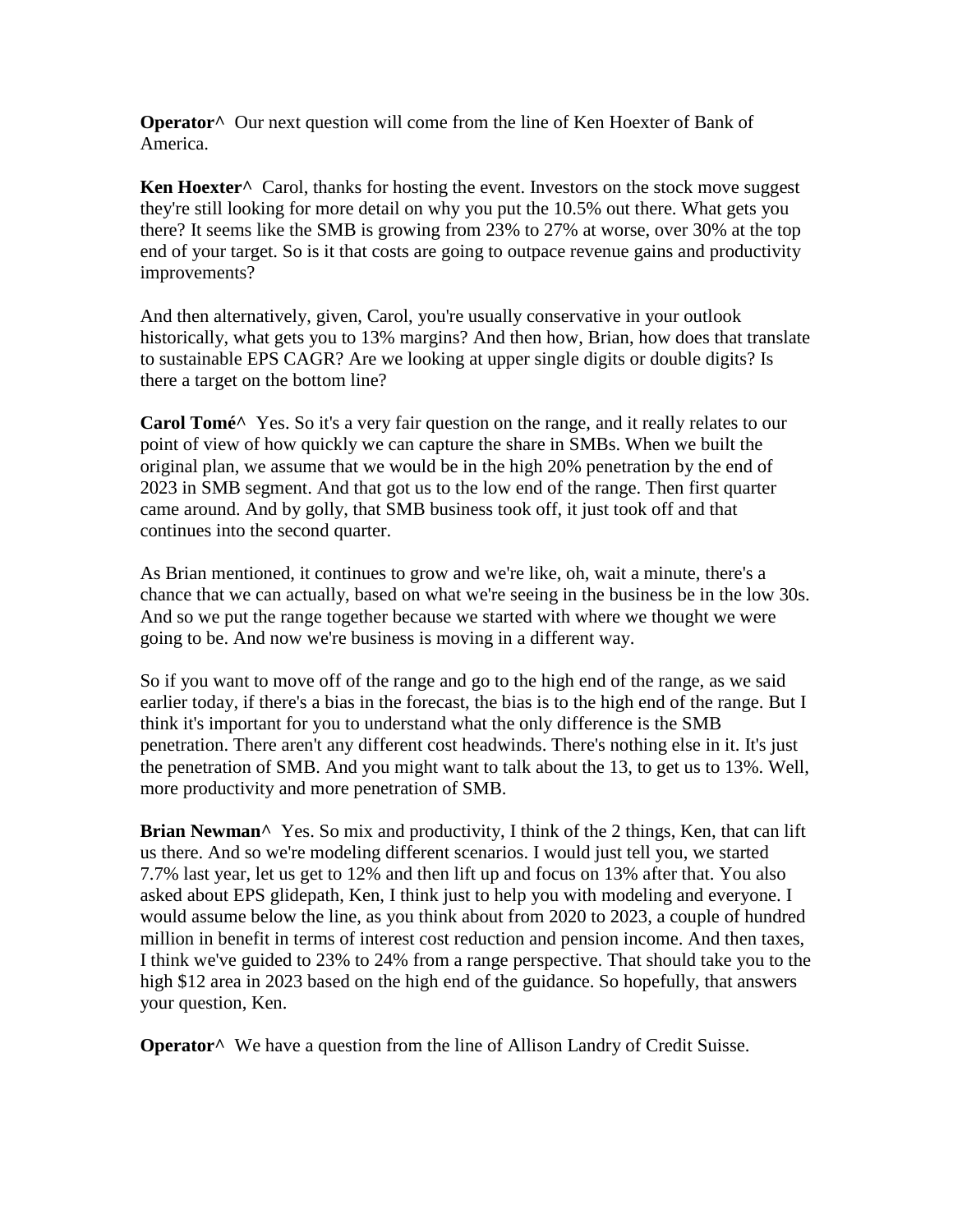Allison Landry<sup>^</sup> So you're guiding to pretty strong free cash flow over the next few years. But the \$1 billion of buyback seems pretty low, and it does imply a pretty significant cash build up on the balance sheet even when considering the debt repayment. So I think first, do you have a targeted cash balance? And then would you say that you're being conservative with respect to the buyback guidance. You have -- are you favoring raising the dividend? So hoping you could really speak to the capital allocation priorities that we should be considering within the context of what looks like a significant cash build.

**Carol Tomé^** Well, maybe I'll start philosophically. And then Brian, you can give color about how much cash is outside the United States versus inside the United States and how we think about that. So first, Allison, we believe it's important to have a conservative financial risk profile because of the pension liabilities we have on our balance sheet. Well, our condition has improved dramatically since the end of the year. We still have a lot of volatility in those pension liabilities. At the end of the year, our pension was about 81% funded, it's now about 90% funded, so it's better. But we still have an unfunded position, which should suggest that you should keep a pretty conservative financial risk profile, and one way of doing that is keeping cash on the balance sheet.

That being said, we've got initiatives underway to see how we might be able to minimize some of that unfunded volatility, and we're looking at those. There are things you can do synthetically to minimize that. We also believe that the cash is not ours, the building belongs to the shareholders, it's not our intent to keep cash on the balance sheet, so we'll put it to work. Once we get this volatility kind of put into bed, we'll put this cash to work.

The other thing and not signaling at all that we are going to do this. But it's always smart, we think, to have some firepower put aside so that if you do see an acquisition that is enabling capability, or perhaps an acquisition that brings talent or just positions us better for the future. We might want to make that. And so if you have a little bit of flexibility in your financial structure, that is helpful. But in terms of minimum cash, how much minimum cash should we maintain?

**Brian Newman**<sup>^</sup> So I think the number is probably \$4 or \$5 billion, but I wanted to reiterate, Carol. The investment in the business, Allison, as we think about going forward, by \$14 billion over 3 years. We're going to probably -- we've guided to \$4 billion this year. That's a step up in CapEx because we're confident we can get the returns in terms of shorter payback, but that implies \$10 billion over the next 2 years. So there's a step up there. The dividend, as I mentioned, which is the second priority, 50% of prior year net income, that implies a large step up there in terms of use of cash as well.

And then I mentioned earlier, the paying down of debt. We do have about 30% of cash trapped offshore or outside the U.S. And so we keep that in mind as well. And then share repo is the last piece of the capital allocation, but it might be a little bit like the 12% domestic margin. Let's get to where we are, and then we can move on beyond then.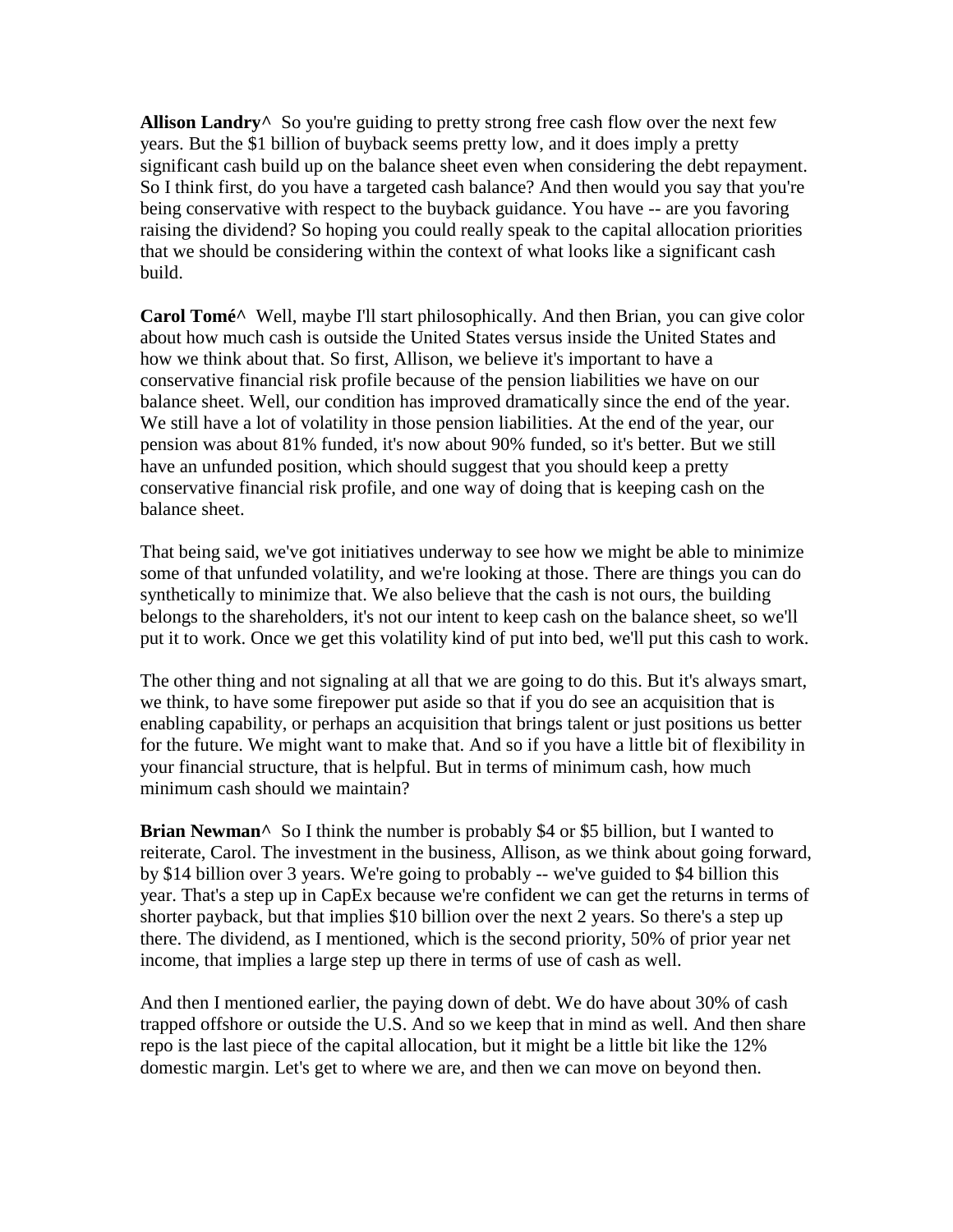**Operator**<sup>^</sup> Our next question will come from the line of Bascome Majors of Susquehanna.

**Bascome Majors^** Your union contract protects you from labor cost inflation quite a bit this year and next, but that becomes a point of uncertainty when it expires in mid-'23, presumably against the backdrop of a tight lager market and some new leadership and the team sees a union that are certainly going to campaign on promises to deliver gains from you guys, their largest employer. So Carol, could you just share with us a little high-level philosophy on labor relations and how that might look different than what we've seen from UPS historically? And Brian, is there anything that you would add for what's baked into the 2023 domestic profit and margin targets for the team's contract reset?

**Carol Tomé^** Well, first, let me say how proud I am of our UPSers and all of our union workers around the world for what they've done over the past year. In the face of COVID-19, these men and when we got up every day, they put on their browns and they deliver packages and they flew our aircraft every day, and I'm proud of that. As it relates to the upcoming union contract, Norm Brothers is here. He's our General Counsel, but it's also responsible for labor. So Norm, maybe you could talk about how we're thinking about this.

**Norm Brothers^** Sure, Carol. Well, we've been working with the Teamsters for decades. And they care about growth just like we do because it leads to job creation, and also career opportunities for our people. And we do talk to the Teamsters leadership and our people frequently about the dynamics and the current competitive environment, the opportunities and the challenges. Then you mentioned that the next agreement comes in 2023. And as always, our goals with negotiate like that is to have a win-win, something that's good for our company and good for our employees.

**Carol Tomé^** And in terms of what we baked into our financial, Brian.

**Brian Newman^** So Bascome -- the current labor contract has a 2.5% increase annually, and we basically just annualize that for the 2023 until we get better information. So that's what's plugging into the model.

**Operator**<sup>^</sup> Our next question will come from the line of Brandon Oglenski of Barclays.

**Brandon Oglenski**<sup>^</sup> I guess as a follow-up to the prior about what would it drive -- or what would it take to get you to like a 13% domestic margin? If we go back a few quarters, I think the mantra UPS has definitely been all about getting pricing higher, getting better margins returns, being better and not bigger. But it feels like now maybe the messaging is a little bit different like we need mix from SMB to get margins higher and potentially, with the surcharges rolling off next year. I guess just how can you help investors understand what the pricing trajectory looks for the next couple of years?

**Carol Tomé^** Well, I think by focusing so much on SMB, we have diminished the importance of next-gen profits. And next-gen profit is a critical component of margin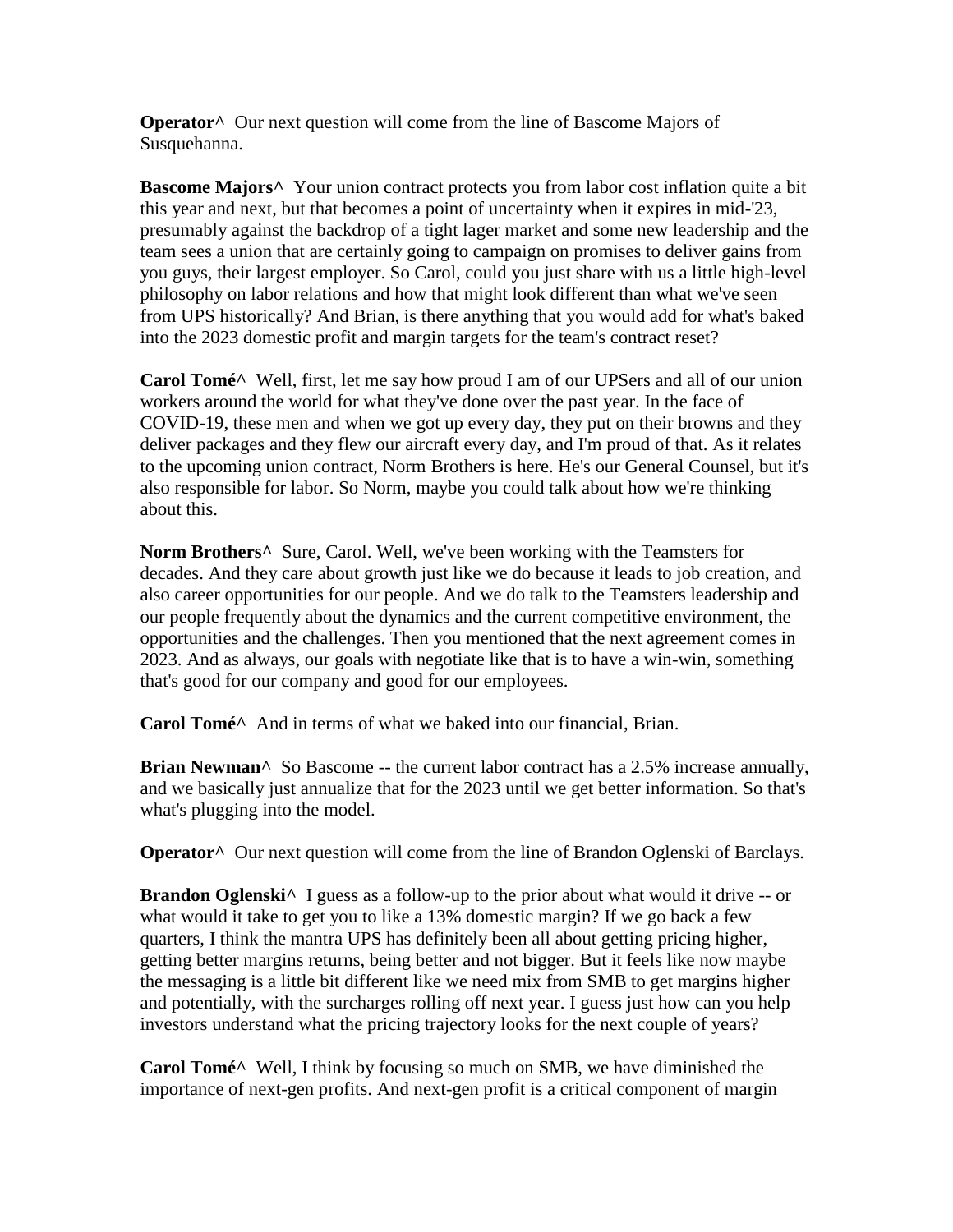expansion, coupled with all the wonderful productivity efforts that we have underway. So to Brian's point, we're not stopping at 12. When we get to 12, we'll reset. But next-gen profit, which is going to move to dynamic pricing across the customer base. It's a very important part of the value equation here.

And in fact, 1 reason half of the margin expansion that Brian talked about will occur this year is because we'll have the full year effect of all the great activity that took place last year on revenue quality. Kate, you might want to talk a little bit about that?

**Kate Gutmann^** Yes, absolutely. One thing I would reinforce, when we talk about the value of our network and the SMB growth and our large customers paying the correlated price, it's about the service reliability that is resonating in the global marketplace and especially in the U.S. So we are gaining the rate increases as well as the long-term contracts with our largest customers as well as growing our small, medium-sized businesses in each of the segments of that critical sector because we are showing them a differentiated value proposition. We intend to continue that on.

You heard me talk about the healthcare opportunity, the most accretive packages in the market and the fact that we're going to be growing 12% and beyond, and that's the organic side. So a lot of opportunity. We're also modernizing for all size customers, our pricing process to really get speed and ease and then more precision, as Carol said. That means fully allocated, where every bit of cost stand also our capital outlay is factored in with the usage of the network. And that's a game changer for us. We're changing our systems to really support the mass, and we already have it underway right now customer by customer.

**Operator**<sup>^</sup> Our next question will come from the line of Scott Schneeberger of Oppenheimer.

**Scott Schneeberger**<sup>^</sup> Brian, I think this is primarily for you. Obviously, appreciate the 2023 long-term outlook. Just -- it sounds like you have a lot of momentum here in the second quarter on a lot of the commentary, but you had alluded to tough back half comps. No real share on 2021 guidance. Just curious, why you opted not to hear at this point of midyear? And if you could elaborate a little bit on maybe the back half comps and things you're seeing, just to give us maybe a feel for where you're exiting 2021 moving on to 2023.

**Brian Newman**<sup>^</sup> Yes. Sure, Scott. Happy to take that. So today was intended to be about 2023 and where we're headed in terms of the road map. The comps in terms of getting tougher balance of the year, particularly in Asia, we have tough comps coming out of international, and so those are providing a bit of a challenge. And domestically, we're hoping that the commercial side comes back. We started to see signs of that, but that should provide some of the tailwind in the back end of the year to hopefully alleviate some of that pressure.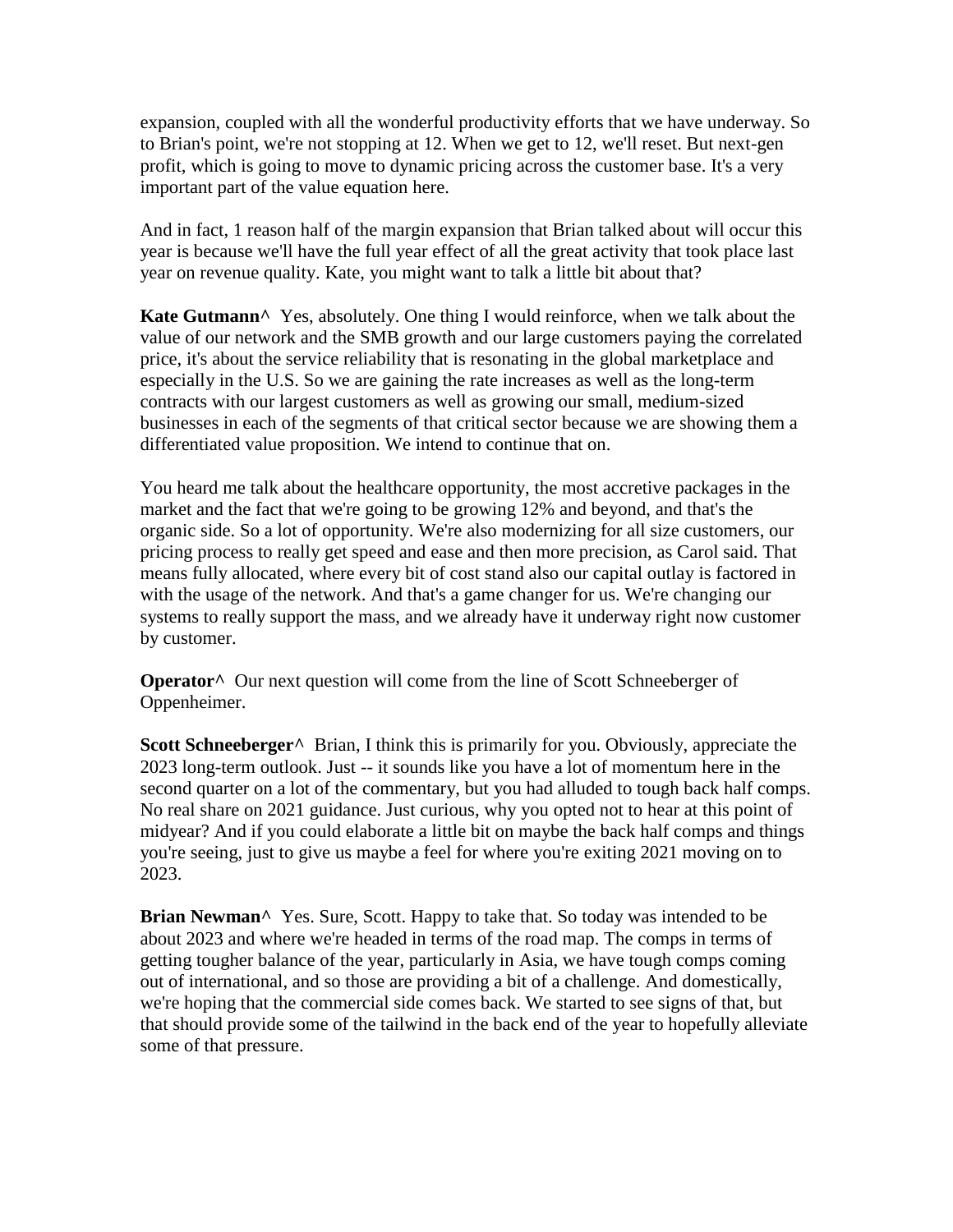**Carol Tomé^** And while we didn't give specific guidance for 2021, Brian, you did say that half of the margin expansion is coming this year?

**Brian Newman^** I expected in '21, right?

**Carol Tomé^** So that's guidance because you cut the margin expansion and half and put it into the year and back into it.

**Brian Newman^** and back into it. Yes.

**Operator^** Our next question will come from the line of Tom Wadewitz of UBS.

**Tom Wadewitz** Yes. Great. I wanted to -- I know you talked a fair bit about pricing. I wanted to get a little more sense of your view in domestic just supply/demand. So it sounds like you're optimistic on price, but how much -- how long do you think the market domestically stays tight, if you say the market's growing? Is there supply growing at a similar pace? Is it tied in '22 or '23?

And then I guess a related question, how much is the mid- and long haul market pricing connected to local? Because I think there's some concerns that crowd source or Amazon or whatever, expansion local could be greater. And I just wonder if you think the kind of network business you want is somewhat decoupled from local pricing or whether you think that's kind of a risk if there's too much capacity addition in the local market?

**Carol Tomé^** Kate, do you want to take the question about mid and long haul?

**Kate Gutmann**<sup> $\wedge$ </sup> I would. Yes. Tom, so when we actually price, we look at a customer and their total need. Their customers have nationwide needs and our value proposition resonates across each of the zones. I'll give you just 1 factor to ease that point on the short zone. There's a lot of players in the short mild zip to zip kind of movement. We have the largest ground 1-day footprint of anybody in the market. 150 miles of ground coverage from our hubs will get 99% of the U.S. recovery, okay? So that's a short zone. And then the long haul you've heard us talk about our fastest ground ever we've sped that business, and that is the toughest part of the market for competitors to replicate.

But when it comes to pricing, all of that is factored. And it's important to note customers give commitments back to us for the commitment that we give to them. That means contract compliance. And we ensure that, therefore, the short and the long is priced, understanding the cost to serve of both, and then the pricing reflects that value the total contract delivers for us.

**Carol Tomé^** To your first question, it's hard to know how long this demand capacity shortfall will last because we don't know exactly how the capacity will be added. But it's estimated that the ADV shortfall this year will be about 7 million packages. That shortfall will continue into the next couple of years. It's going to narrow, but it will continue into the next couple of years in the US.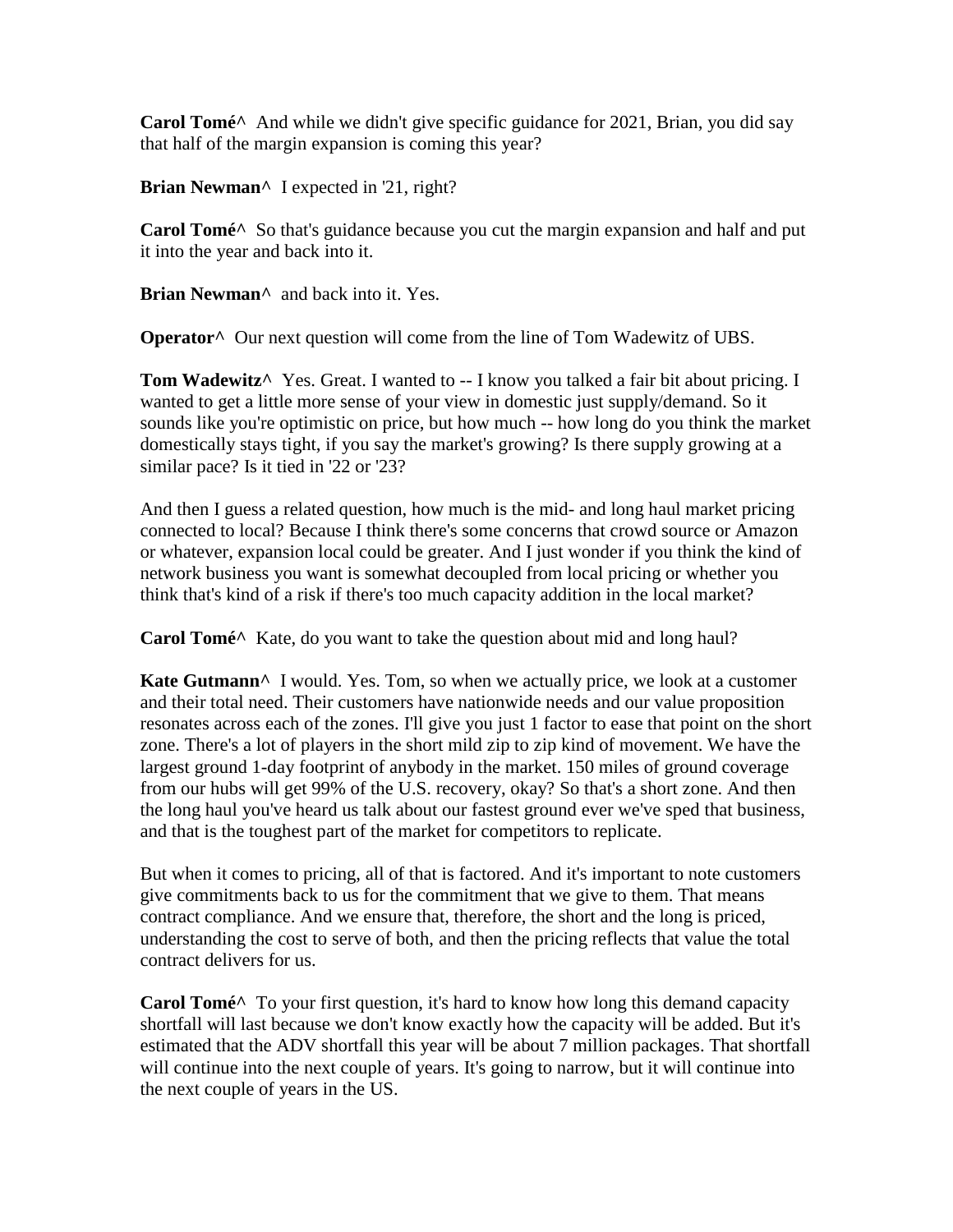**Operator**<sup>^</sup> Our next question will come from the line of Scott Group of Wolfe Research.

**Scott Group^** Carol, I'm hoping you can help us because I'm struggling a little bit because everything about the message sounds so positive other than the actual guidance. And so maybe just help us with the right message here. And it sounds like maybe the 12% U.S. guidance, that's the high end should really be thought about as the base case. Should we be thinking about all of the guidance that way or should all the high end should be the base case?

When you talk about getting half the improvement this year, is it halfway to the 12%? Is it halfway to the middle? And then like do we -- is there a chance of margins and earnings in the U.S. not really growing in '22 and '23 relative to '21? I'm just -- I'm struggling a little bit, so hopefully you can help crystallize the message.

**Carol Tomé^** Happy to try to help crystallize the message. We expect margin expansion in each of the next 3 years. Half of the margin expansion will come this year, that's half of the 12% will come this year. Why? Because we have a full year benefit of the pricing actions that we took last year as well as an increasing penetration of SMB.

So I am not accustomed to giving guidance in a range and having people go to the midpoint. I'm not accustomed to that. I'm new to this industry. Maybe I should have gotten accustomed to that. I'm not accustomed to that. What I'm accustomed to is giving ranges based on what our point of view is and then to do better than that. That's what I'm accustomed to doing. And we started with a point of view on what would happen with the industry and our SMB penetration, we're seeing difference, a higher performance in SMBs, and that takes us up to the high end.

Outside the United States, Scott, I think the same thing is true. We started with a point of view on what would happen with the growth, and it's gotten -- there's momentum outside the United States. So hopefully, that's helpful as you think about how does the message because this is a message of momentum, this is a message of a team that can get anything done. And we're going to deliver the numbers that we've laid out for you today. And Brian, anything you want to add?

Brian Newman<sup>^</sup> Yes. No. Just, Scott, I think the level of confidence in the high end is strong. I think that's the message you heard from us we 12%, we have strong confidence in. And let's not put a 13% or 14% out there until we get to 12%, and then we'll come back and we will say, "we're resetting, and now here's the future guidance." So it's as I said, a mile marker, it's not the destination.

**Scott Childress^** Stephen, we've got time for 1 more question, please.

**Operator**<sup>^</sup> Our last question will come from the line of Jack Atkins of Stephens.